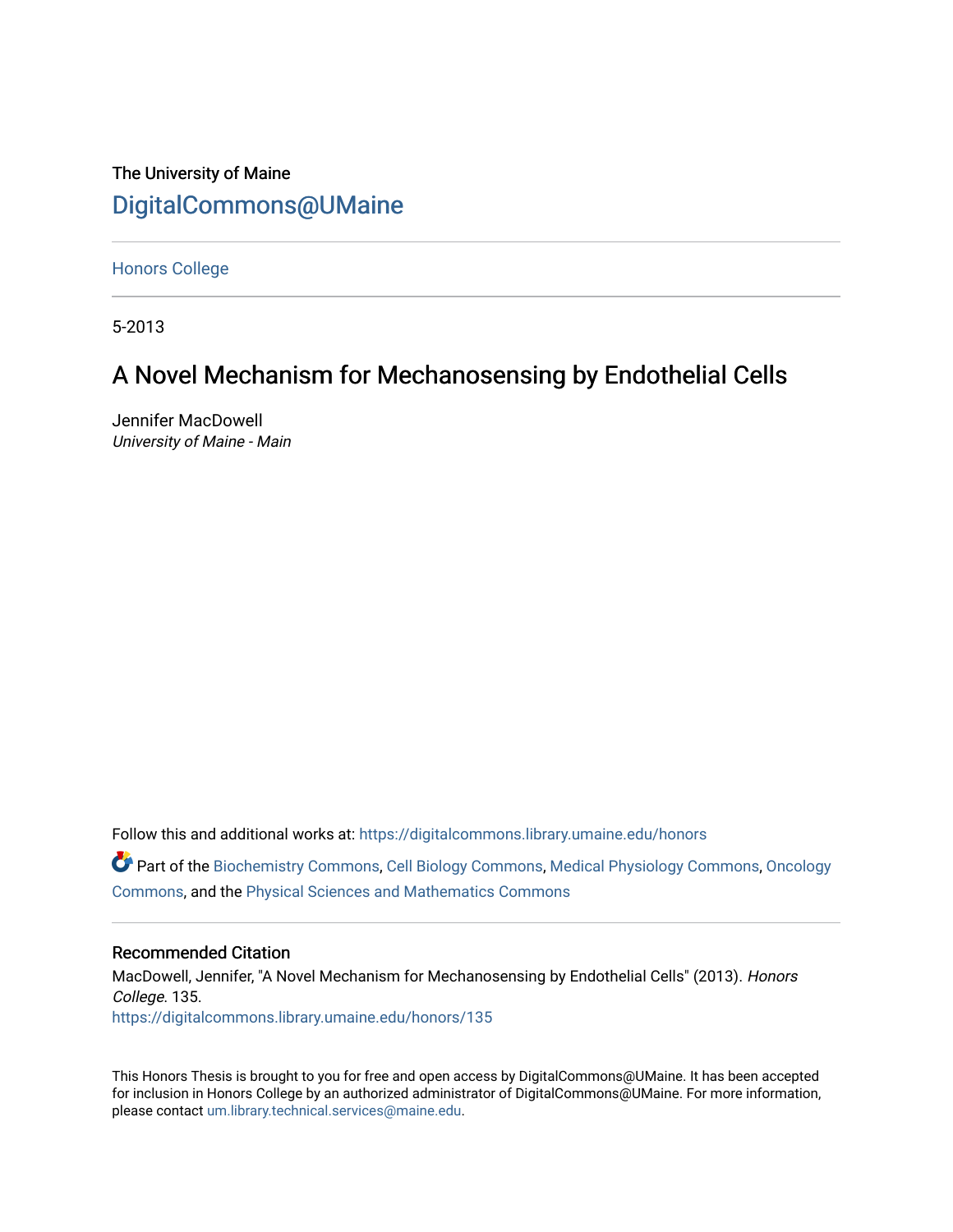## A NOVEL MECHANISM FOR MECHANOSENSING BY ENDOTHELIAL

## CELLS

by

Jennifer MacDowell

A Thesis Submitted in Partial Fulfillment of the Requirements for a Degree with Honors (Biochemistry)

The Honors College

University of Maine

May 2013

Advisory Committee:

Sharon L. Ashworth, Assistant Research Professor of Cell Biology, Co-advisor Alireza Sarvestani, Assistant Professor, Mechanical Engineering, Co-advisor Mimi Killinger, Rezendes Preceptor for the Arts, Honors College Dorothy E. Croall, PhD., Professor of Biochemistry Robert Gundersen, Chair and Associate Professor of Molecular and Biomedical Sciences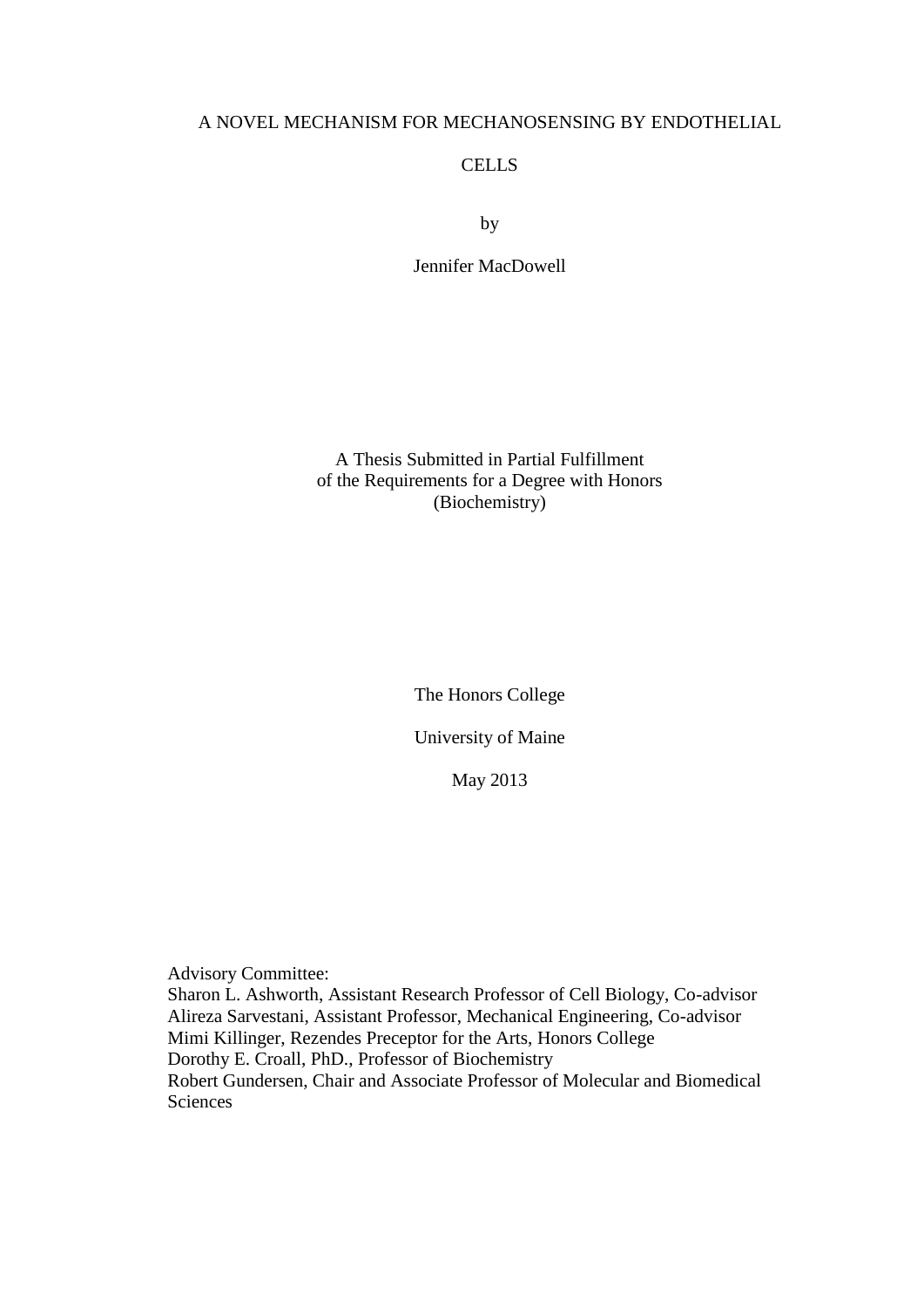#### ABSTRACT

The formation of new vasculature is an essential process, but can also be utilized by cancerous cells. Angiogenesis requires the directed migration of the endothelial cells lining the nascent blood vessels. This process is largely mediated by integrin, which plays a key role in the interplay between sensing a force in the extracellular matrix (ECM) and transducing this signal, a process termed mechanotransduction. Through cell-ECM focal adhesions, integrin mediates the signaling both into and out of the cell, promoting growth of focal adhesions and subsequent cell spreading and migration. In order to study focal adhesion dynamics related to force, we observed cells on three different substrates: polyacrylamide gels, polydimethylsiloxane (PDMS) micro pillars, and polyacrylamide gels containing fluorescent beads. The mobility of integrin on the different substrates was assessed using fluorescent recovery after photo-bleaching (FRAP) and analyzed along with cell traction force measurements. These studies serve to further the understanding of our knowledge of integrin and its role in mechanotransduction and migration. It will, therefore, aid in the advancement of both tissue engineering and cancer treatment research.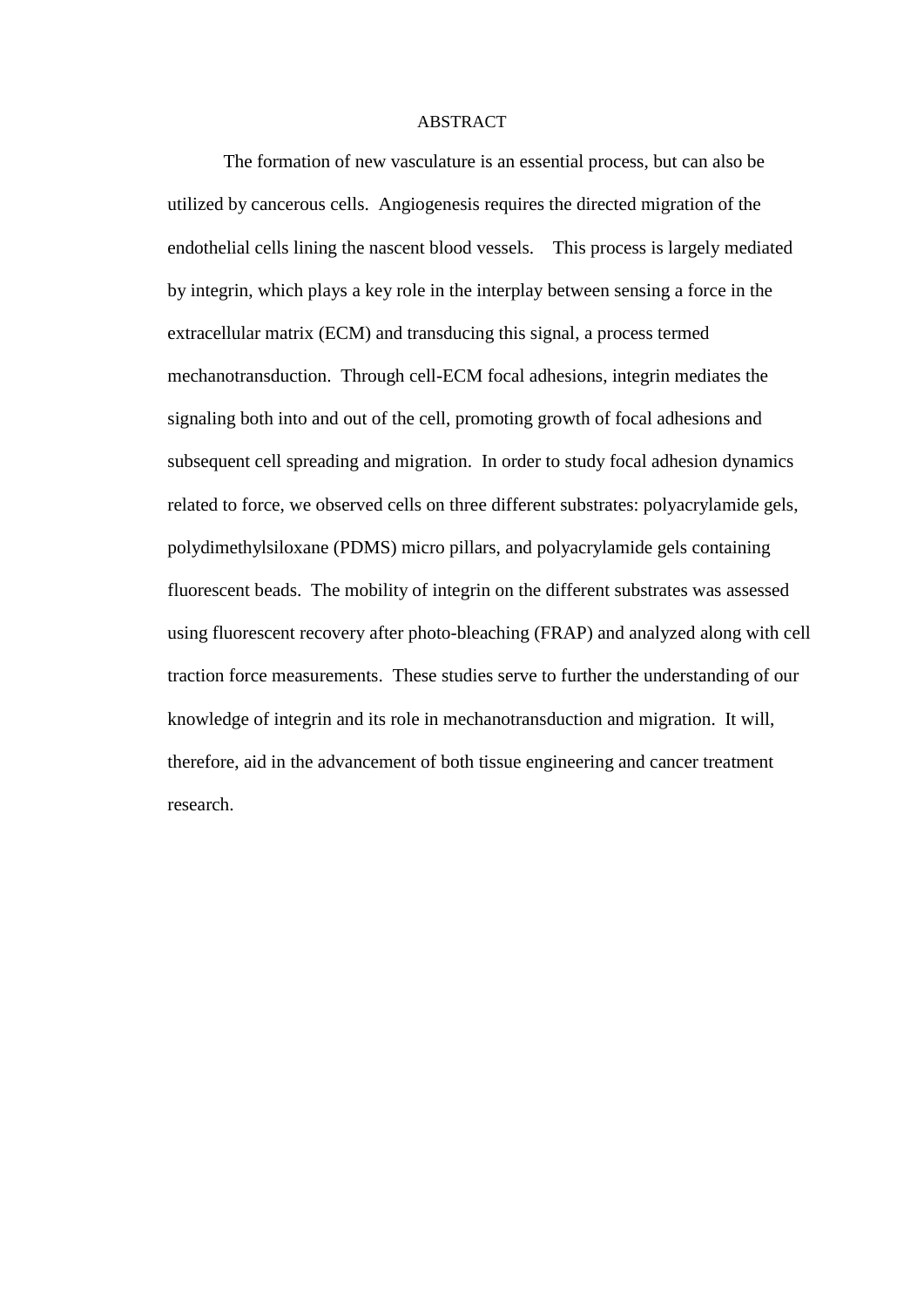| TABLE OF CONTENTS |  |
|-------------------|--|
|-------------------|--|

| 1.1  |                                                                                      |  |
|------|--------------------------------------------------------------------------------------|--|
| 1.2  |                                                                                      |  |
| 1.3  |                                                                                      |  |
| 1.4  |                                                                                      |  |
| 1.5  |                                                                                      |  |
| 1.6  |                                                                                      |  |
| 1.7  |                                                                                      |  |
|      |                                                                                      |  |
| 2.1  |                                                                                      |  |
| 2.2  |                                                                                      |  |
| 2.3  |                                                                                      |  |
| 2.4  |                                                                                      |  |
| 2.5  |                                                                                      |  |
| 2.6  |                                                                                      |  |
| 2.7  |                                                                                      |  |
| 2.8  |                                                                                      |  |
| 2.9  |                                                                                      |  |
| 2.10 |                                                                                      |  |
| 2.11 |                                                                                      |  |
| 2.12 |                                                                                      |  |
| 2.13 | Analysis of Cell Traction Force on PA Gels with Fluorescent Beads  14                |  |
| 2.13 |                                                                                      |  |
|      |                                                                                      |  |
| 3.1  |                                                                                      |  |
| 3.2  | Alpha 5 Integrin-GFP Clusters were not Distinct on PDMS Micro Posts 16               |  |
| 3.3  |                                                                                      |  |
| 3.4  | Cell Traction Force and FRAP Analysis of BAECs on PDMS Micro Posts  16               |  |
| 3.5  | Cell Traction Force Determination from Fluorescent Bead Deformation  17              |  |
| 3.6  | Distinct Beta 3 Integrin Clusters were not Observed in B16 cells Seeded on Glass  17 |  |
|      |                                                                                      |  |
| 4.1  |                                                                                      |  |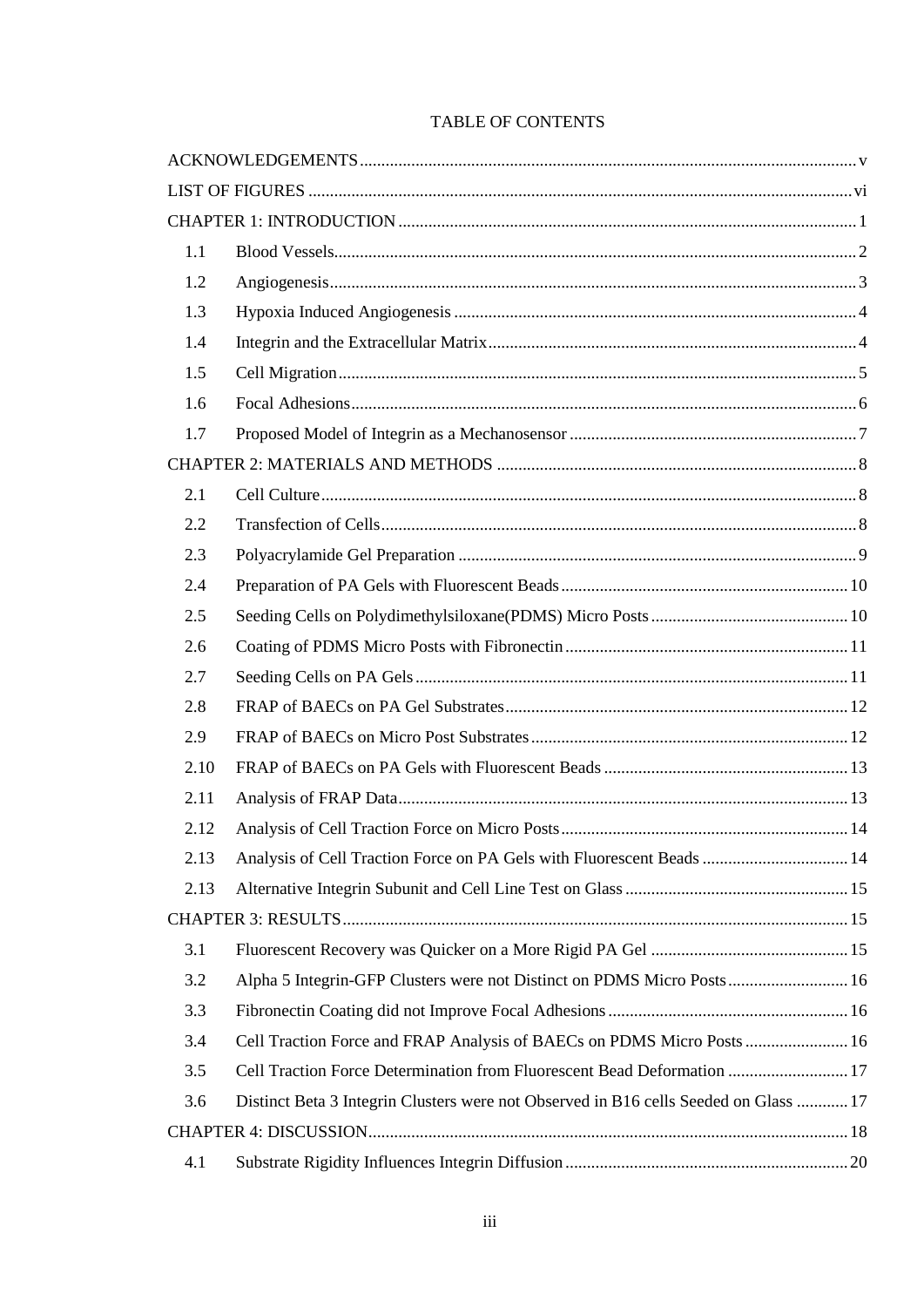| 4.2 |                                                                                     |  |
|-----|-------------------------------------------------------------------------------------|--|
| 4.3 | Cell Traction Force Determination from Fluorescent Bead Deformation  23             |  |
| 4.4 | Distinct Beta 3 Integrin Clusters were Not Observed in B16 Cells Seeded on Glass 23 |  |
|     |                                                                                     |  |
|     |                                                                                     |  |
|     |                                                                                     |  |
|     |                                                                                     |  |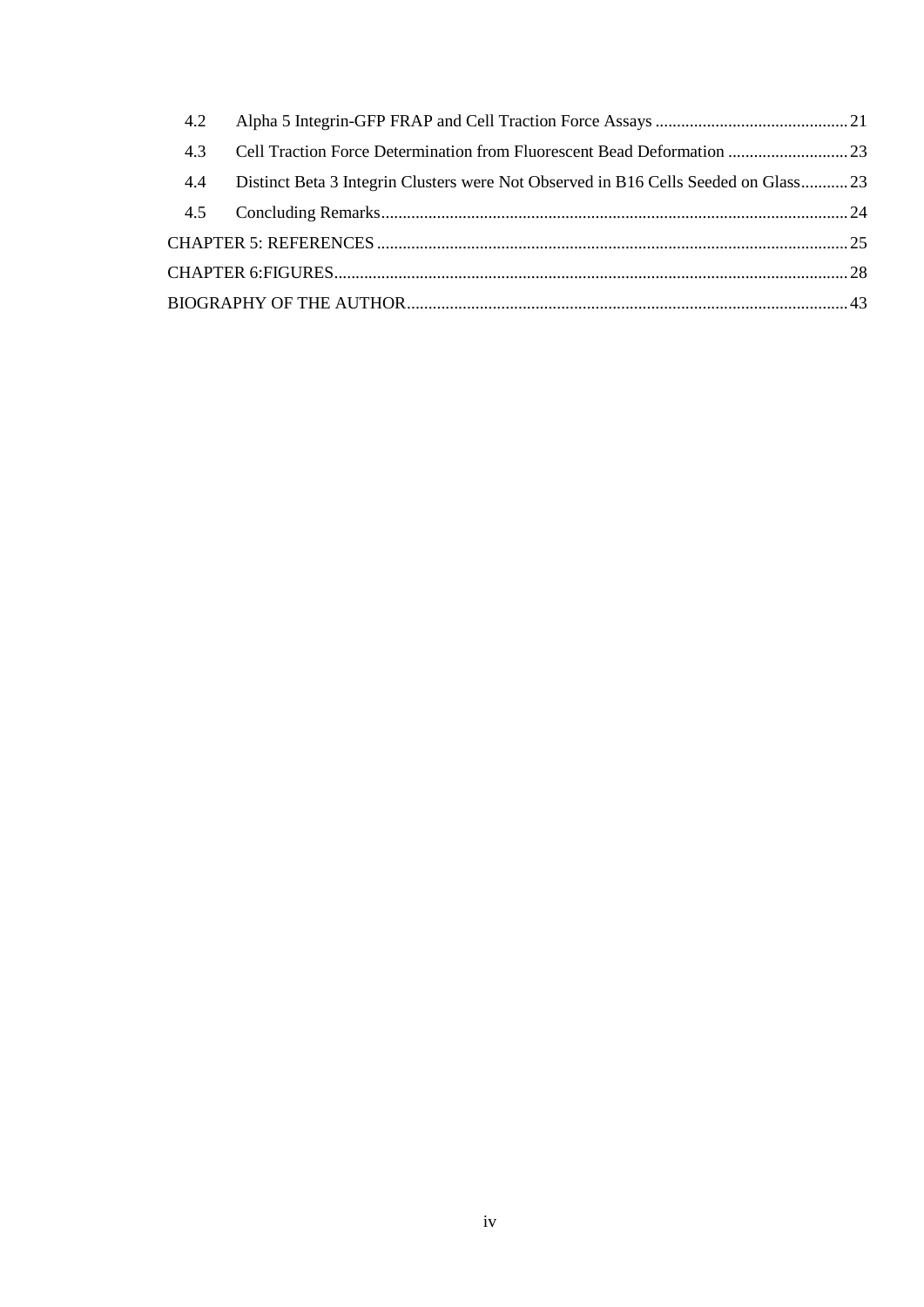#### ACKNOWLEDGEMENTS

<span id="page-5-0"></span>The completion of this work was supported by the funding from the NCRR Maine IDeA Network of Biomedical Research Excellence (INBRE). My research throughout the fall and spring semesters was partially funded by the INBRE senior thesis fellowship award sponsored by the Honors College, supported by grants from the National Center for Research Resources (5P20RR016463-13) and the National Institute of General Medical Sciences (8P20 GM103423-13) from the National Institutes of Health. The University of Maine Institute of Molecular Biophysics provided additional funding.

This research could not have been conducted without the support and guidance provided by my co-advisors, Sharon Ashworth and Alireza Sarvestani. I always appreciated your excitement towards the project and overall faith in my abilities. I would also like to thank those that came before me, Eben Estell, Morgan Gilman, and Breana Bennett for the knowledge you passed along, without which none of this would have been possible. I would like to express my gratitude to the remaining members of my Honors Thesis committee, Mimi Killinger, Bob Gundersen, and Dorothy Croall for your interest and support throughout the project. Lastly, I would like to thank my friends and family for their support during this whole process.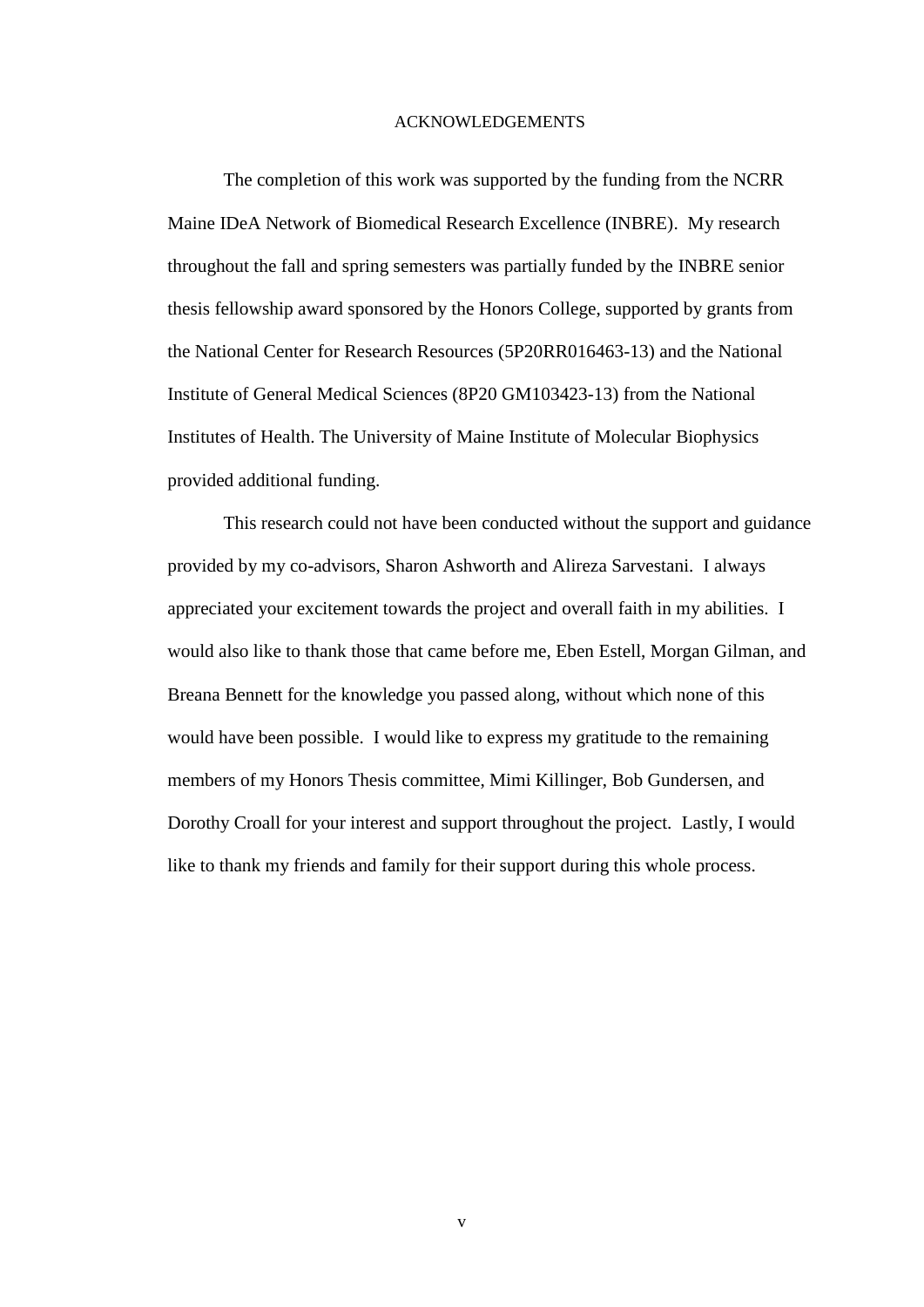# LIST OF FIGURES

<span id="page-6-0"></span>

| Figure 1.  | Regulators of a Cell's Microenvironment                                                       |  |  |
|------------|-----------------------------------------------------------------------------------------------|--|--|
| Figure 2.  | Schematic of the Structure of a Blood Vessel                                                  |  |  |
| Figure 3.  | Initiation of Angiogenesis                                                                    |  |  |
| Figure 4.  | <b>Focal Adhesion Complexes</b>                                                               |  |  |
| Figure 5.  | Effects of Substrate Rigidity on Integrin Turnover                                            |  |  |
| Figure 6.  | Use of Micro Post Substrates for Cell Traction Force Arrays                                   |  |  |
| Figure 7.  | FRAP on 9µm Micro Posts                                                                       |  |  |
| Figure 8.  | Fractional Fluorescent Recovery of Alpha 5 Integrin-GFP plated on<br>8.7kPa and 40kPa PA Gels |  |  |
| Figure 9.  | Schematic of FRAP of a Focal Adhesion                                                         |  |  |
| Figure 10. | Bovine Arteriol Endothelial Cells Transfected with Alpha 5 Integrin-<br><b>GFP</b>            |  |  |
| Figure 11. | Bovine Arteriol Endothelial Cell Plated on 9µm Micro Post                                     |  |  |
| Figure 12. | Bovine Arteriol Endothelial Cell on Fibronectin coated 9µm Micro<br>Posts                     |  |  |

- Figure 13. Polyacrylamide Gels Embedded with Fluorescent Beads
- Figure 14. Cell Traction Force Determination from PDMS Micro Post FRAP Tests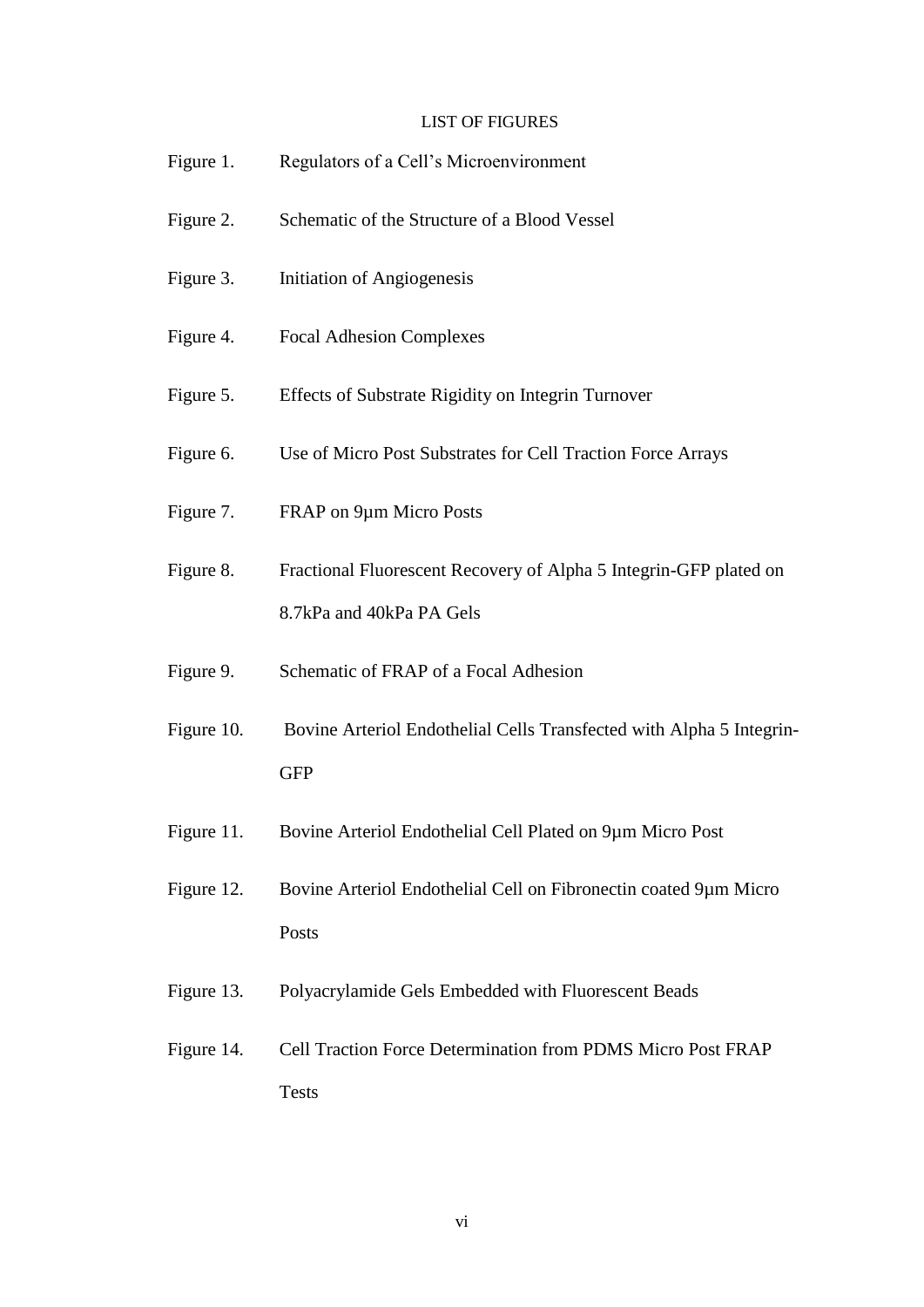Figure 15. Schematic Representation of an Adhesion Cluster on a Compliant and Rigid Substrate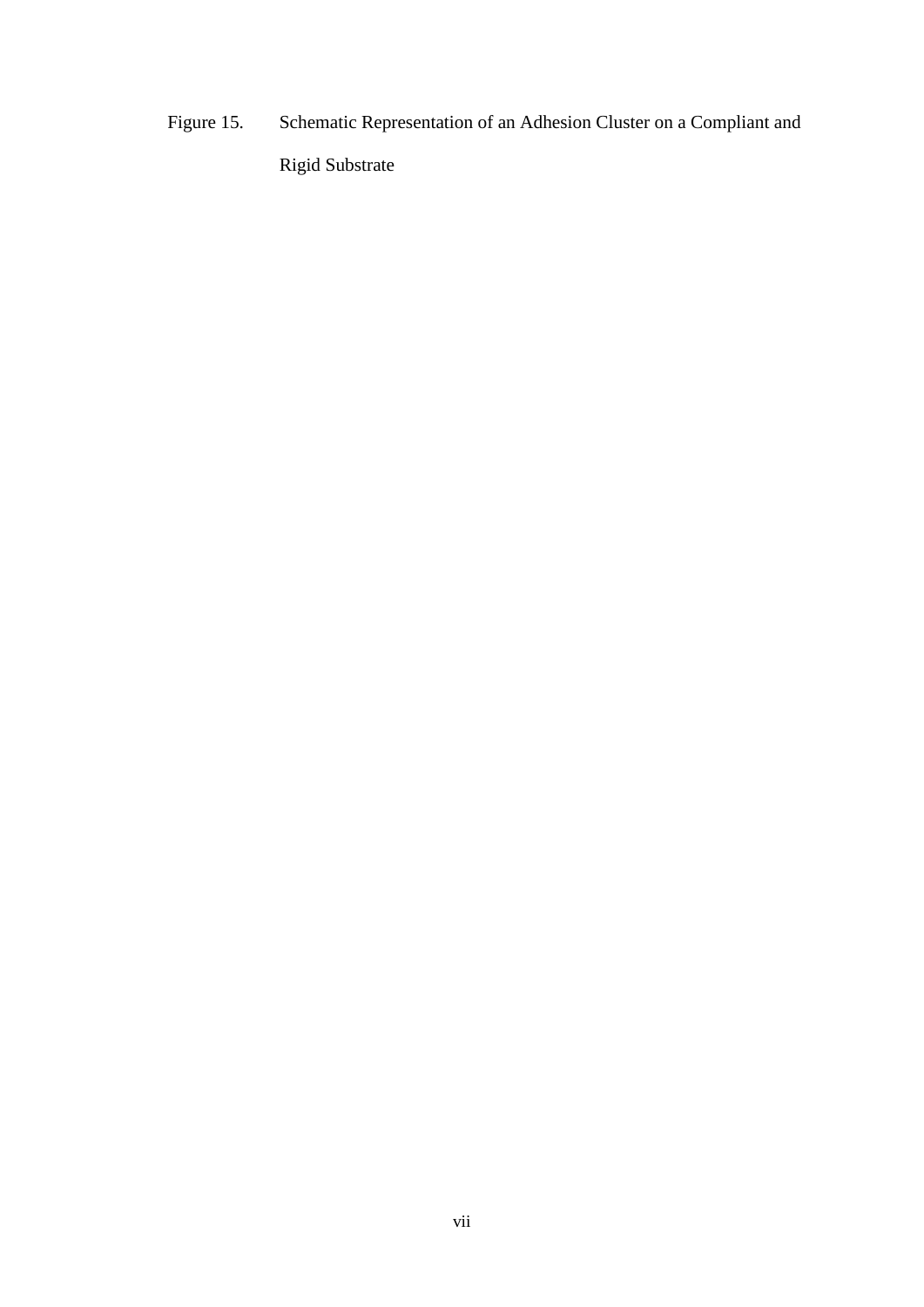#### CHAPTER 1: INTRODUCTION

<span id="page-8-0"></span>Angiogenesis, the process by which pre-existing blood vessels expand and create new vasculature, is essential for normal system functionality such as wound healing and development, but it is also crucial for tumor growth and metastasis. As cancer cells divide and grow, consuming all the oxygen and nutrients in their surrounding environment, they then require new vasculature in order to bring blood to the tumor. Cancer cells employ the same chemical and mechanical stimuli as noncancerous cells in order to initiate the formation of new vasculature (Strömblad & Cheresh, 1996). Angiogenesis requires the directed migration of the endothelial cells lining the nascent blood vessels. Chemotaxis, the directed migration towards or away from a chemical concentration gradient, has been the focus of many studies (Swaney et al., 2010). These studies have shown that angiogenesis can be induced by chemotactic factors such as basic fibroblast growth factor (bFGF), transforming growth factor α (TGF-α) and vascular endothelial growth factor (VEGF) (Strömblad & Cheresh, 1996). While chemotactic factors do play an important role in cell migration, mechanical stimuli in the environment of a cell also affect cell adhesion, and therefore its migration. As endothelial cells begin to migrate during angiogenesis, they secrete matrix metalloproteinases (MMPs) to degrade the surrounding ECM (Strömblad & Cheresh, 1996). This remodelling of the environment around the cell alters the density or rigidity of the cell's substrate, thus altering the mechanical stimuli to the surrounding cells. Integrin, a trans-membrane heterodimer and the interface between cells and the ECM can transduce mechanical stimuli to the cell (Galbraith et al., 2002). Integrin can bind to ECM proteins like fibronectin, which induces a conformational change in integrin that allows the binding of numerous intracellular proteins that form a complex called a focal adhesion. Downstream signalling of this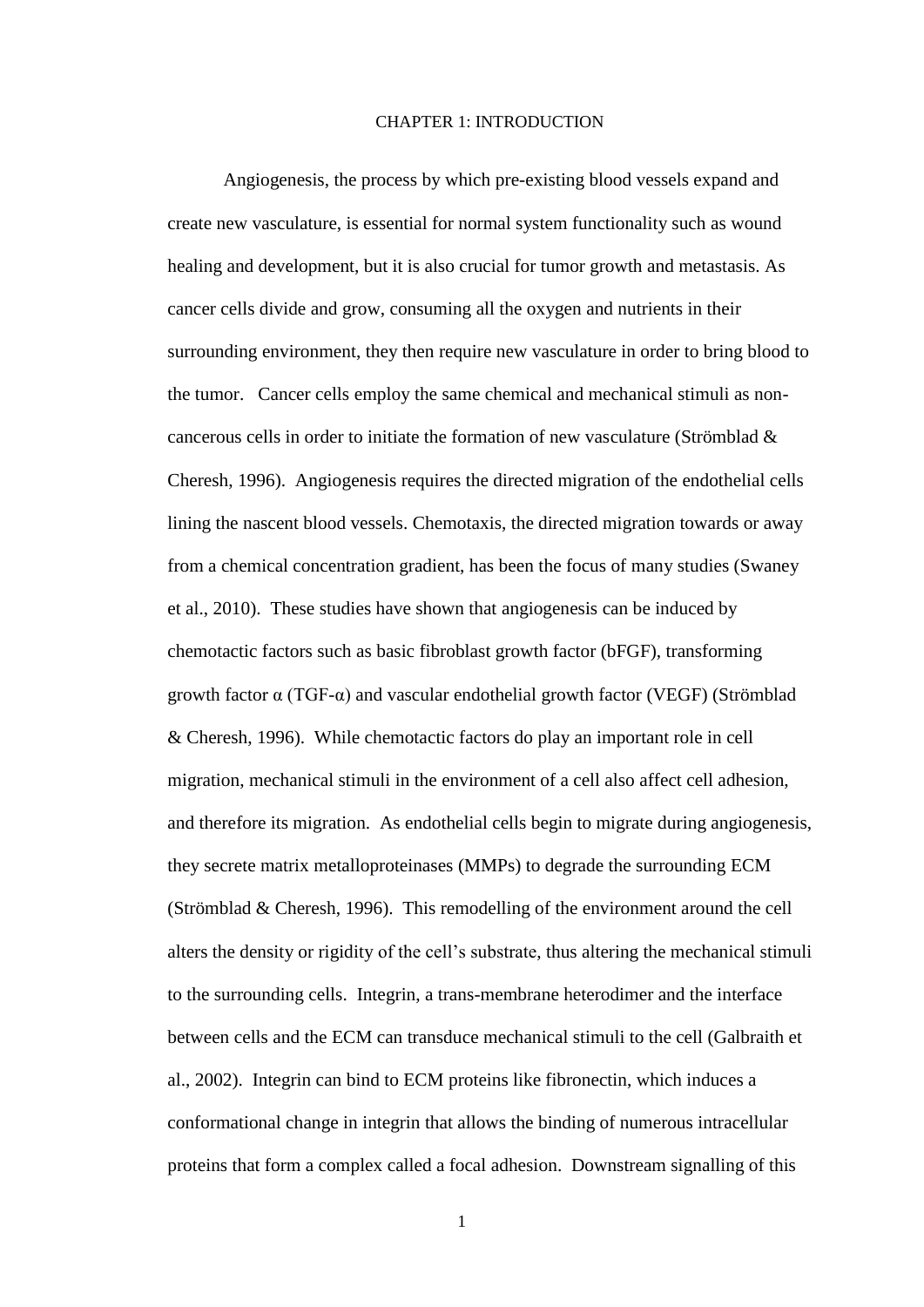pathway eventually activates actin polymerization and cell migration (Zaidel-Bar et al., 2007). Most adherent cells not only can sense external forces, but they are also able to sample the mechanical properties of their extracellular matrix (ECM) and respond to its density, a process termed mechanotransduction (Discher et al., 2005). It is generally agreed that the linkage sites between cells and ECM are the local mechanosensors of adherent cells. They not only act as the pinning sites for adhesion, but also provide a platform for signal transduction. Despite growing knowledge about the molecular structure of adhesion sites, few studies have addressed how these anchorage points grow and how they sense the external forces. We propose that integrin mobility plays a key role in the regulation of the mechanosensing ability of an endothelial cell. This project investigates the role of integrin mobility and its ability to mechanosense external forces. To accomplish this, bovine arteriol endothelial cells (BAECs) were grown. The rate of recovery after photobleaching of fluorescently labelled integrin to a focal adhesion on various substrates of different rigidities and mechanical properties was then examined.

## <span id="page-9-0"></span>*1.1 Blood Vessels*

The vascular system is composed of the heart and vessels that carry blood towards and away from the heart. Arteries carry oxygenated blood and nutrients from the heart to the various organs and tissues of the body, while veins carry deoxygenated blood from tissues back to the heart. Capillaries are the tiny vessels in the body that allow the interchange of oxygenated blood and interstitial fluid between cells (Vascular system, 2008). The walls of the blood vessels are composed of a monolayer of endothelial cells. The endothelial cells rest on the basement membrane, a dense web of ECM proteins including laminin, collagen IV and fibronectin. Larger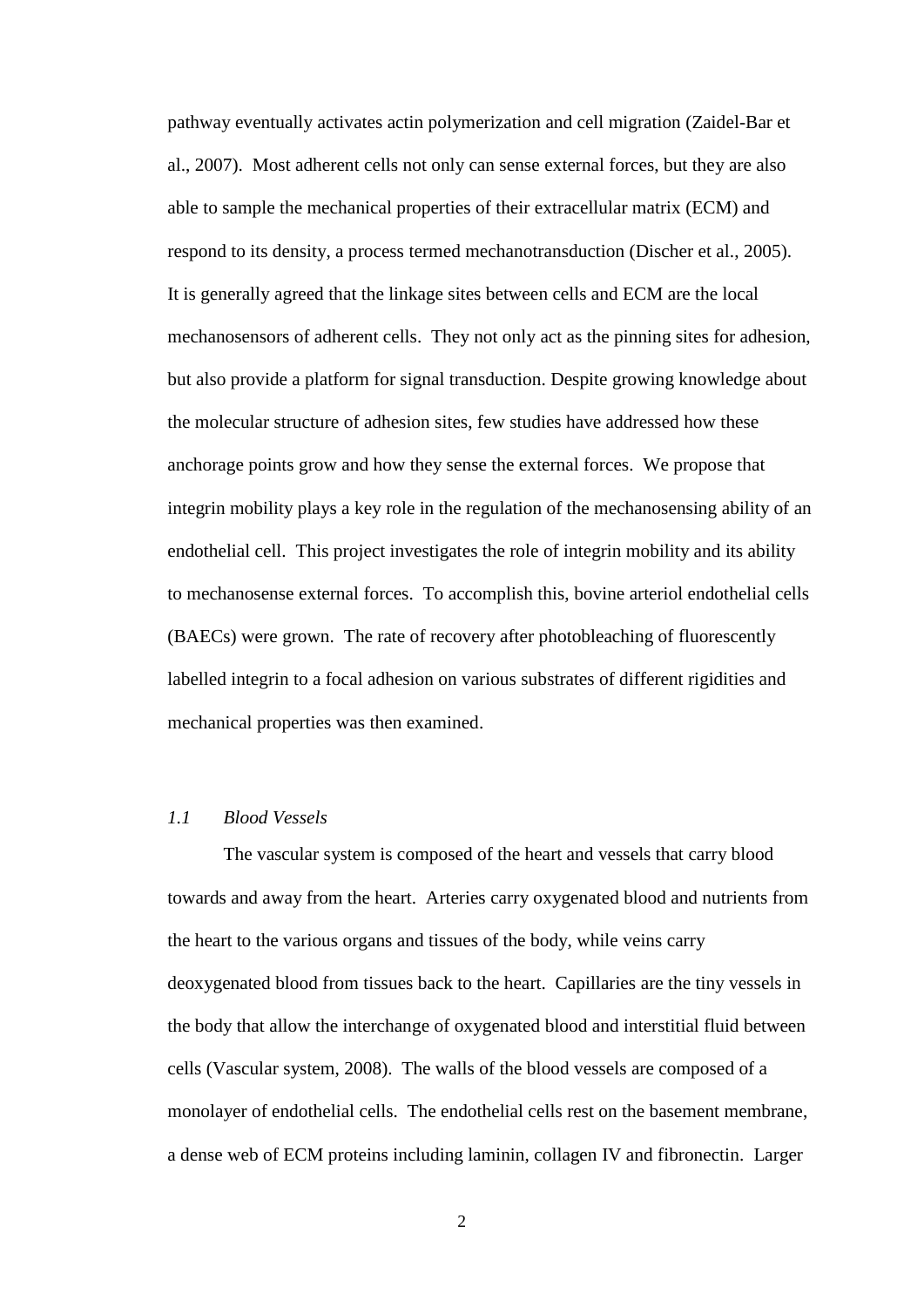vessels, such as veins and arteries, are also surrounded by a layer of smooth muscle cells. Outside the vessel are many adhesive proteins such as collagen I, III, V, VI that form a network called the interstitial matrix (Figure 2) (Strömblad & Cheresh, 1996).

## <span id="page-10-0"></span>*1.2 Angiogenesis*

Angiogenesis can be divided into three stages: initiation, proliferation and maturation. To initiate angiogenesis, signals such as VEGF or angiopoetin-2 (ANG-2) and chemokines released by hypoxic tumor or inflammatory cells stimulate endothelial cell proliferation. In response to ANG-2, vascular smooth muscle cells detach from the basement membrane of the vessel, releasing MMPs that degrade the surrounding ECM proteins (Carmeliet and Jain, 2011). Upon proteolysis of the ECM, growth factors, such as VEGF, are released by hypoxic, inflammatory or tumor cells which trigger cell proliferation and invasion (Strömblad & Cheresh, 1996). VEGF induces increased permeability between endothelial cells, allowing extravasation of proteins involved in the formation of a remodelled ECM scaffold. Integrin-mediated signalling leads to endothelial migration onto the remodelled ECM. One endothelial cell assumes the role of "tip" cell and its neighbors form a stalk, elongating the extension onto the ECM (Figure 3). In order to become a functional vessel, the extension forms a basement membrane by releasing tissue inhibitors of metalloproteinases (TIMPs) and plasminogen activator inhibitor-1 (PAI-1) (Carmeliet and Jain, 2011). Eventually, a closed loop is formed, facilitating blood flow (Carmeliet and Jain, 2011; Strömblad & Cheresh, 1996).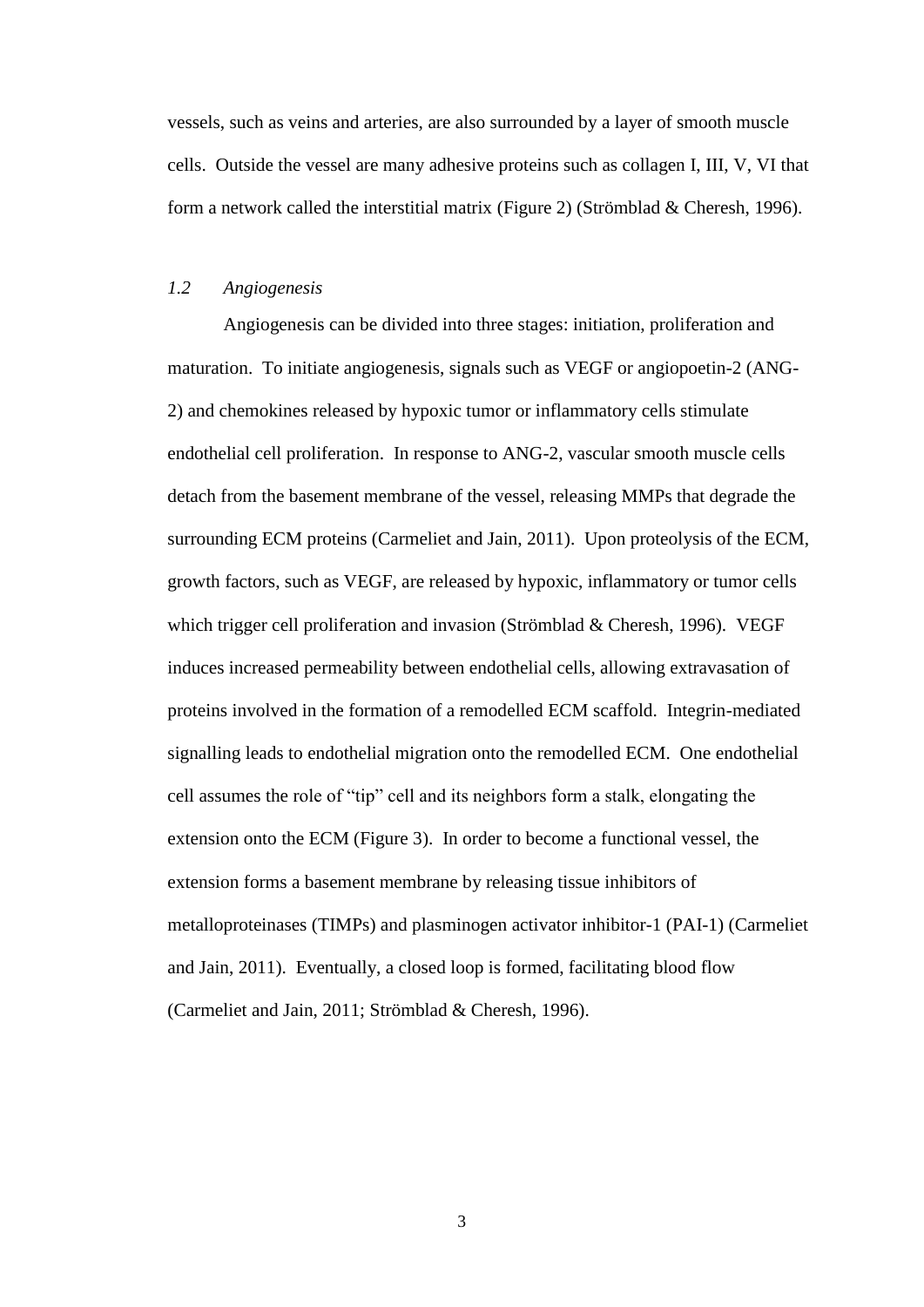### <span id="page-11-0"></span>*1.3 Hypoxia Induced Angiogenesis*

Cancer cells contain the same range of molecules and pathways that normal cells have, but they differ in that there is aberrant regulation of key pathways, specifically cell growth. Cancer cells grow unchecked by normal growth regulators, proliferating into large collections of clonal cells, or tumors. As the tumor continues to grow without regulation, the microenvironment surrounding it becomes hypoxic, or depleted of oxygen, and deficient in nutrients (Andreef et al., 2000). Oxygen is needed for several essential metabolic pathways in mammalian cells including oxidative phosphorylation and energy metabolism. Thus, cancer cells cannot continue to divide without an oxygen supply. In order to adapt to this harsh environment, cancer cells are able to induce angiogenesis, while also resisting cell death (apoptosis) (Ruan et al., 2009). Under normal conditions, oxygen-sensing prolyl hydroxylase domain (PHD) proteins target hypoxia inducible factors (HIFs) for proteasomal degradation, the targeted breakdown of proteins (Ruan et al., 2009). Under hypoxic conditions, however, PHDs are inactive, which increases the concentration of HIFs within the cell, up regulating numerous hypoxia genes. HIF- $\alpha$ , for example, activates transcription of numerous angiogenic factors including VEGF, the VEGF receptor, SDF-1 $\alpha$  and ANG-2 (Ruan et al., 2009; Carmeliet and Jain, 2011). SDF-1 $\alpha$  binds at tip cells inducing angiogenesis proliferation (Carmeliet and Jain, 2011).

## <span id="page-11-1"></span>*1.4 Integrin and the Extracellular Matrix*

Integrin is a transmembrane heterodimer protein that is the interface between cells and their environment. The association of the  $\alpha$  and  $\beta$  subunits forms an inactive dimer with two short cytoplasmic tails that can serve as a platform for numerous proteins upon activation (Galbraith et al., 2002). The integrin family can be broken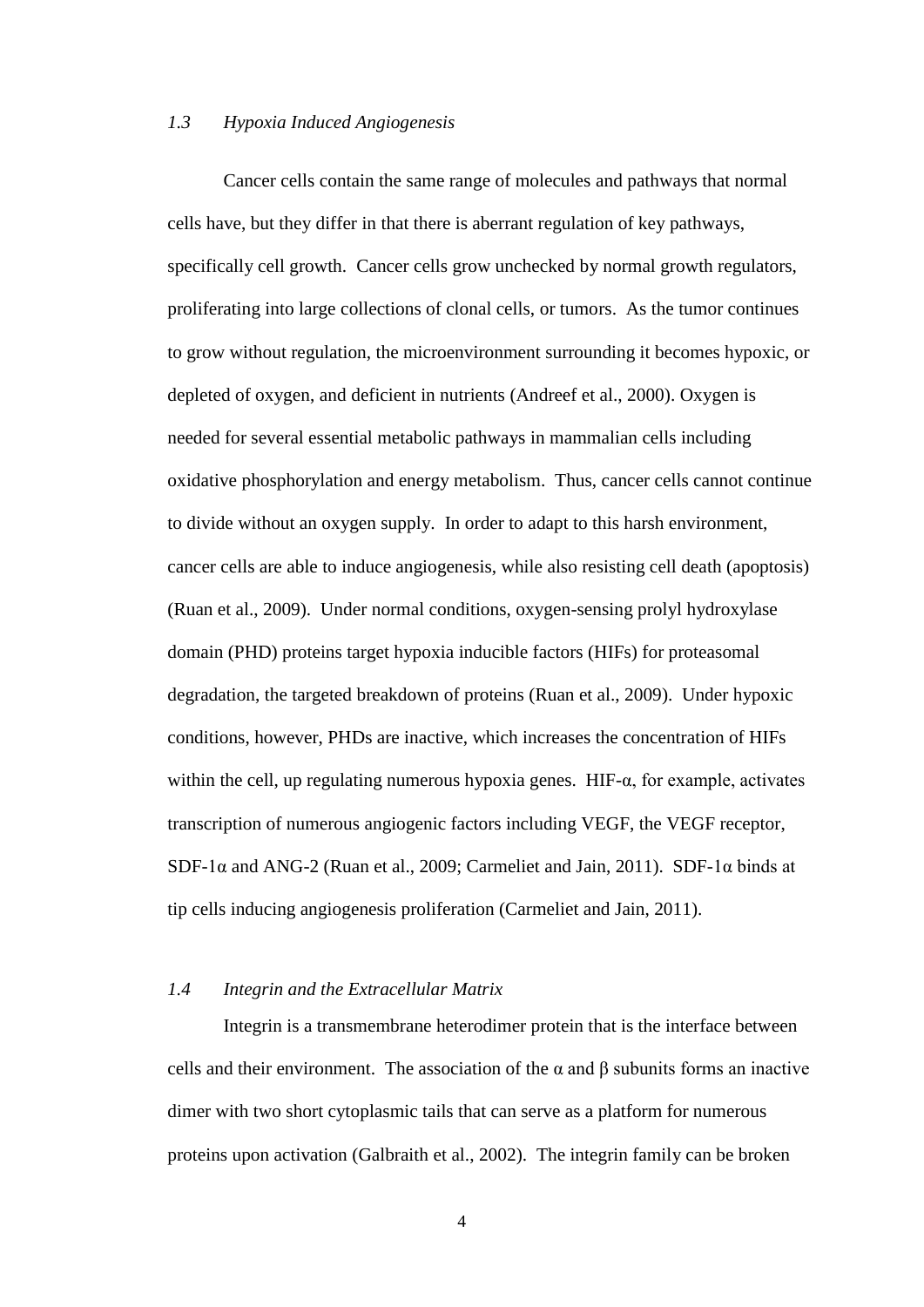into several subclasses based upon the ligands they bind. For example, the integrin dimer we focus on in our studies is  $\alpha_v\beta$ 3, which binds the three amino acid motif RGD (arginine, glycine, aspartate) found on ECM proteins such as fibronectin, fibrin, and von Willebrand factor (Brooks et al., 1994). During angiogenesis, integrins play a key role in sensing the mechanical properties of the ECM, adhering or inducing migration. Many studies have researched the dynamic relationship between integrin and the ECM and its role in cancer progression (Kaspar et al., 2006; Strömblad & Cheresh, 1996). By blocking the function of  $\alpha_{\rm v}$  β3 integrin, vascular proliferation and tumor growth can also be inhibited (Hynes, 2007; Strömblad & Cheresh, 1996). Further insight into the mechanism behind this inhibition suggests an integrinmediated "cytoprotective" effect of adhesion to the ECM (Buttery et al., 2004). The endothelial cells containing non-functional  $\alpha_{\nu} \beta$ 3 integrins were not able to initiate angiogenesis, but instead died by apoptosis (Strömblad & Cheresh, 1996). Since tumor invasion involves numerous pathways including the directed migration of endothelial cells and the remodelling of the surrounding ECM proteins, understanding the relationship between integrin and the ECM is critical for developing new therapeutic treatments (Ruan et al., 2009).

## <span id="page-12-0"></span>*1.5 Cell Migration*

In response to mechanical or chemical stimuli, cells begin the migration process by taking on a polarized morphology. Cellular extensions, or pseudopodia, on the leading edge of the cell protrude as flat membrane structures with branched actin filaments (lamellipodia) and long narrow structures with parallel actin filaments (filopodia) (Le Clainche et al., 2008). Adhesions are formed between integrin and the ECM on the periphery of the lamellipodia, anchoring the protrusion. Integrin clusters in protein complexes called focal adhesions, connecting the ECM to the actin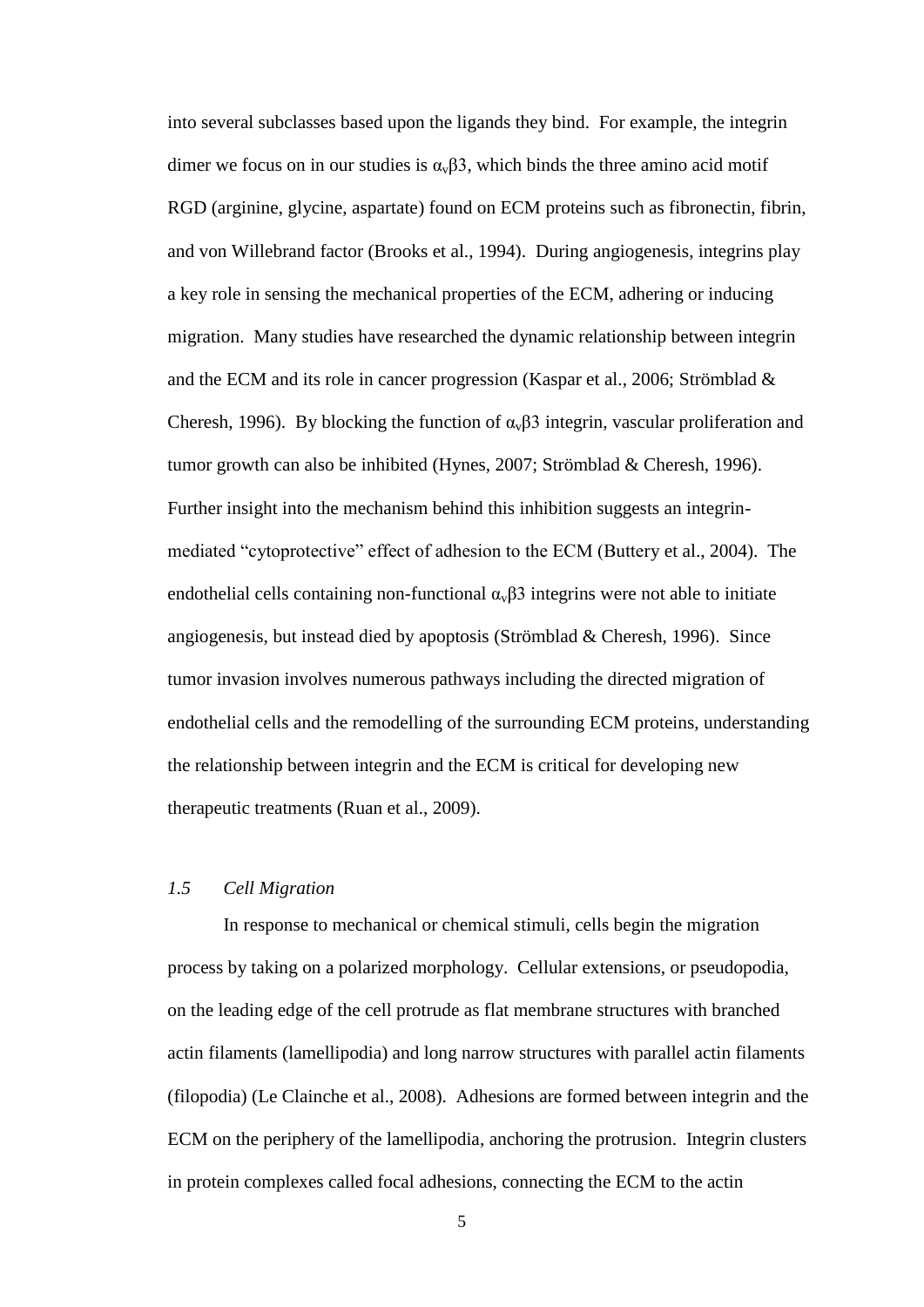cytoskeleton through a variety of proteins such as vinculin, talin and paxillin (Galbraith et al., 2002). Contraction of the actin bundles enables the cell to pull itself towards the focal adhesions at the leading edge, while also disassembling the adhesions at the lagging edge of the cell (Le Clainche et al., 2008).

## <span id="page-13-0"></span>*1.6 Focal Adhesions*

During cell migration, nascent focal adhesions within the pseudopodia at the leading edge of the cell make preliminary connections to the surrounding ECM, probing the extracellular environment (Wehrle-Haller & Imhof, 2002). These dynamic sites disassemble and reassemble at the periphery of the pseudopodia, a process termed adhesion turnover. Integrin is also a part to this dynamic quality, constantly diffusing in and out of focal adhesions, cycling between bound and unbound states (Ivaska, 2012). Nascent focal complexes contain  $\beta_3$  integrin associated with adaptor proteins such as talin and paxillin. Talin activates integrin by binding to the cytoplasmic tail of the  $\beta$  subunit, while paxillin plays a role in scaffolding for other adaptor proteins leading to actomyosin involvement (Ivaska, 2012). Due to RhoA signalling, focal adhesions mature, recruiting  $\alpha_{\rm v}$   $\beta$ 3 integrin along with vinculin, zxyin, FAK (focal adhesion kinase), and other phosphotyrosine proteins to the adhesion site (Figure 4) (Le Clainche et al., 2008). The recruitment of vinculin leads to a decrease in distance between the ECM and the cell creating a stronger adhesion. Studies have shown that this adhesion complex responds to internal and external forces (Galbraith et al., 2002; Wehrle-Haller & Imhof, 2002). Increased integrin endocytosis, calpain-mediated cleavage of talin and decreased tension are all known to increase focal adhesion disassembly (Ivaska, 2012).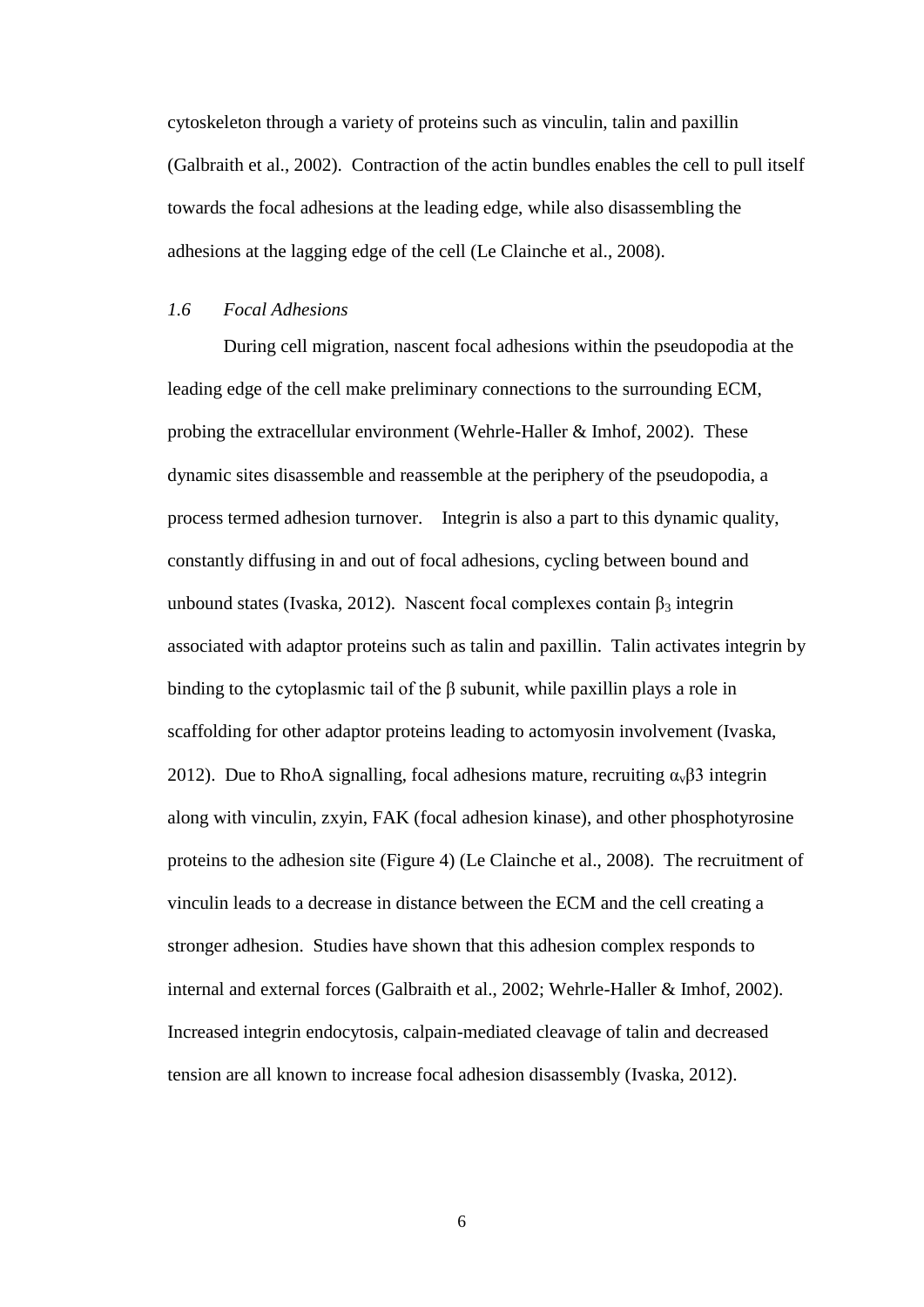#### <span id="page-14-0"></span>*1.7 Proposed Model of Integrin as a Mechanosensor*

As endothelial cells migrate, they probe the pliability of their surroundings through focal adhesion complexes (Discher et al., 2005). It is has long been understood that cells can sense the mechanical properties of their environment and transduce this information to the rest of the cell, but the actual mechanisms behind this pathway are not completely elucidated (Wehrle-Haller & Imhof, 2002). We propose that integrin mobility plays a key role in the regulation of the mechanosensing ability of an endothelial cell. Studies have shown that epithelial cells, fibroblasts and neurons all react to the rigidity of their substrate, measured by a solid's elastic modulus E (Discher et al., 2005). The elastic modulus is the mathematical description of a substance's propensity to be reversibly deformed when a force is applied. These cell lines, when seeded on soft gels with minimal crosslinking (E~1kPa), showed dynamic focal complexes, with weak adhesion properties. When these cells were seeded on densely cross-linked gels (E~ 50kPa), however, they contained stable, mature focal adhesions (Discher et al., 2005). We propose integrin mobility facilitates endothelial cells' ability to transduce the mechanical stimuli in the environment to adaptor proteins such as talin and paxillin (Figure 5). Tyrosine phosphorylation on many proteins involved in focal adhesion complexes, such as paxillin, has been shown to be greatly increased in cells on more rigid substrates. This phosphorylation event on paxillin correlates with an increase in the formation of mature focal adhesions. It has also been shown that induced actomyosin contraction leads to increased aggregation of integrin at focal adhesions, suggesting integrin's ability to sense the increased strain within the cell (Discher et al., 2005).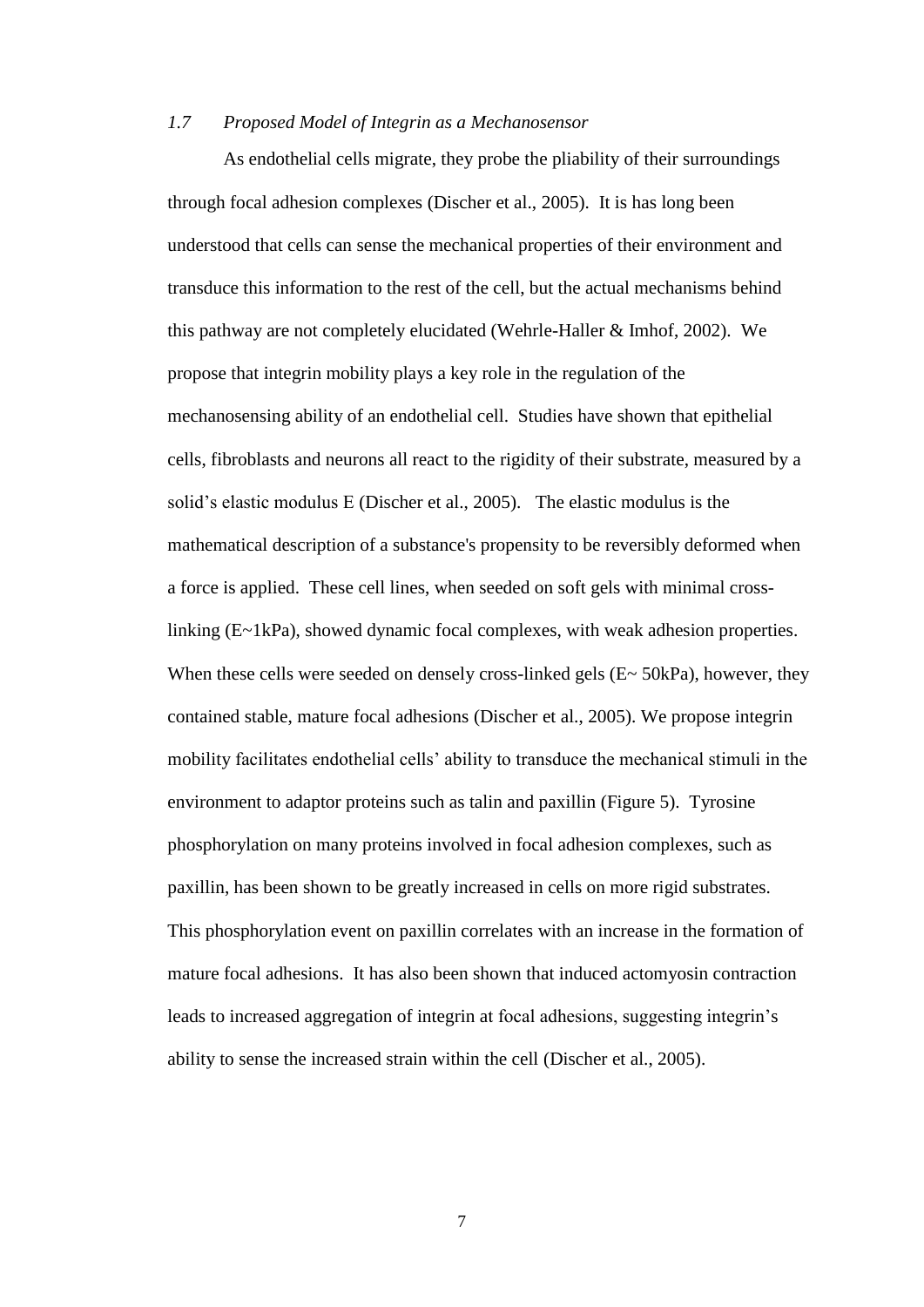#### CHAPTER 2: MATERIALS AND METHODS

#### <span id="page-15-1"></span><span id="page-15-0"></span>*2.1 Cell Culture*

Bovine aortic endothelial cells (BAECs) were cultured in Dulbecco's Modified Eagle Medium (DMEM)/Ham's Nutrient Mixture F12 (SAFC Biosciences; Lenexa, KS) enhanced with 10% fetal bovine serum (FBS; Thermo scientific; Logan, UT), 2mM L-glutamine and 1% penicillin/streptomycin antibiotics (GIBCO). Cells were passed at 70% confluence using 0.25% trypsin and 1mM EDTA in Hank's Salts (Thermo scientific; Logan, UT) for cell dissociation.

## <span id="page-15-2"></span>*2.2 Transfection of Cells*

Cultures of *E. coli* containing Alpha 5 Integrin-GFP (Addgene plasmid 15238) or Beta 3 Integrin-YFP (Addgene plasmid 26653 ) plasmids were inoculated on LB agar plates (0.01g/mL tryptone, 0.005g/mL yeast extract, 0.005g/mL NaCl; 0.018g/mL BactoAgar for agar plates) containing 30μg/mL kanamycin and incubated at 37°C. Isolated colonies were selected and used to inoculate 100mL LB broth containing 30μg/mL kanamycin. Cultures were grown overnight at 37°C while shaking at 130rpm. Cultures were centrifuged at 6800xg for 3 minutes. Pellets were resuspended and plasmid DNA was isolated using the QIAprep spin miniprep kit (Qiagen; Valencia, CA).

Prior to transfection, cells were grown to 95% confluence. Cell culture media was then removed and replaced with 5mL of serum free DMEM/ Ham's Nutrient Mixture F12 media. Cells were transfected with 8.0µg DNA (Alpha 5 Integrin-GFP or Beta 3 Integrin-YFP) and 21µL Lipofectamine 2000 (Invitrogen; Carlsbad, CA) for 4h at  $37^{\circ}$ C, 5% CO<sub>2</sub>. After 4h, cell culture media was replaced with DMEM/Ham's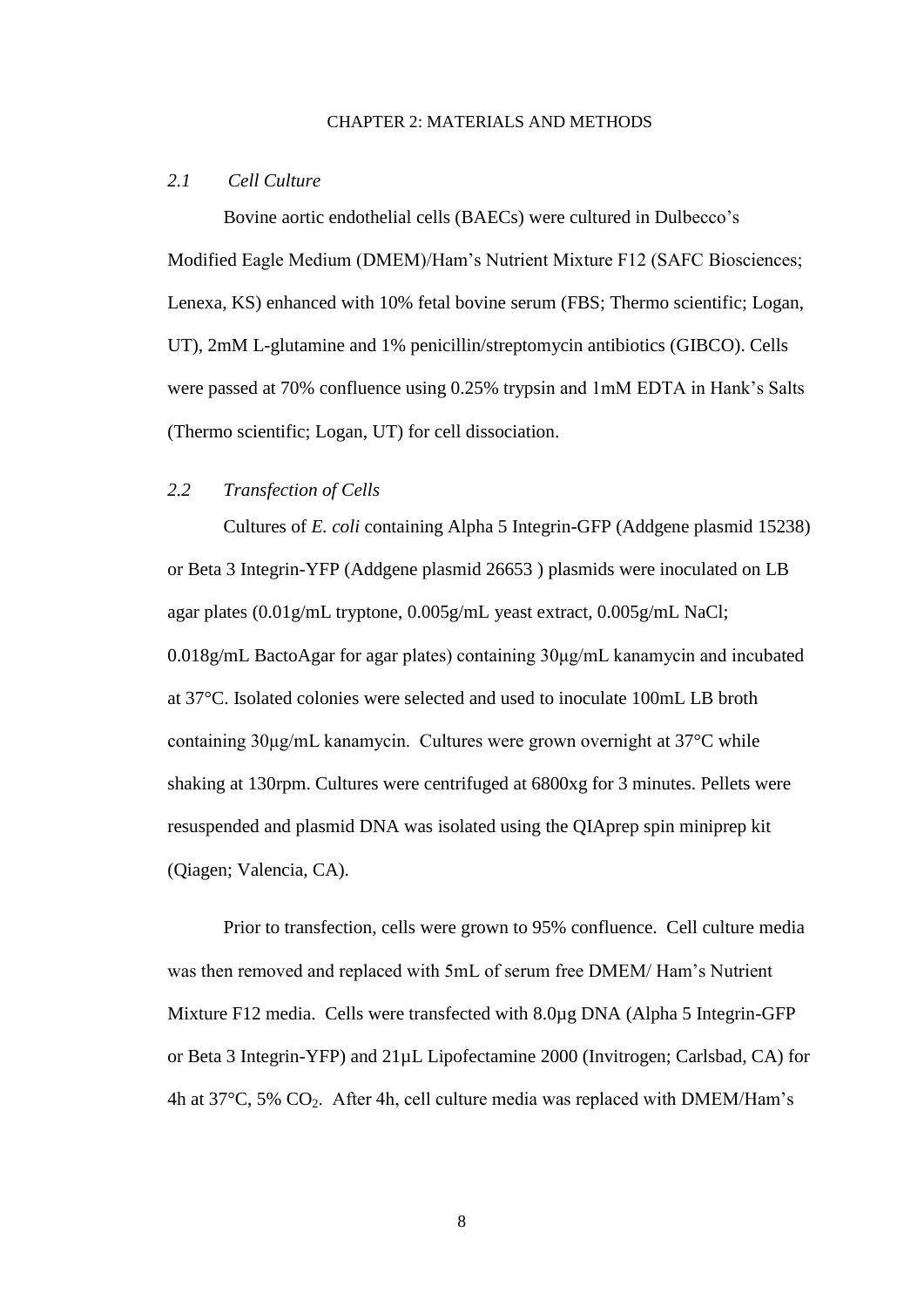Nutrient Mixture F12 enhanced with 10% FBS. Following an incubation period of 24-48h, the cells were used for experiments.

## <span id="page-16-0"></span>*2.3 Polyacrylamide Gel Preparation*

Polyacrylamide gels were prepared in 14mm glass-bottomed petri dishes (MatTek; Ashland, MA). 250µL of 0.1M NaOH solution was added to the well of each petri dish and then placed on a hot plate at 80°C until all liquid evaporated leaving a crystalline coating. 50µL of 3-aminopropyl triethoxysilane (APES; Sigma-Aldrich; St. Louis, MO) was added to each NaOH coated well and allowed to sit for 20min with washings with distilled water at 5min intervals. 100µL of 0.5% glutaraldehyde (GIBCO) was added to the well of each petri dish and allowed to sit for 30min before aspirating off. 12mm glass coverslips were chloro-salinated by aliquoting 50µL of dichloromethylsilane (DCDMS; Sigma-Aldrich) onto each coverslip and then allowing it to sit for 5min. After 5min, each coverslip was rinsed until translucent with distilled water. The 40kPa gel solution was prepared with 200µL acrylamide, 240µL bis-acrylamide, and 560µL distilled water. The 8.7kPa gel solution was prepared with 125µL acrylamide, 150µL bis-acrylamide, and 725µL distilled water. 10% ammonium persulfate (AMPS; Sigma-Aldrich) was added to each gel solution at a 1:200 volume ratio and then allowed to de-gas in a vacuum chamber for 1h. After 1h, tetramethylethylenediamine (TEMED; Sigma-Aldrich) was added to each solution at a 1:2000 volume ratio and then vortexed for 5s before dispensing 4.5µL into the well of the amino-salinated petri dish. The chloro-salinated coverslip was then flipped over the gel solution, a metal bolt placed on top, aluminum foil wrapped around the dish and heated for 15min at 50°C. After 15min, the coverslip was removed and 3mL of distilled water was dispensed into each dish and allowed to sit for 15min with washings every 5min with distilled water. The gels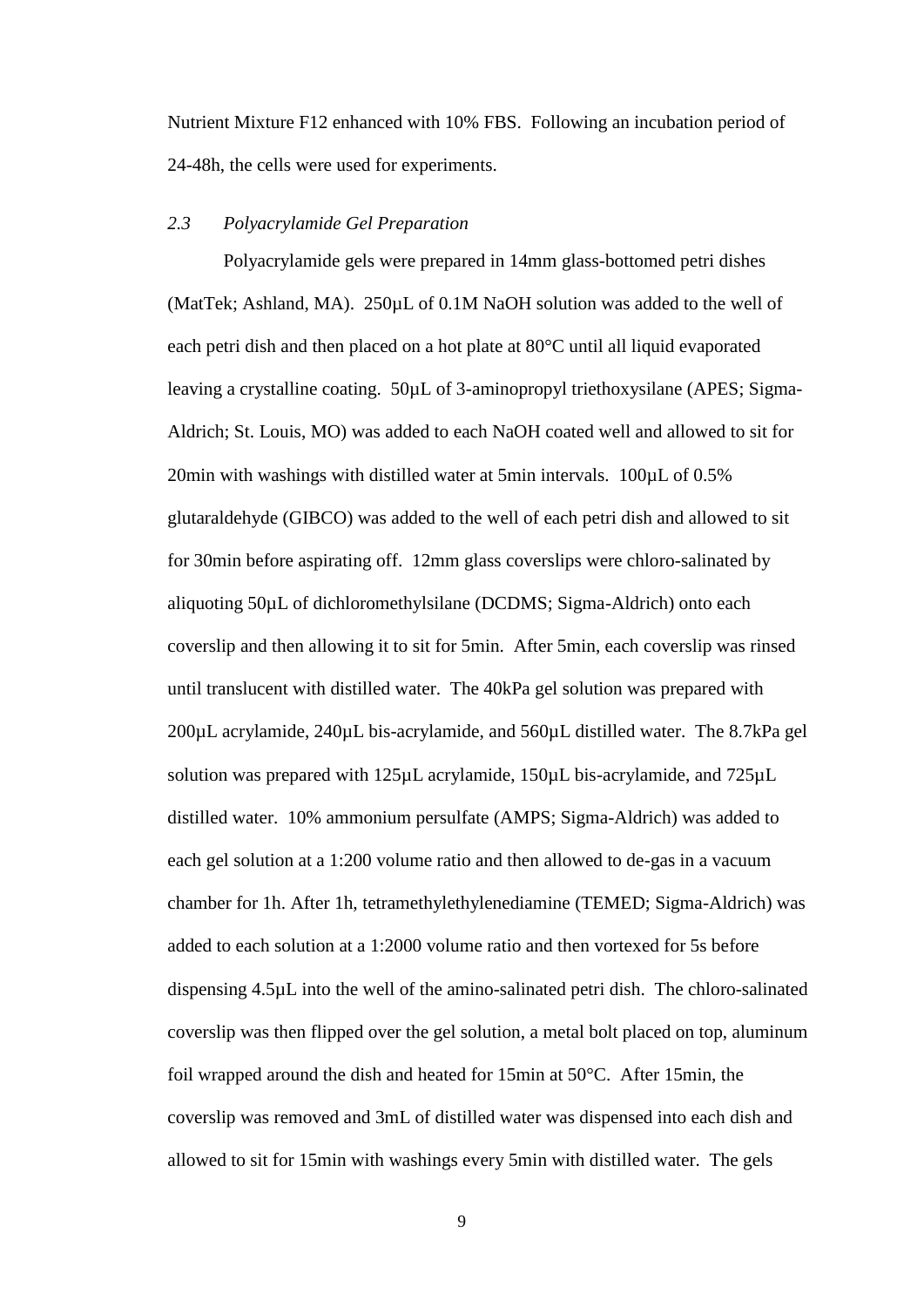were then wrapped in parafilm and incubated at  $37^{\circ}$ C,  $5\%$  CO<sub>2</sub> overnight. After at least 10h, the gels were washed 3 times at 5min intervals with distilled water. Next, 250µL of 2mg/mL sulfo-SANPAH (Sigma-Aldrich) was aliquoted into the well of each petri dish and the dish was placed 3 inches from a UV lamp for 10min. The lid of the petri dish was sprayed with 70% ethanol and placed under the lamp as well. After 10min, each gel was washed 6 times with 50mM HEPES buffer (contains 11.92g/L HEPES; Sigma-Aldrich). The ligand used for Alpha 5 Integrin-GFP tests was fibronectin, while both fibronectin and vitronectin (Sigma-Aldrich) were used for Beta 3 Integrin-YFP tests. The stock solution of 10  $\mu$ g/mL Rhodamine-tagged Fibronectin (Cytoskeleton, Inc.; Denver, CO) was diluted to 5 µg/mL with 50mM HEPES buffer. Vitronectin stock of 1mg/mL was diluted to 1µg/mL. Then, 95µL of the fibronectin or vitronectin solution was dispensed on top of each gel and incubated at  $37^{\circ}$ C, 5% CO<sub>2</sub> overnight.

## <span id="page-17-0"></span>*2.4 Preparation of PA Gels with Fluorescent Beads*

The same procedure was used to prepare the PA gels with fluorescent beads as noted above. After the gel solutions were allowed to degas for 1h in the vacuum, TEMED (Sigma-Aldrich) and 150µL of 2% solid carboxylate-modified Fluorosphere solution (Sigma-Aldrich) were added to each solution and vortexed for 10s. Both 1µm and 0.5µm diameter Fluorosphere beads were used in experiments. The gels were then prepared using the same procedure as above.

## <span id="page-17-1"></span>*2.5 Seeding Cells on Polydimethylsiloxane(PDMS) Micro Posts*

Transfected BAECs were washed 3 times with 1x phosphate buffered saline (PBS; 10x stock contains  $85.0g/L$  NaCl,  $1.8g/L$  NaH<sub>2</sub>PO<sub>4</sub>, and  $12.35g/L$  Na<sub>2</sub>PO<sub>4</sub>). Cell dissociation was achieved using 0.25% trypsin and 1mM EDTA in Hank's Salts (Thermo scientific). The trypsin was quenched with DMEM/ Ham's Nutrient Mixture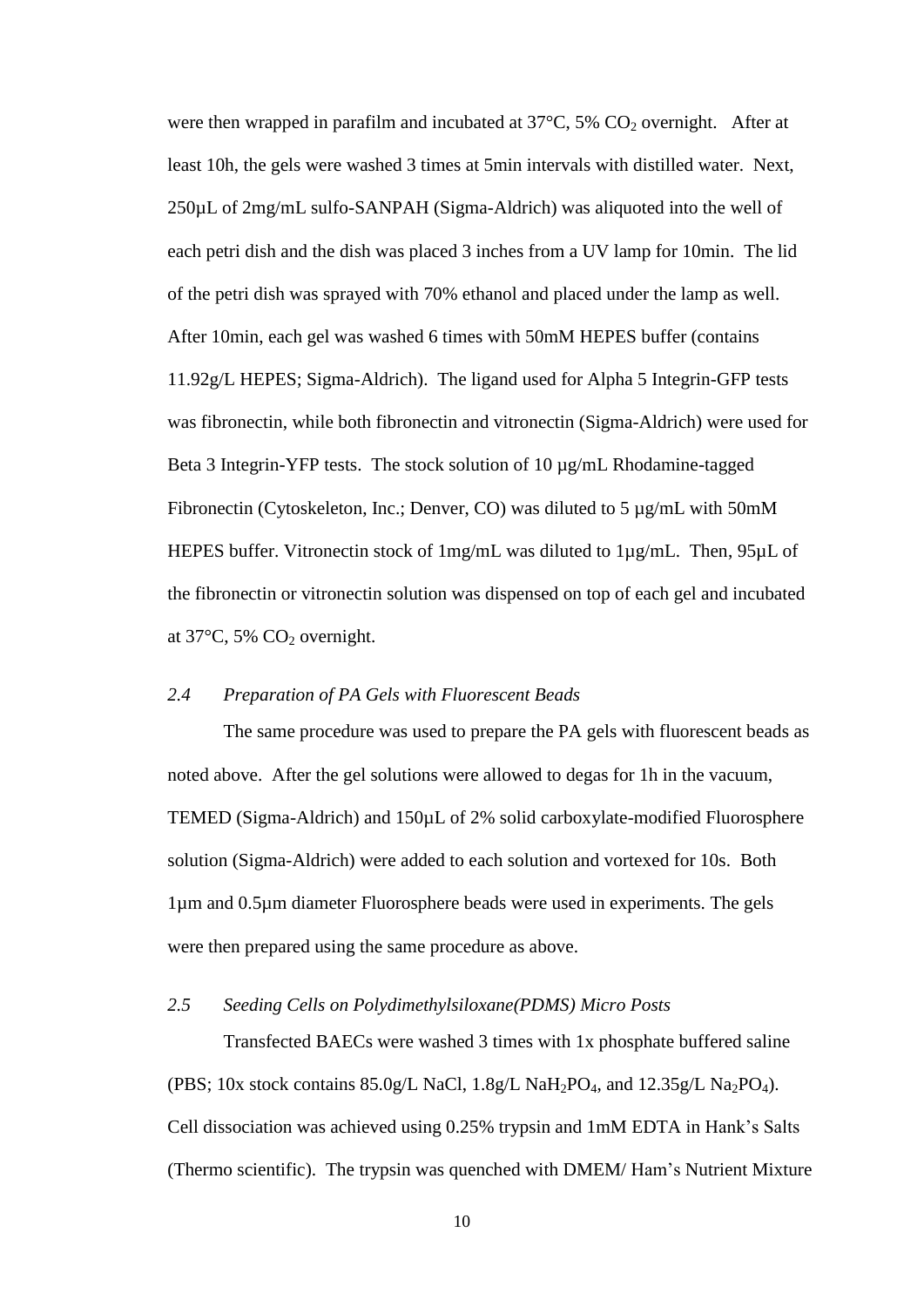F12 enhanced with 10% FBS (Thermo scientific; Logan, UT), 2mM L-glutamine and 1% penicillin/streptomycin antibiotics (GIBCO). The cell solution was centrifuged for 5 min in a VWR Clinical centrifuge at 3000rpm. The pellet was suspended in DMEM/ Ham's Nutrient Mixture F12 enhanced with 10% FBS (Thermo scientific; Logan, UT), 2mM L-glutamine and 1% penicillin/streptomycin antibiotics (GIBCO) and 1 mL of the cell solution was aliquoted onto the micro posts and incubated at  $37^{\circ}$ C, 5% CO<sub>2</sub> for 20 min. The media was removed from the dish and non-adherent cells were washed off with 5 washes with 1x PBS. 1mL of media was added and the cells were incubated at  $37^{\circ}$ C, 5% CO<sub>2</sub> overnight.

## <span id="page-18-0"></span>*2.6 Coating of PDMS Micro Posts with Fibronectin*

Fibronectin was diluted to a concentration of 5µg/mL using 50mM HEPES buffer (pH 7) for a final volume of 300µL. This solution was aliquoted onto the PDMS micro posts completely covering the posts in liquid. The dish was then incubated overnight at  $37^{\circ}$ C,  $5\%$  CO<sub>2</sub>. The posts were washed 3 times with 1x PBS and cells were seeded using the protocol above.

## <span id="page-18-1"></span>*2.7 Seeding Cells on PA Gels*

Transfected BAEC cells were washed 3 times with 1x PBS. Cell dissociation was achieved using 0.25% trypsin and 1mM EDTA in Hank's Salts (Thermo scientific; Logan, UT). The trypsin was quenched with 3mL of DMEM/ Ham's Nutrient Mixture F12 enhanced with 10% FBS (Thermo scientific; Logan, UT), 2mM L-glutamine and 1% penicillin/streptomycin antibiotics (GIBCO) and then the cell solution was centrifuged for 5 min in VWR Clinical centrifuge at 3000rpm. The pellet was suspended in 6mL DMEM/ Ham's Nutrient Mixture F12 enhanced with 10% FBS (Thermo scientific; Logan, UT), 2mM L-glutamine and 1%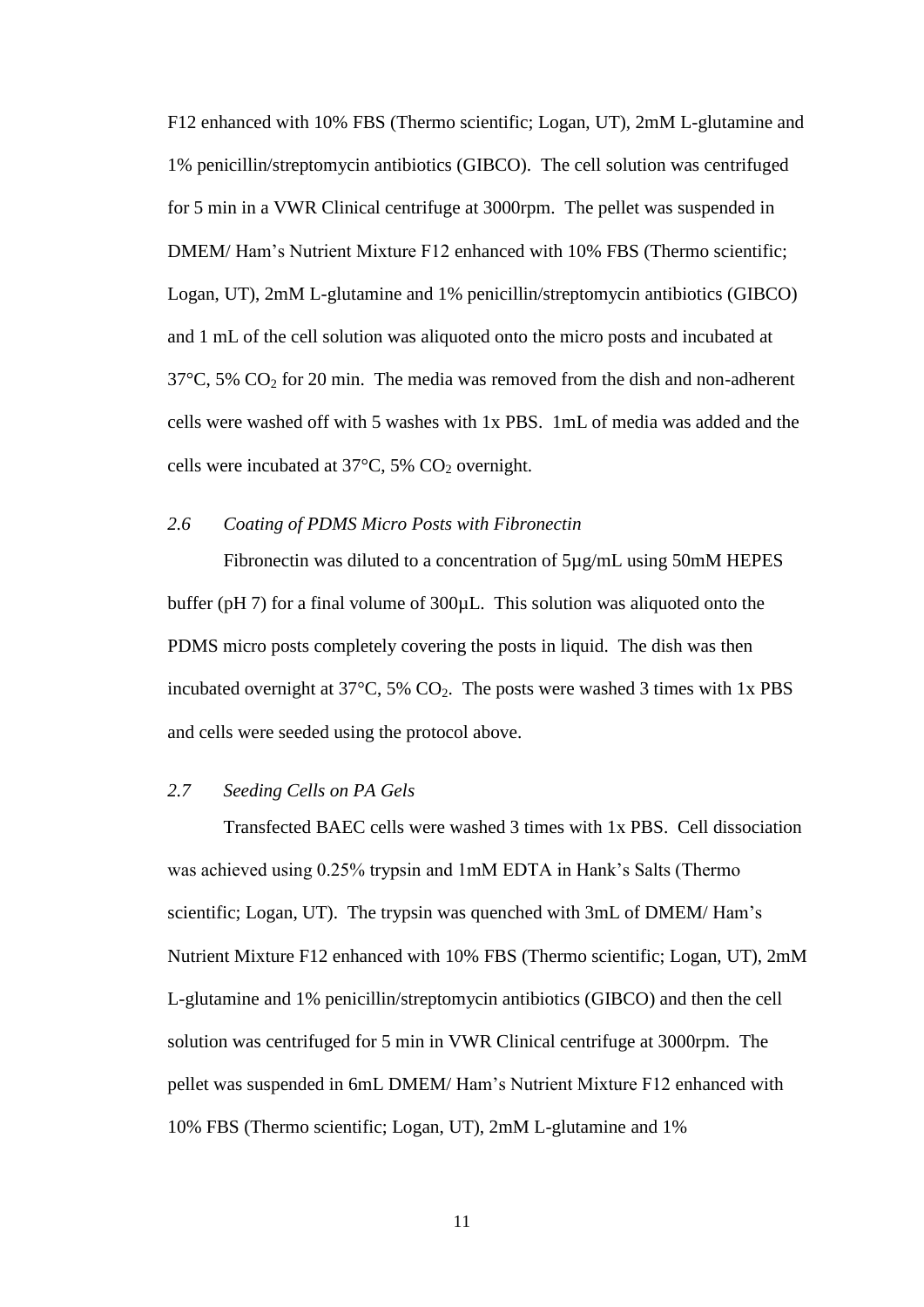penicillin/streptomycin antibiotics (GIBCO) and 0.75mL of the cell solution was aliquoted onto each gel and incubated at  $37^{\circ}$ C,  $5\%$  CO<sub>2</sub> overnight.

## <span id="page-19-0"></span>*2.8 FRAP of BAECs on PA Gel Substrates*

Alpha 5 Integrin-GFP tagged BAECS were imaged using an Olympus Fluoview 1000 Laser Scanning Confocal Microscope with 400x and 1000x magnification. Isolated cells were chosen and FRAP was performed on single integrin clusters at focal adhesions along the periphery of the cell. The scanning laser 488nm was held at 15%. During photo-bleaching, the 488nm laser was held at 90%. A pre-bleach image, post-bleach and recovery images were taken for a total of 20 images over 80 seconds. The EGFP laser was held at 475 HV during the FRAP experiment. The bleached region of interest (ROI) was copied and pasted to a similar cluster away from the bleach on the same cell for a control. The ROI was also pasted to an area away from the bleach site where there were no cells for a background control.

#### <span id="page-19-1"></span>*2.9 FRAP of BAECs on Micro Post Substrates*

Alpha 5 Integrin-GFP tagged BAECs were imaged using an Olympus Fluoview 1000 Laser Scanning Confocal Microscope at 40x and 100x objectives. The micro posts were visualized using Rhodamine Red X at 490 HV. Isolated cells were chosen and FRAP was performed on single integrin clusters at focal adhesions along the periphery of the cell where there was a noticeable deflection of the posts. The scanning laser 488nm was held at 15%. During photo-bleaching, the 488nm laser was held at 90%. A pre-bleach image, post-bleach and recovery images were taken for a total of 20 images over 80 seconds. The EGFP laser was held between 475 and 510 HV during the FRAP experiment. The bleached ROI was copied and pasted to a similar cluster away from the bleach on the same cell for a control. This ROI was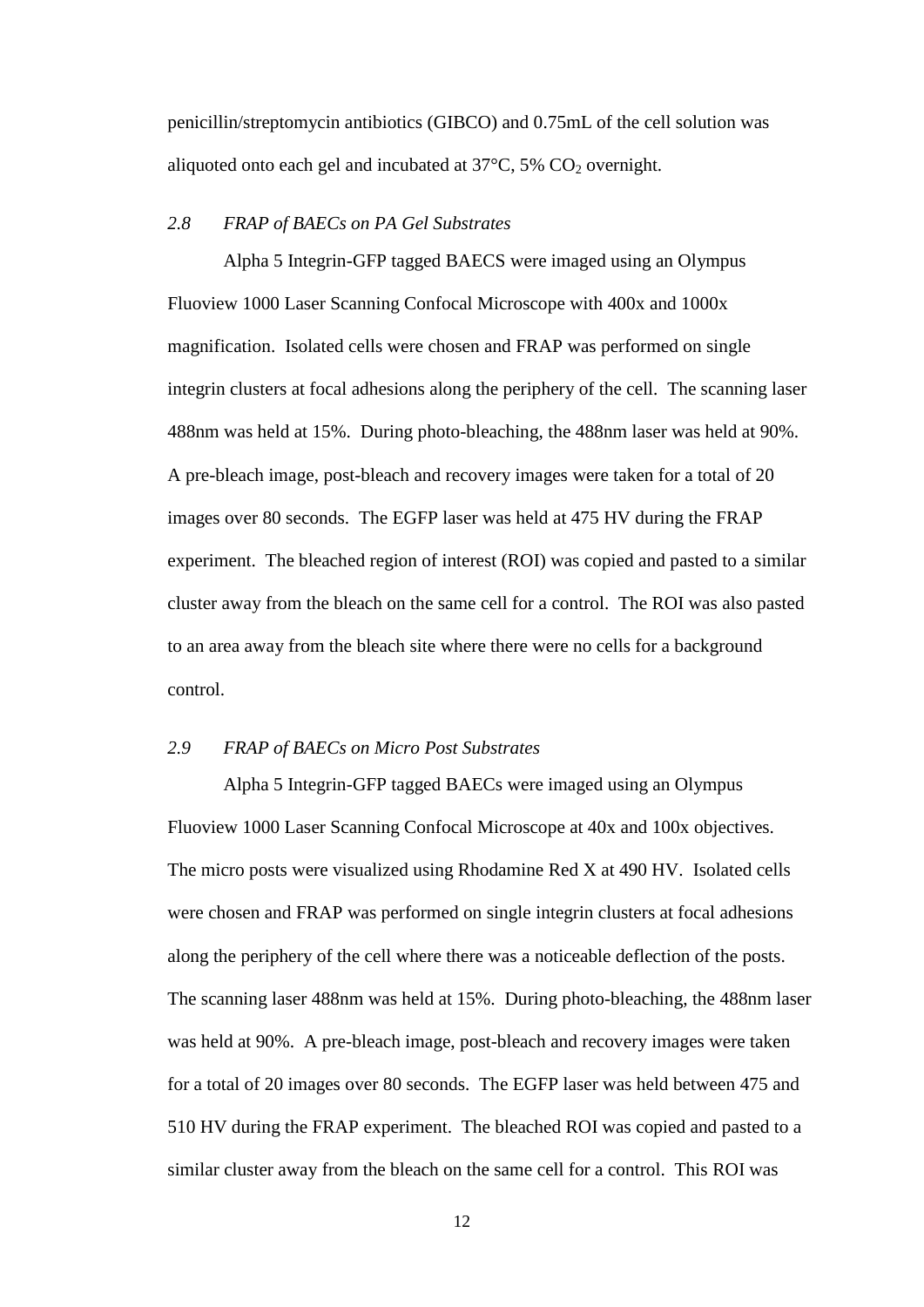also pasted to an area away from the bleach site where there were no cells for a background control.

## <span id="page-20-0"></span>*2.10 FRAP of BAECs on PA Gels with Fluorescent Beads*

Alpha 5 Integrin-GFP tagged BAECs were imaged using an Olympus Fluoview 1000 Laser Scanning Confocal Microscope at 40x and 100x objectives. Isolated cells were chosen and FRAP was performed on single integrin clusters at focal adhesions along the periphery of the cell. The scanning laser 488nm was held at 15%. The fluorescent beads were visualized using Rhodamine Red X held at 490 HV. During photo-bleaching, the 488nm laser was held at 90%. A pre-bleach image, postbleach and recovery images were taken for a total of 20 images over 80 seconds. The EGFP laser was held at 475 HV during the FRAP experiment. The bleached region of interest (ROI) was copied and pasted to a similar cluster away from the bleach on the same cell for a control. The ROI was also pasted to an area away from the bleach site where there were no cells for a background control. After the FRAP data was collected, the media was removed, without moving the plate. In order to dissociate the cells, 2mL of 0.25% trypsin and 1mM EDTA in Hank's Salts was aliquoted into the plate. After 5 minutes, the cell was imaged for any bead deformations.

## <span id="page-20-1"></span>*2.11 Analysis of FRAP Data*

The ROIs were selected and the FRAP data imported into Excel. For the micro posts, the area of the integrin cluster and the deflection of the micro posts determined using ImageJ software. Using Excel, the average fluorescent intensity of the background  $(F_{\text{bgd}})$ , unbleached control  $(F_{\text{control}})$ , and bleached  $(F_{\text{bleach}})$  ROIs were determined. Using these values, the recovery curve was normalized  $(R_{norm})$  to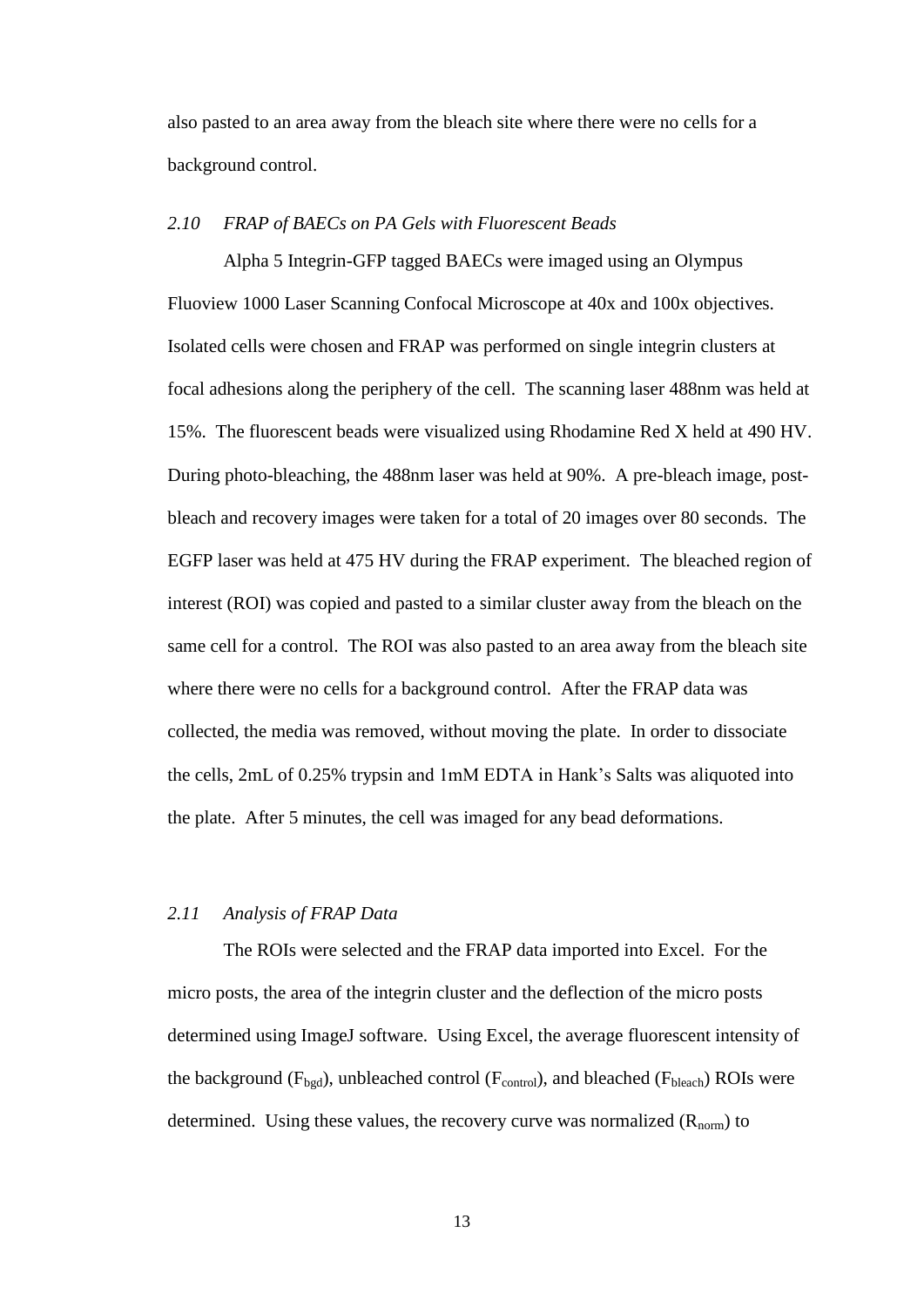account for loss of fluorescent molecules at focal adhesions due to bleaching and to correct for the fluorescence of the background using this formula:

$$
R_{norm} = (F_{bleach} - F_{bgd})/(F_{control} - F_{bgd})
$$

The fractional fluorescence recovery curve  $(R<sub>frac</sub>)$  further corrected for postbleach intensities  $(F_0)$  seen between 0.05 and 0.25 in the  $R_{norm}$  curve by setting the different post-bleach intensities to zero. The fractional fluorescent recovery curve was then determined by this formula:

$$
R_{\text{frac}}=(R_{\text{norm}}-F_0)/(1-F_0)
$$

The half maximal recovery time was then determined from this curve. The  $R_{\text{frac}}$  curves and  $t_{1/2}$  of the hard and soft gels were compared, relating substrate rigidity to integrin recovery and focal adhesion stability.

## <span id="page-21-0"></span>*2.12 Analysis of Cell Traction Force on Micro Posts*

For the micro posts, the  $R_{\text{frac}}$  curves and  $t_{1/2}$  of varying post heights were compared in order to relate substrate rigidity and integrin recovery. The deflection of the micro post (x), measured in Nikon software, was used to determine the traction force (F) exerted by the cell using this equation:

$$
x=(64L^3F)/(3\pi ED^4)
$$

E is the Young's Modulus for PDMS and is equal to  $2.5 \pm 0.5$  MPa (Yang, et. al). D is the diameter of the micro posts (2µm) and L is the height of the micro post. The R<sub>frac</sub> curves and cell traction force were compared.

#### <span id="page-21-1"></span>*2.13 Analysis of Cell Traction Force on PA Gels with Fluorescent Beads*

The gels were originally constructed with a 1µm diameter bead concentration of 10-30µg/mL, which was increased to 150µg/mL. Fluorescent beads with a smaller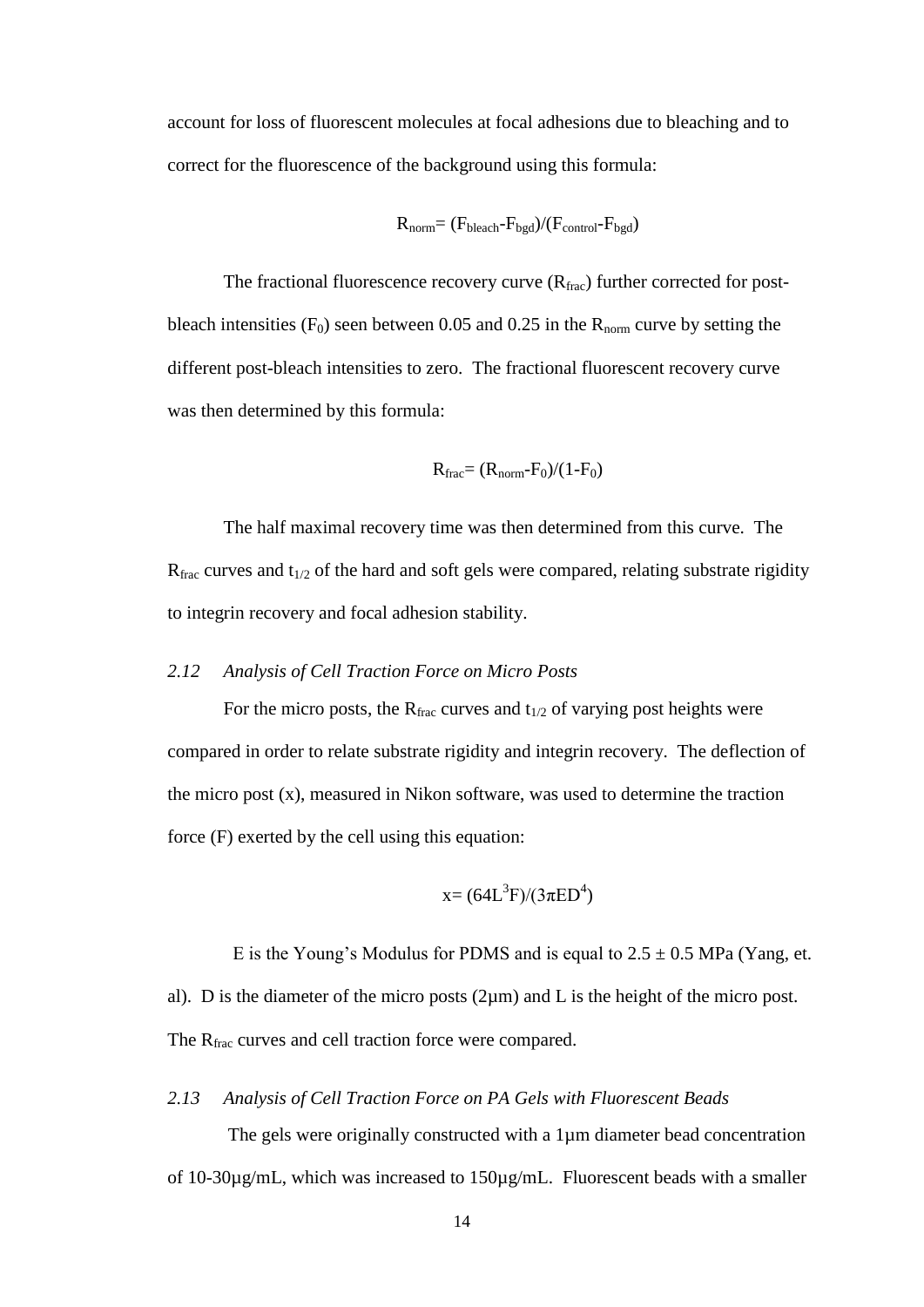diameter of 0.5µm were also used. In order to calculate cell traction forces, we looked for distinct focal adhesions near numerous beads. In all of these experiments, the cells did not exhibit clear, distinct focal adhesions, limiting our ability to calculate cell traction forces.

#### <span id="page-22-0"></span>*2.13 Alternative Integrin Subunit and Cell Line Test on Glass*

To test an alternative subunit of integrin and a different cell line, we transfected mouse melanoma B16 cells with Beta 3 Integrin-YFP and seeded them on glass, 10µg/mL fibronectin coated glass and 1µg/mL vitronectin coated glass. The cells were then observed on the Olympus Fluoview 1000 Laser Scanning Confocal Microscope.

### CHAPTER 3: RESULTS

### <span id="page-22-2"></span><span id="page-22-1"></span>*3.1 Fluorescent Recovery was Quicker on a More Rigid PA Gel*

Fluorescent photo-bleaching of distinct focal adhesions in BAECs was performed (Figure 10). Following the bleaching event, the focal adhesions recovered fluorescence as bleached alpha 5 integrin-GFP diffused out and unbleached alpha 5 integrin-GFP diffused into the focal adhesion (Figure 9). BAECs plated on 40kPa PA gels showed a quicker and more complete alpha 5 integrin-GFP fluorescent recovery to bleached focal adhesions than cells plated on  $8.7kPa$  PA gels (Figure  $8, p= 0.05$ ). The integrin recovery was quicker, reaching half-maximal intensity ( $F\infty$ ) in less time, when BAECs were seeded on the stiffer substrate (40kPa). For the 40kPa gels,  $t_{1/2}$  was 30sec versus 36.65sec for the 8.7kPa gels (p=0.05, n=5). The relationship between substrate rigidity and integrin turnover was shown to be directly proportional (Figure 5).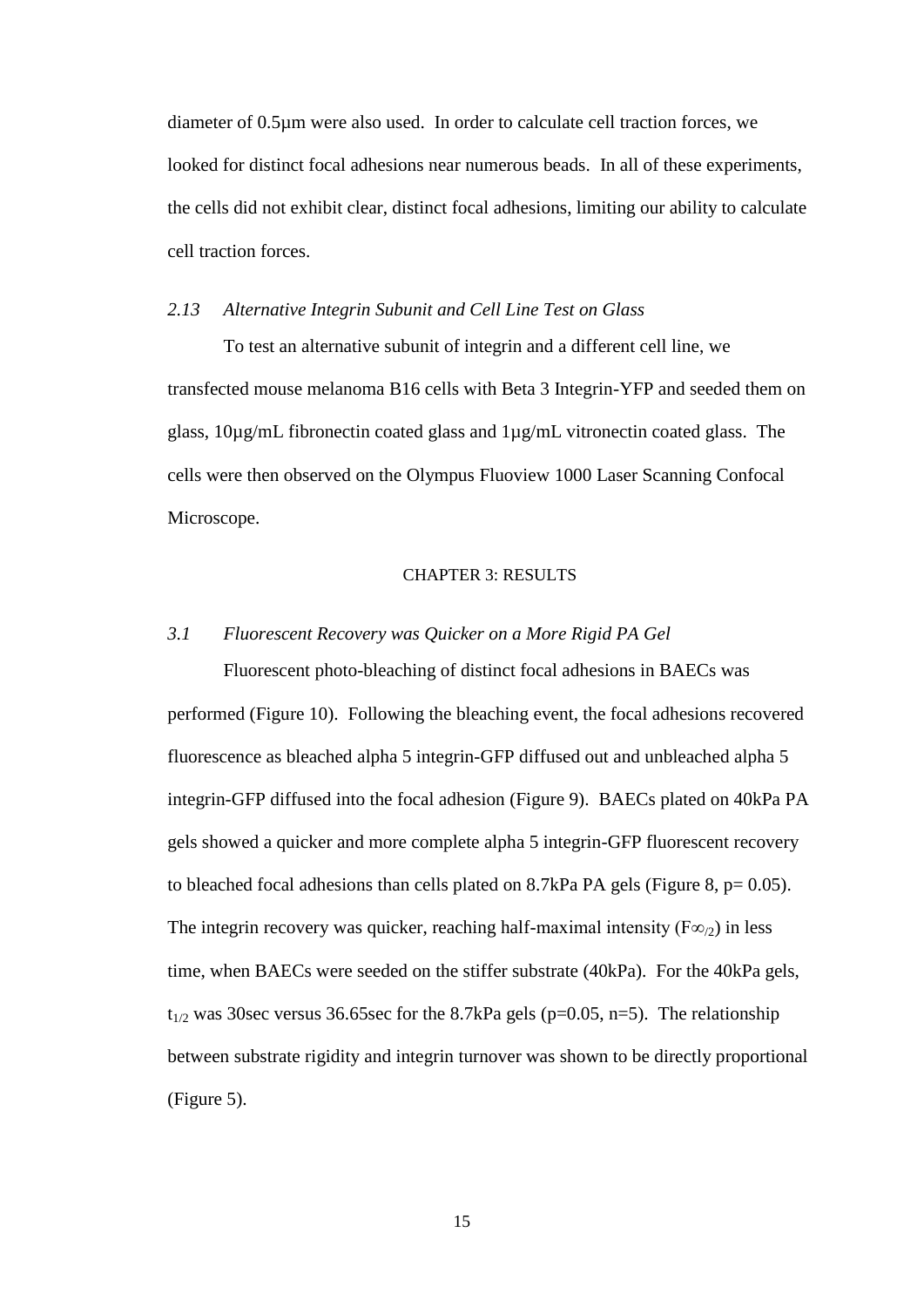<span id="page-23-0"></span>*3.2 Alpha 5 Integrin-GFP Clusters were not Distinct on PDMS Micro Posts*  BAECs were plated on 9µm micro posts and post deflection was visualized

(Figure 7). The micro posts were visualized using Rhodamine Red-X at 490 HV. The alpha 5 integrin fused GFP clusters were not localized and independent clusters (Figure 11, A). The proteins also often formed a ring around the post, instead of a solid cluster (Figure 11, B). The area of the cluster, therefore, was not measureable and could not be compared to the cell traction force. Since the clusters were not distinct, a fluorescent recovery curve for a single focal adhesion could not be determined.

## <span id="page-23-1"></span>*3.3 Fibronectin Coating did not Improve Focal Adhesions*

BAECs were plated on 9µm micro posts coated with 5µg/mL fibronectin and visualized on an Olympus Fluoview 1000 Laser Scanning Confocal Microscope. The integrin clusters looked similar to the previous micro post images. The focal adhesions were not distinct, lacking a defined boundary between adhesions (Figure 12, A). As seen in previous micro post tests, the integrin clusters formed a ring around the post (Figure 12, B). Fibronectin coating did not improve focal adhesion distribution.

## <span id="page-23-2"></span>*3.4 Cell Traction Force and FRAP Analysis of BAECs on PDMS Micro Posts*

BAECs transfected with alpha 5 integrin-GFP were seeded on PDMS micro pillar substrates and FRAP was recorded for focal adhesions near the periphery of the cell. The cells formed strong attachments to the posts, pulling the pillars away from their original position (Figure 7). The time each focal adhesion took to return to halfmaximal fluorescence  $(t_{1/2})$  was calculated and the mobile fraction (mf) of integrin molecules was determined. The deflection of the posts  $(x)$  due to cell adhesions was measured (Figure 7, B) and used to calculate the cell traction force with the equation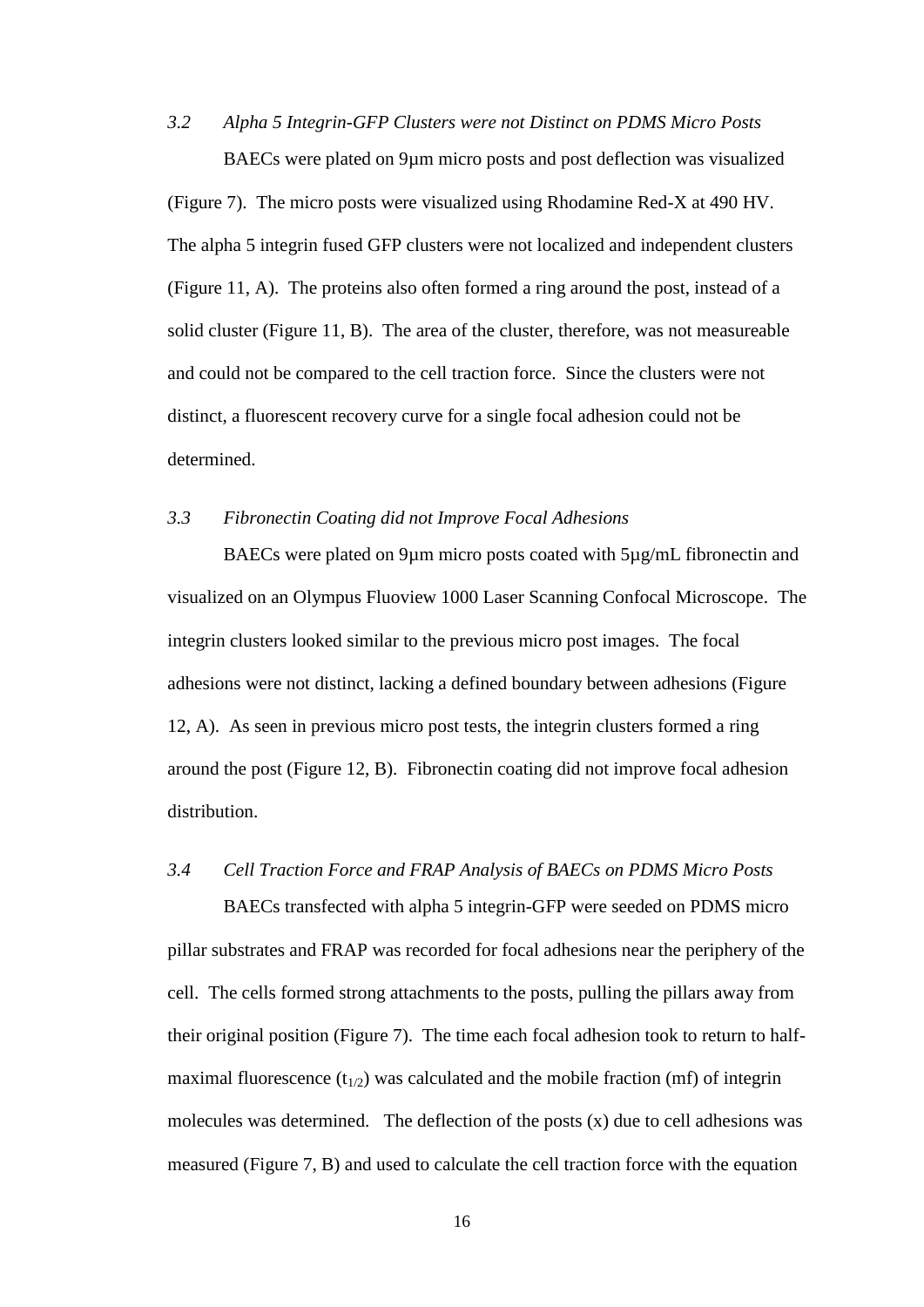$x = (64L<sup>3</sup>F)/(3\pi ED<sup>4</sup>)$ . The diameter (D) of each post is 2 $\mu$ m. The Young's Modulus (E) for PDMS is equal to  $2.5 \pm 0.5$  MPa (Yang, et. al) (Figure 14, B). The length of the deflection of each pillar is directly proportional to the size of the cell traction force. While the trend is not significant ( $R^2 = 0.3493$ ), there is a linear relationship between cell traction force and fluorescent recovery rate of integrin molecules to focal adhesions (Figure 14, A).

## <span id="page-24-0"></span>*3.5 Cell Traction Force Determination from Fluorescent Bead Deformation*

The gels were originally constructed using too low of a bead concentration  $(10-30\mu g/mL)$ , which led to a very sparse number of beads near the focal adhesions (Figure 13, A). The bead concentration was increased to 150µg/mL, which led to a very blurred image due to an overlap of bead fluorescence (Figure 13, B). In the next experiment, fluorescent beads with a smaller diameter, 0.5µm, were added to the gels in order to minimize the overlap of fluorescence. In all of these experiments, the cells did not exhibit clear, distinct focal adhesions, limiting our ability to calculate cell traction forces.

## <span id="page-24-1"></span>*3.6 Distinct Beta 3 Integrin Clusters were not Observed in B16 cells Seeded on Glass*

To test an alternative subunit of integrin and a different cell line, transfected B16 cells with Beta 3 Integrin- YFP were seeded on glass,  $10\mu\text{g/mL}$  fibronectin coated glass and 1µg/mL vitronectin coated glass. The fluorescence was dispersed throughout the entire cell, lacking any distinct regions of integrin clustering. This was observed on all three substrates.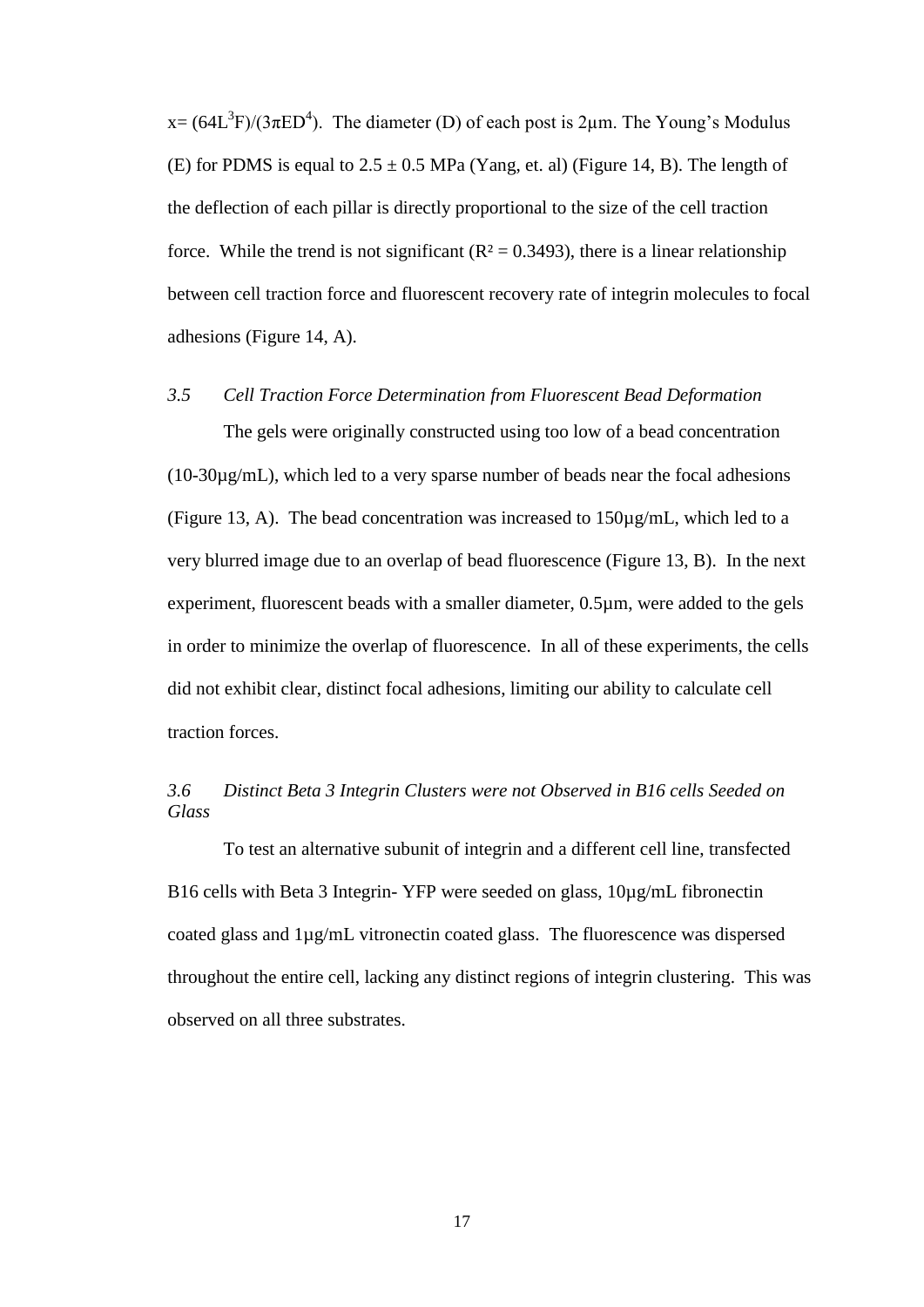#### CHAPTER 4: DISCUSSION

<span id="page-25-0"></span>Angiogenesis requires the directed migration of the endothelial cells lining the nascent blood vessels. As endothelial cells begin to migrate during angiogenesis, they secrete matrix metalloproteinases (MMPs) to degrade the surrounding ECM (Carmeliet and Jain, 2011). This remodelling of the environment around the cell alters the density, or rigidity, of the cell's substrate, thus altering the mechanical stimuli to the surrounding cells. Integrin can transduce this mechanical stimulus to the cell (Galbraith et al., 2002). Various integrins, such as  $\alpha_{\nu} \beta 3$ , are highly expressed on proliferating tumor blood vessels and are expressed at a much lower level on normal vessels (Garmy-Susini and Varner, 2008). An interaction between  $\alpha_{\nu} \beta$ 3 integrin and MMP-2 activates MMP-2, thereby localizing its proteolytic activity to the invasive front of cells (Kryczka et al., 2012). Thus, the ECM closest to the leading edge of the cell is less dense then the ECM farther away from the cell. Most adherent cells not only can sense external forces, but they are also able to sample the mechanical properties of their substrate and respond to its density, a process termed mechanotransduction (Discher et al., 2005). Endothelial cells can sense the density gradient formed by the remodelled ECM and, therefore, migrate onto the newly formed ECM.

In order to migrate directionally, cells need to coordinate signalling pathways to generate cytoskeletal forces and control polarity (Stehbens and Wittmann, 2012). By dynamically altering adhesions sites to the ECM at the front and rear of the cell, cells can generate forces against its substrate. Integrin molecules are continuously internalized, shuttled to the leading edge of the cell, and incorporated into new focal adhesions (Gu et al., 2011). Small integrin clusters form at the leading edge of the cell. As the cell moves forward, these adhesions stay stationary with respect to the substrate. At the rear of the cell, retraction and sliding of focal adhesions requires a more compliant interaction with the substrate (Ballestrem et al., 2001).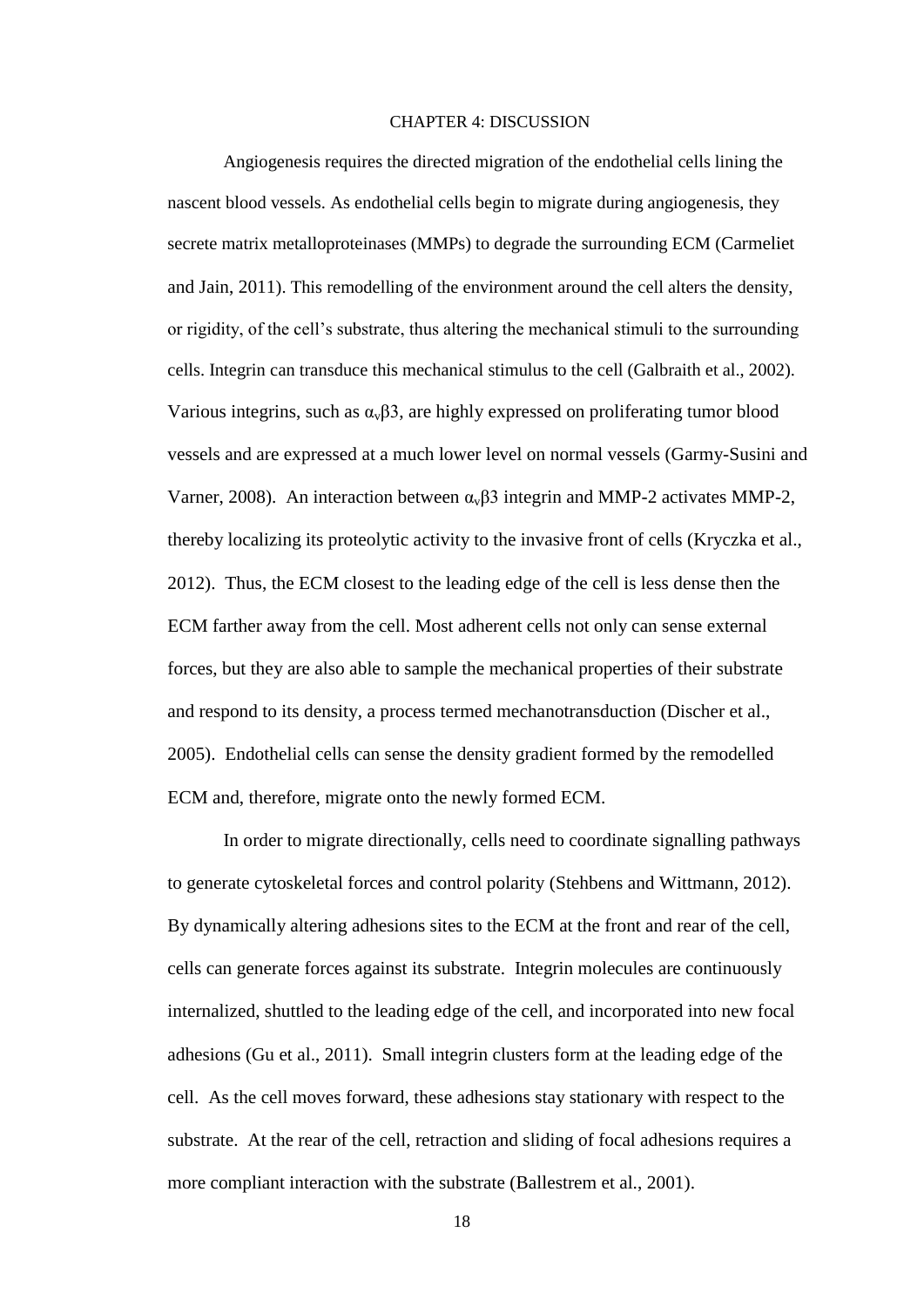Integrin can bind to ECM proteins like fibronectin, inducing a conformational change that allows the binding of numerous intracellular proteins that form a complex called a focal adhesion (Zaidel-Bar et al., 2007). RhoA signals through Rho-associated kinase (ROCK) to induce actin polymerization and stress fiber formation (Lamalice et al., 2007). Due to RhoA signalling, focal adhesions mature, recruiting  $\alpha_{\nu} \beta$ 3 integrin along with vinculin, zxyin, and FAK to the adhesion site (Figure 4) (Le Clainche et al., 2008). FAK activates pathways known to promote cell proliferation. Integrin-stimulated phosphorylation of FAK forms a high affinity site that is recognized by several Src homology 2 (SH2) domain-containing proteins, including Src and Shc. Src links FAK to the Ras pathway via growth factor receptor-bound protein 2 (Grb2) (Provenzano and Keely, 2011). During proliferation, cells cannot progress through G1 into S phase in the absence of integrin-mediated adhesion, which appears to rely on Rho GTPases. Enhanced integrin-mediated signalling that occurs when cells are on stiff substrates will activate Rho GTPases and promote proliferation. Rho GTPases also have a role in inhibiting apoptosis, which might also contribute to cancer progression (Provenzano and Keely, 2011).

A rigid substratum such as glass resists intracellular contraction resulting in a distortion of the actin integrin linkage. This mechanical stress within the focal adhesion site generates a signal for actin polymerization and growth of the focal adhesion. In contrast, an elastic ECM substratum will not resist the acto-myosin– dependent focal adhesion contraction failing to generate a distortion signal that would enforce the focal adhesion. Thus, cells favor a rigid over an elastic substrate for adhesion (Ballestrem et al., 2001). In order to study focal adhesion dynamics related to force and substrate rigidity, we observed cells on three different substrates: PA gels, PDMS micro pillars, and PA gels embedded with fluorescent beads.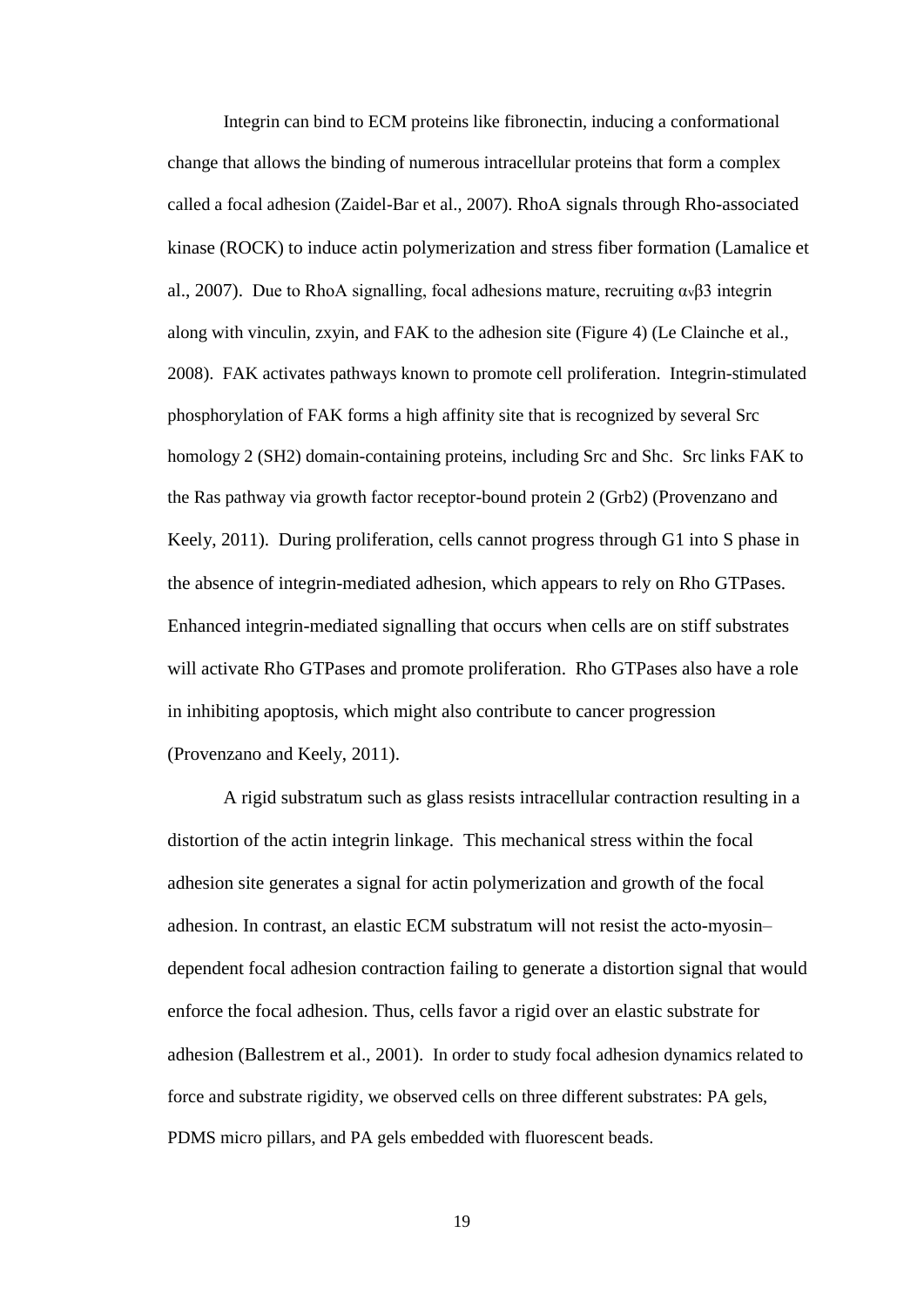#### <span id="page-27-0"></span>*4.1 Substrate Rigidity Influences Integrin Diffusion*

By seeding BAECs on two different gel rigidities, we were able to observe the role that integrin mobility plays in the regulation of the mechanosensing ability of an endothelial cell. The protocol for the formation of compliant gel substrates has been well established. One study estimates the width of these gels to be between 10-20 $\mu$ m (Aratyn-Schaus et al., 2010). In order to decrease this width and achieve a more uniform gel surface, we placed two metal washers on top of each gel during polymerization.

BAECs plated on more rigid 40kPa PA gels showed a quicker and more complete alpha 5 integrin fused GFP fluorescent recovery to bleached focal adhesions than cells plated on softer 8.7kPa PA gels (Figure 8,  $p=0.05$ ). When the BAECs were seeded on the more rigid substrate, they formed more stable focal adhesions. When observed on the softer substrate, however, the focal adhesions were smaller and less established. Studies have shown that epithelial cells, fibroblasts and neurons all react similarly to the rigidity of their substrate (Discher et al., 2005). These cell lines, when seeded on soft gels with minimal cross-linking (E~1kPa), showed dynamic focal complexes, with weak adhesion properties. When these cells were seeded on densely cross-linked gels  $(E \sim 50kPa)$ , however, they contained stable, mature focal adhesions (Discher et al., 2005). The relationship between substrate rigidity and integrin turnover correlates directly (Figure 5).

Integrin molecules diffuse through a cell's plasma membrane with seemingly Brownian motion, attaching and releasing attachments to receptors on the substrate. The weak short-range integrin-ligand bond opposes the generic interfacial repulsions between the cell and its substrate (Paszek et al., 2009). Large glycocalyx molecules are embedded in the plasma membrane, repulsing this integrin-ligand interaction due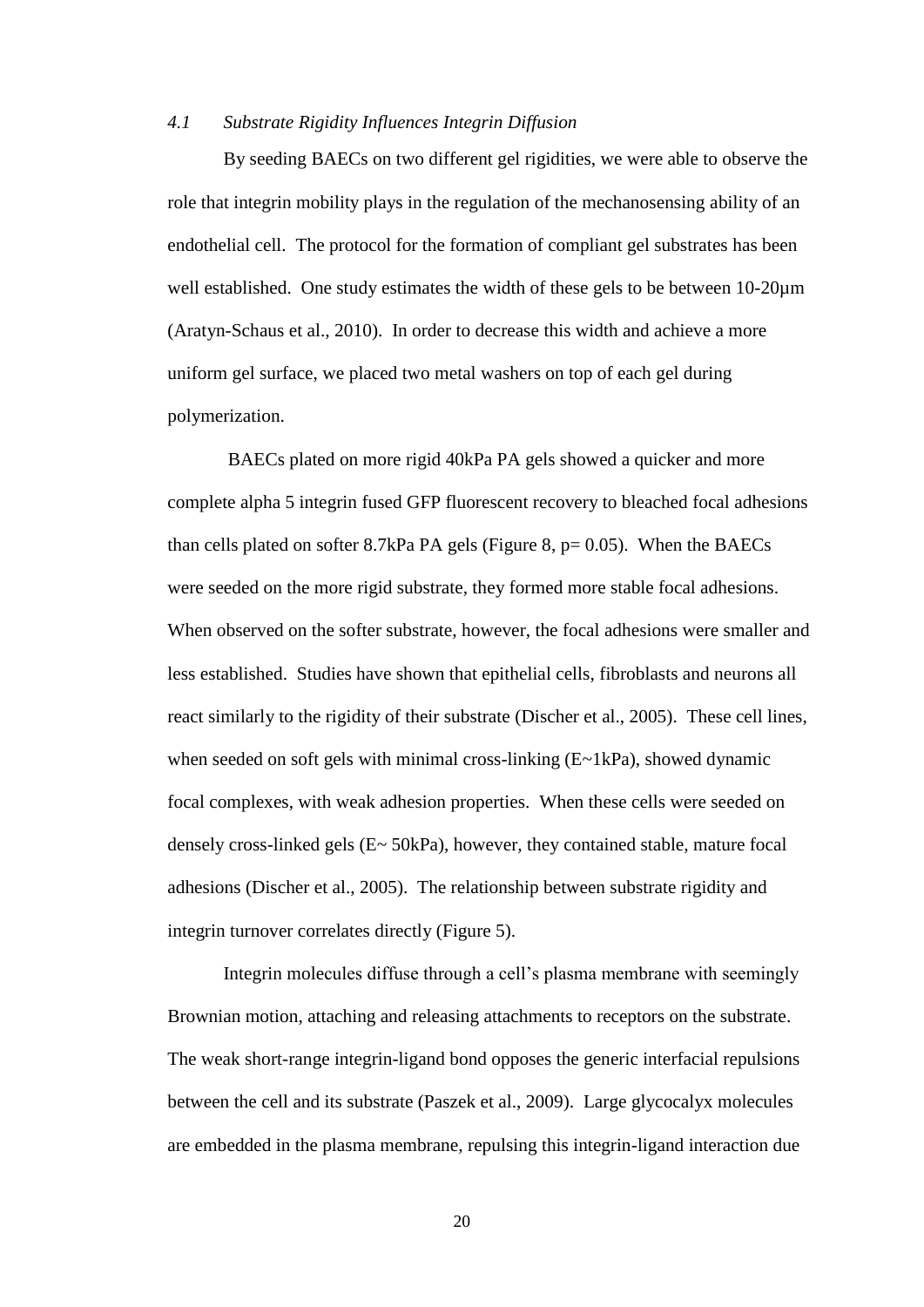to steric stress and electrostatic interactions (Paszek et al., 2009; Wehrle-Haller, 2012). On a soft, compliant substrate, such as the 8.7kPa gel, when integrin molecules bind to ligand molecules, the substrate is pulled closer to the cell at the attachment sites. This creates more room for the glycocalyx molecules, lessening the steric stress and favoring the integrin-ligand interaction (Figure 15, A). On a rigid substrate, such as the 40kPa gel, however, the substrate does not bend when attachments are formed, thus the steric stress is favored against the integrin-ligand interaction (Figure 15, B). Our data supports this model, in that on the softer substrate, the integrin turnover is slower because the integrin-ligand bond is energetically favored, retaining the integrin molecules in the focal adhesions longer. On the more rigid substrate, the integrin turnover is much faster due to the steric stress of the glycocalyx molecules. By altering the mechanical properties of a cell's substrate, it also affects its adhesive and migration tendencies.

## <span id="page-28-0"></span>*4.2 Alpha 5 Integrin-GFP FRAP and Cell Traction Force Assays*

Uniform arrays of cylindrical micro pillar substrates similar to those used in our studies have been utilized in order to study cell locomotion, focal adhesion dynamics and traction forces (Yang et al., 2011). The BAECs caused distinct deformations of micro posts due to adhesive and migration forces (Figure 7, A). This deflection can be easily visualized and measured in order to calculate cell traction force (Figure, B). Of the focal adhesions tested, many were stable mature adhesions with quick recovery rates and a limited number of mobile integrin molecules (Figure 14, A). While the trend between cell traction force and fluorescent recovery rate of integrin was not significant ( $\mathbb{R}^2 = 0.3493$ ), there is a linear relationship (Figure 14, B). A larger force correlates to less diffusion (longer  $t_{1/2}$ ). When the formation of nascent adhesions is observed in the absence of force, the clustering of ligand bound integrins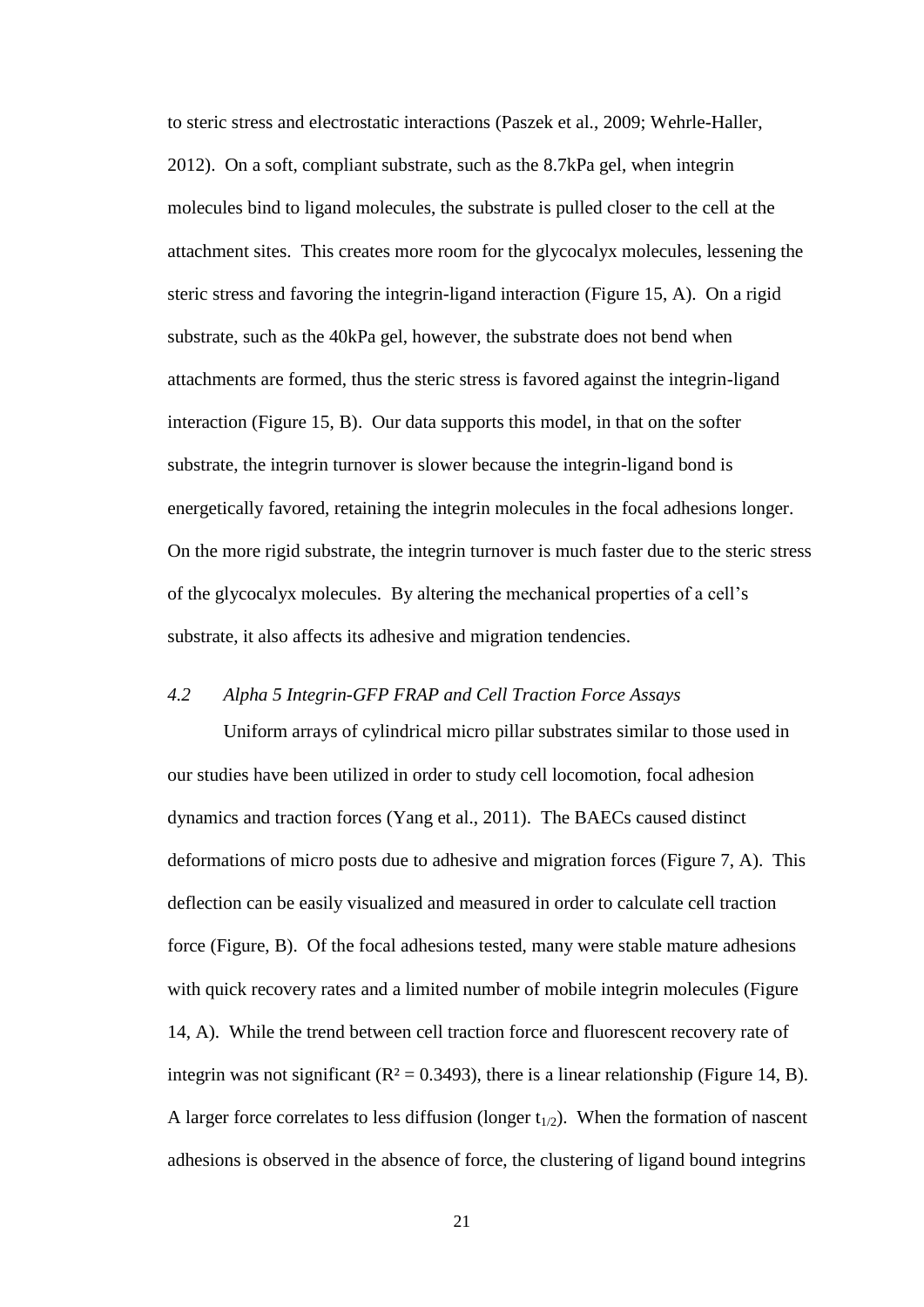and their association with adapter proteins such as talin, paxillin and FAK appears to be a diffusion driven process. As soon as tension is applied, however, vinculin is recruited and the connection to the actin cytoskeleton is stabilized (Wehrle-Haller, 2012). Thus, force stabilizes focal adhesions, energetically favoring the integrinligand interaction. This decreases the diffusion of the integrin molecules since they are retained more at adhesions.

The focal adhesions did not have distinct boundaries, thus we cannot determine if the recovery rates represent single adhesion sites. The deflection of the micro posts may also be due to more than one focal adhesion. The micro posts have fibronectin embedded in the tips of each post. We questioned whether this may have been degraded so we coated the micro posts with fibronectin as well. We observed the same issues as before: large clusters of focal adhesions and circular rings of integrin surrounding the posts (Figure 12). Cluzel et al. (2005) saw similar integrin clusters when β3-EGFP integrin-expressing B16F1 cells were seeded on micropatterned substrates with fibronectin/vitronectin. Perhaps, integrin molecules are continuously being cycled around the outer edge of the focal adhesion, thus the fluorescence is seen around the periphery.

Studies have shown that there is a linear relationship between the area of paxillin clusters at focal adhesions and the cell traction force exerted. The slope of this trend is about  $5nN/\mu m^2$  (Balaban et al., 2001). Perhaps expression of a different recombinant integrin protein may yield better results, enabling an investigation of whether another integrin isoform would exhibit this same trend.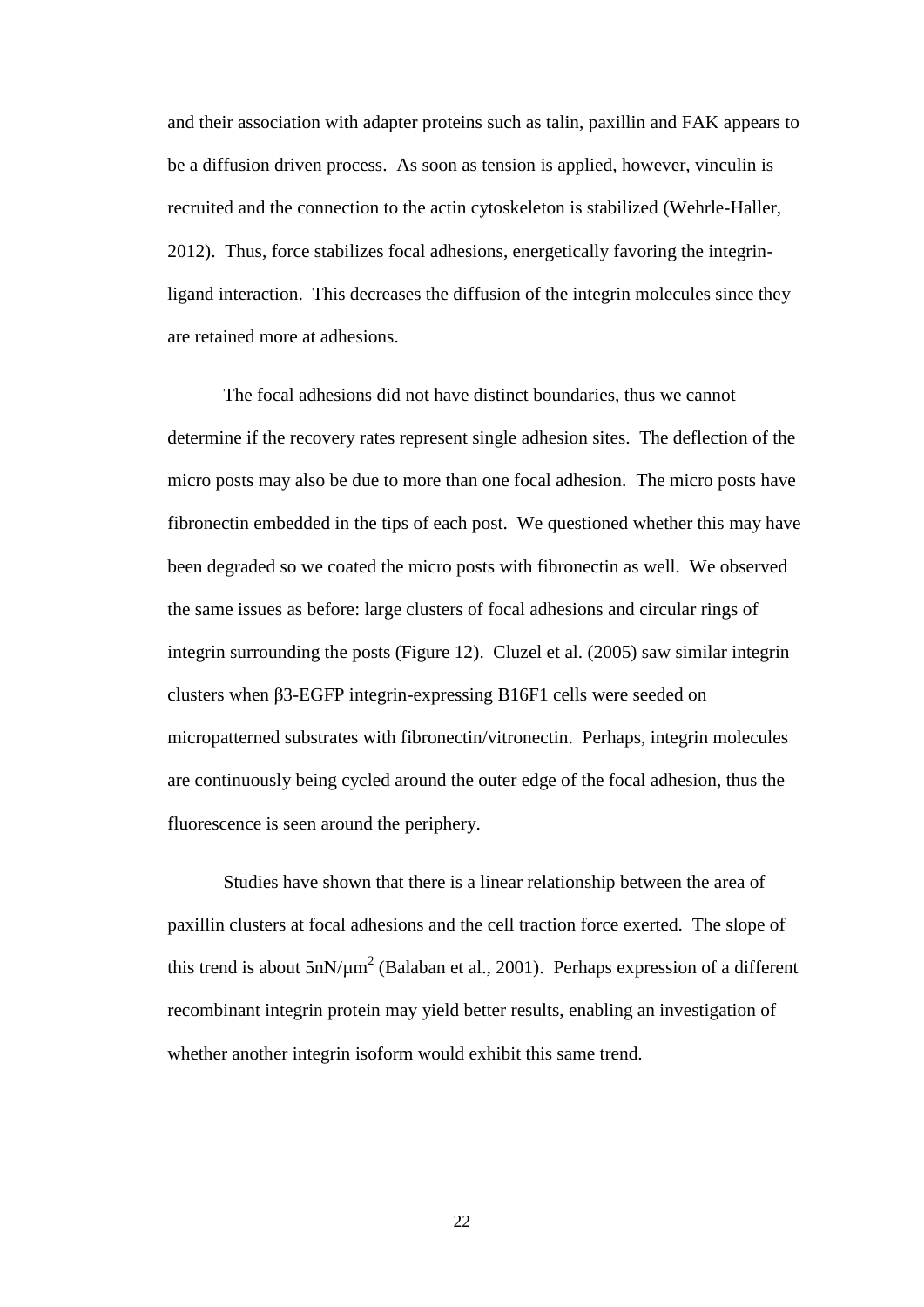# <span id="page-30-0"></span>*4.3 Cell Traction Force Determination from Fluorescent Bead Deformation* Several studies have employed fluorescent beads in order to test cell traction

forces exerted by cells (Discher et al., 2005). The deformation of the substrate due to cell-generated stresses can be detected based on the displacement of embedded fluorescent beads near the substrate surface. Images of the beads before and after cell detachment by treatment with 0.25% trypsin were obtained and analyzed for bead displacement. The shift is normally less than 1µm (Lo et al., 2000). By increasing the bead concentration from 10µg/mL to 150µg/mL, the proportion of beads to cells was improved. This, however, caused an issue with the diffuse fluorescence of the beads (Figure 13). By using a smaller diameter bead, 0.5µm, the images improved. Similar to the micro post experiments, no defined focal adhesions in the cells were observed. If the best integrin DNA construct can be determined in order to observe distinct focal adhesions, cell traction force tests can be performed on either micro post substrates or PA gels embedded with fluorescent beads.

# <span id="page-30-1"></span>*4.4 Distinct Beta 3 Integrin Clusters were Not Observed in B16 Cells Seeded on Glass*

To improve the quality of the focal adhesion clusters observed, an alternate recombinant integrin protein was transfected into B16 cells. Numerous migration and focal adhesion studies utilize B16 cells and beta 3 integrin (Ballestrem et al., 2001). When beta 3 integrin-YFP transfected B16 cells were plated on glass, fibronectin coated glass and vitronectin coated glass, the YFP fluorescence was diffuse throughout the cells in each test. There were no discreet areas of integrin clusters near focal adhesions. The plasmid was obtained from Addgene, which sequenced the construct 3 times. To verify the sequence, however, we are going to sequence the construct ourselves. If it contains a deletion or error, this would cause the production of a non-functional protein. Further analysis must be done in order to determine if the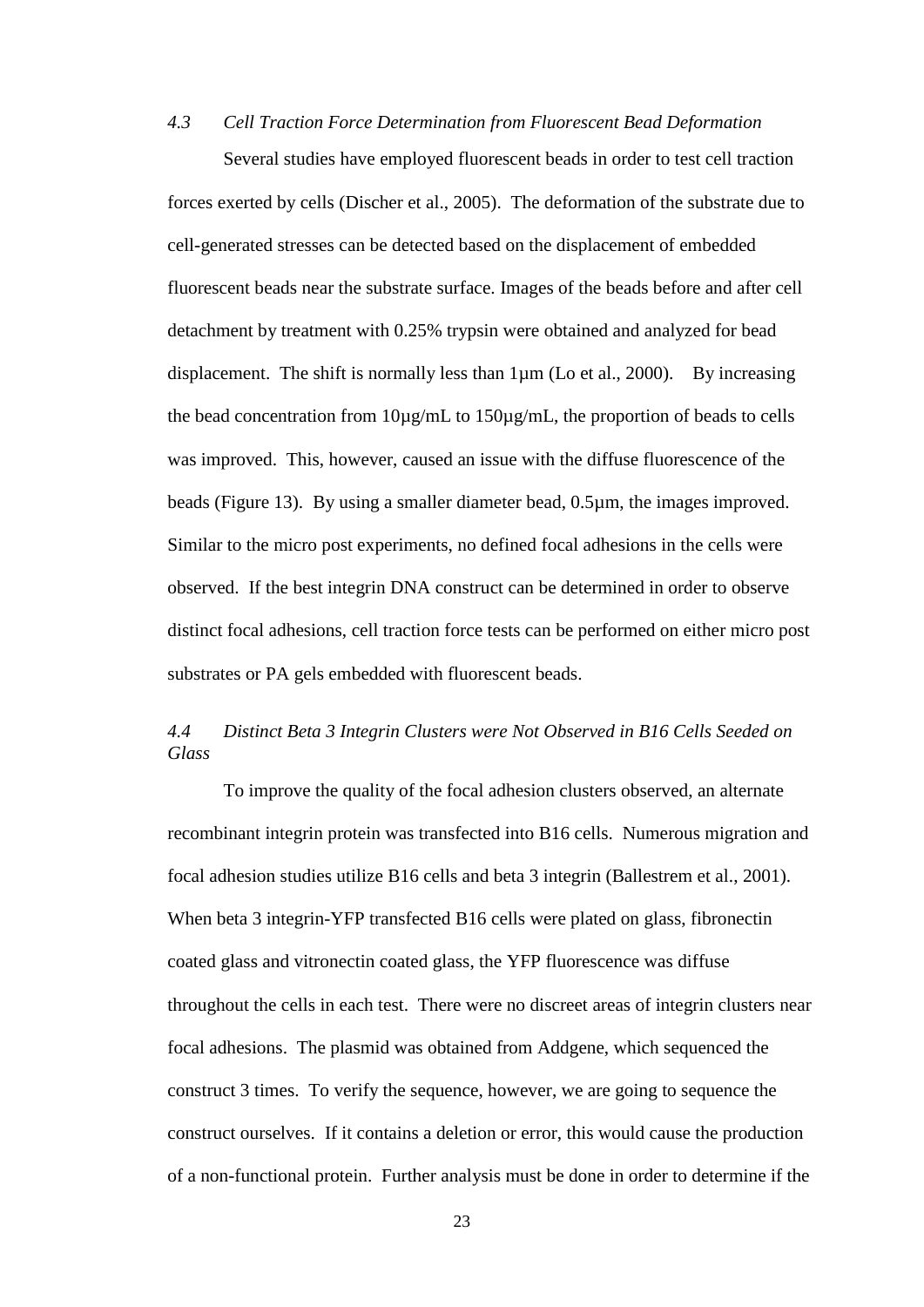plasmid is the right sequence for beta 3 integrin-YFP. Once this is determined, the best ligand for tests must also be decided since beta 3 integrin attaches to both fibronectin and vitronectin.

## <span id="page-31-0"></span>*4.5 Concluding Remarks*

The fluorescent recovery results from the different rigidity PA gel tests support our original hypothesis that integrin mobility plays a key role in the regulation of the mechanosensing ability of an endothelial cell. By monitoring the recycling of integrin to adhesion sites, these studies elucidated that cells exhibited more stable focal adhesions on more rigid substrates and more dynamic nascent adhesions on softer substrates. Tests could be done on a serial range of rigidities in order to further refine this data. The protocols established for cell traction force assays on PDMS micro posts and PA gels embedded with fluorescent beads can serve as a baseline for future studies. A linear trend was observed between cell traction force and rate of recovery of fluorescent integrin molecules. Additional tests can be done in order to supplement this data. If a suitable recombinant integrin protein can be expressed in either B16 or BAEC cells, both the micro posts and the PA gels embedded with fluorescent beads can be utilized to determine cell traction forces of focal adhesions. The stress exerted on the substrate by the cell can be compared with integrin recovery to bleached focal adhesions, further revealing the role integrin plays in mechanotransduction.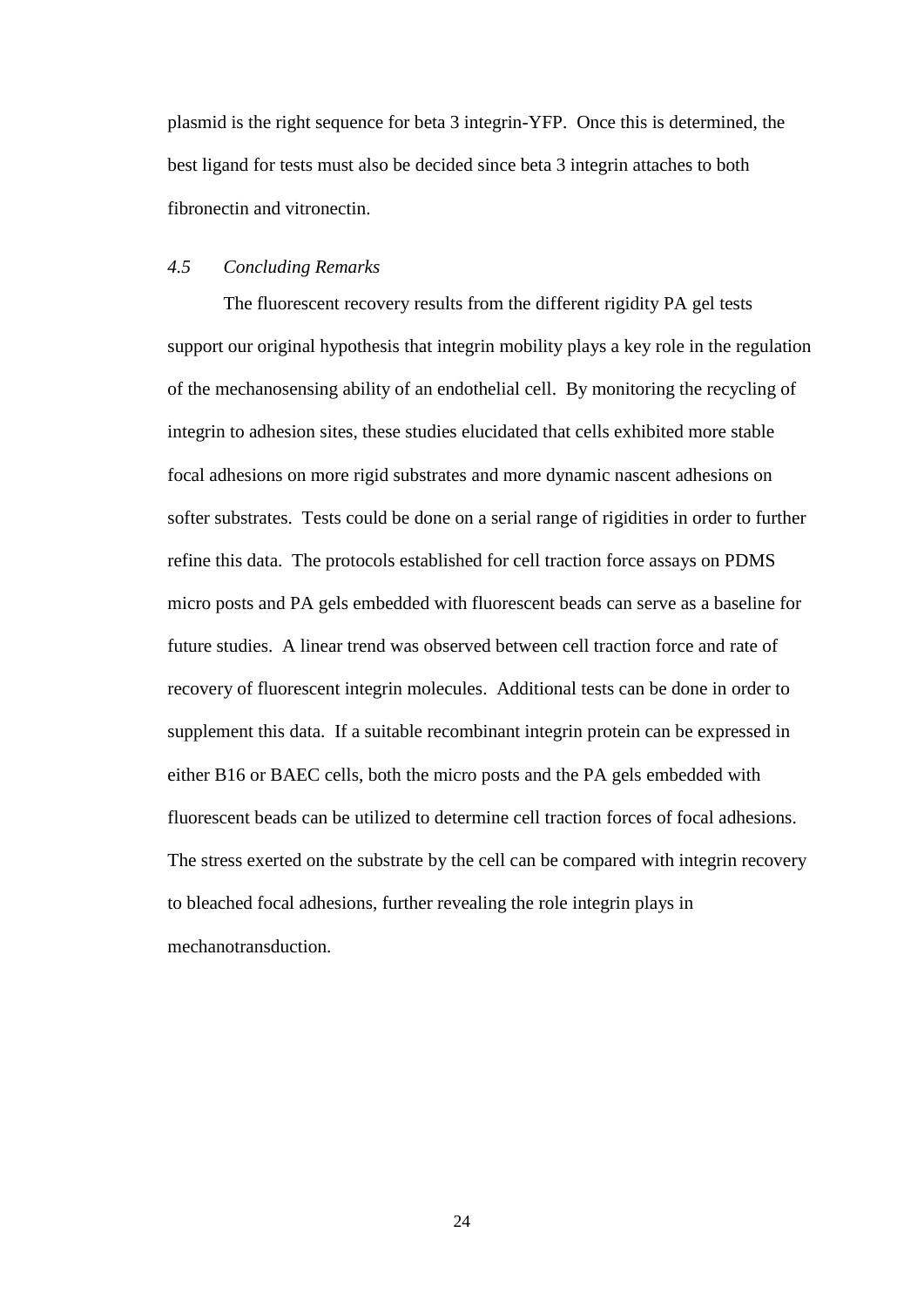#### CHAPTER 5: REFERENCES

- <span id="page-32-0"></span>Andreeff M, Goodrich DW, Pardee AB. Cell Proliferation, Differentiation, and Apoptosis. In: Bast RC Jr, Kufe DW, Pollock RE, et al., editors. Holland-Frei Cancer Medicine. 5th edition. Hamilton (ON): BC Decker; 2000. Chapter 2. Available from:<http://www.ncbi.nlm.nih.gov/books/NBK20860/>
- Aratyn-Schaus Y., Oakes P.W., Stricker J., Winter S.P., Gardel M.L. (2010). Preparation of Complaint Matrices for Quantifying Cellular Contraction. JoVE. http://www.jove.com/index/Details.stp?ID=2173, doi: 10.3791/2173
- Balaban, et al. (2001). Force and focal adhesion assembly: a close relationship studied using elastic micropatterned substrates. Nature Cell Biology, 3, 466- 472.
- Ballestrem et al. (2001). Marching at the Front and Dragging Behind: differential αvβ3 turnover regulates focal adhesion behavior. Journal of Cell Biology, 155 (7), 1319-1332.
- Brooks, P.C., Clark, R.A., & Cheresh, D.A. (1994). Requirement of Vascular Integrin Alpha v Beta 3 for Angiogenesis. Science, 264, 569-571.
- Buttery, R., Rintoul, R., & Sethi, T. (2004). Small Cell Lung Cancer: The Importance of the Extracellular Matrix. The International Journal of Biochemistry and Cell Biology, 36, 1154-1160.
- Carmeliet, P., & Jain, R.K. (2011). Molecular Mechanisms and Clinical Applications of Angiogenesis. Nature, 473, 298-307.
- Cheng, Q., et al. (2010). Flexible Micropost Arrays for Studying Traction Forces of Vascular Smooth Muscle Cells. CBMS, 1904-906.
- Cluzel, C., Saltel, F., Lussi, J., Paulhe, F., Imhof, F., and Wehrle-Haller, B. (2005). The mechanisms and dynamics of  $\alpha_{\nu}\beta_3$  Integrin clustering in living cells. Journal of Cell Biology, 171(2), 383-392.
- Discher, D.E., P. Janmey, and Y.L. Wang (2005). Tissue cells feel and respond to the stiffness of their substrate. Science, 310(5751), 1139-43.
- Galbraith, C., Yamada, K. and Sheetz, M. (2002). The relationship between force and focal complex development. Journal of Cell Biology, 159, 695-705.
- Garmy-Susini and Varner. (2008). The Role of Integrins in Tumor Angiogenesis and Lymphangiogenesis. Lymphatic Research and Biology, 6, 155-163.
- Gu, Z., E.H. Noss, V.W. Hsu, and M.B. Brenner. 2011. Integrins traffic rapidly via circular dorsal ruffles and macropinocytosis during stimulatedcell migration. J. Cell Biol. 193:61–70. http://dx.doi.org/10.1083/jcb.201007003
- Hynes, R.O. (2007). Cell-Matrix Adhesion in Vascular Development. Journal of Thrombosis and Maemostatis, 5, 32-40.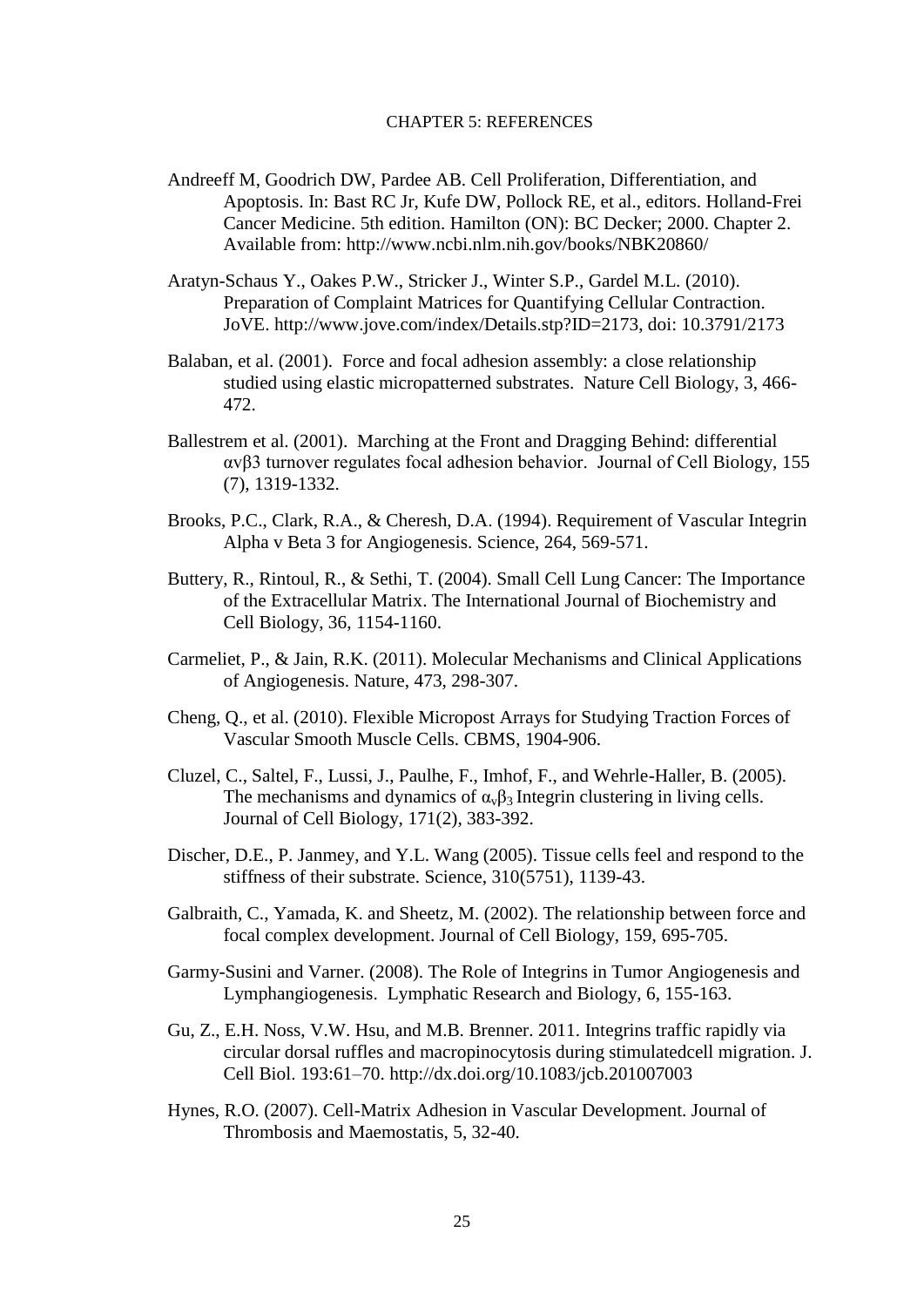- Insall, R.H. (2010). Understanding Eukaryotic Chemotaxis: A Pseudopod-Centered View. Nature Reviews Molecular Cell Biology, 11, 453-458.
- Ivaska, Johanna. (2012). Unanchoring Integrins in Focal Adhesions. Nature Cell Biology, 14, 981-983.
- Kaspar, M., Zardi, L., & Neri, D. (2006). Fibronectin as Target for Tumor Therapy. International Journal of Cancer, 118, 1331-1339.
- Kryczka, J., Stasiak, M., Dziki, L., Mik, M., Dziki, A., and Cierniewski, C. (2012). The Journal of Biological Chemistry, 287, 36556–36566.
- Lamalice, L., Le Boeuf, F., & Huot, J. (2007). Endothelial Cell Migration During Angiogenesis. Circulation Research, 100, 782-794.
- Le Clainche & Carlier. (2008). Regulation of Actin Assembly Associated With Protrusion and Adhesion in Cell Migration. Physiological Reviews, 88, 489– 513.
- Li, B., Xie, L., Starr, Z., Yang, Z., Lin, J., & Wang, J. (2007). Development of Micropost Force Sensor Array with Culture Experiments for Determination of Cell Traction Forces. Cell Motility and the Cytoskeleton, 64, 509-518.
- Lo et al. (2000). Cell Movement Is Guided by the Rigidity of the Substrate. Biophysical Journal, 79, 144-152.
- Millard, M., Odde, S., & Neamati, N. (2011).Integrin Targeted Therapeutics. Theranostics, 1, 154-188.
- Paszek, M., Boettiger, D., Weaver, V., Hammer, D. (2009). Integrin Clustering Is Driven by Mechanical Resistance from the Glycocalyx and the Substrate. PLoS Comput Biol 5(12): e1000604. doi:10.1371/journal.pcbi.1000604
- Provenzano, P. and Keely, P. (2011). Mechanical signaling through the cytoskeleton regulates cell proliferation by coordinated focal adhesion and Rho GTPase signalling. Journal of Cell Science, 124, 1195-1205.
- Ruan, K., Song, G., & Ouyang, G. (2009). Role of Hypoxia in the Hallmarks of Human Cancer. Journal of Cellular Biochemistry, 107, 1053-1062.
- Stehbens, S. and Wittmann, T. (2012). Targeting and Transport: How Microtubules control focal adhesion dynamics. Journal of Cellular Biology, 198, 481–489.
- Strõmblad, S., & Cheresh, D.A. (1996). Cell Adhesion and Angiogenesis. Trends in Cell Biology, 6, 462-468.
- Swaney, K. F., Huang, C. H. & Devreotes, P. N. (2010). Eukaryotic chemotaxis: a network of signaling pathways controls motility, directional sensing, and polarity. Annual Review of Biophysics, 39, 265-89.
- *Vascular System*. NewYork-Presbyterian Hospital, Nov. 2008. Web. 06 Dec. 2012. <http://nyp.org/health/cardiac-overvasc.html>.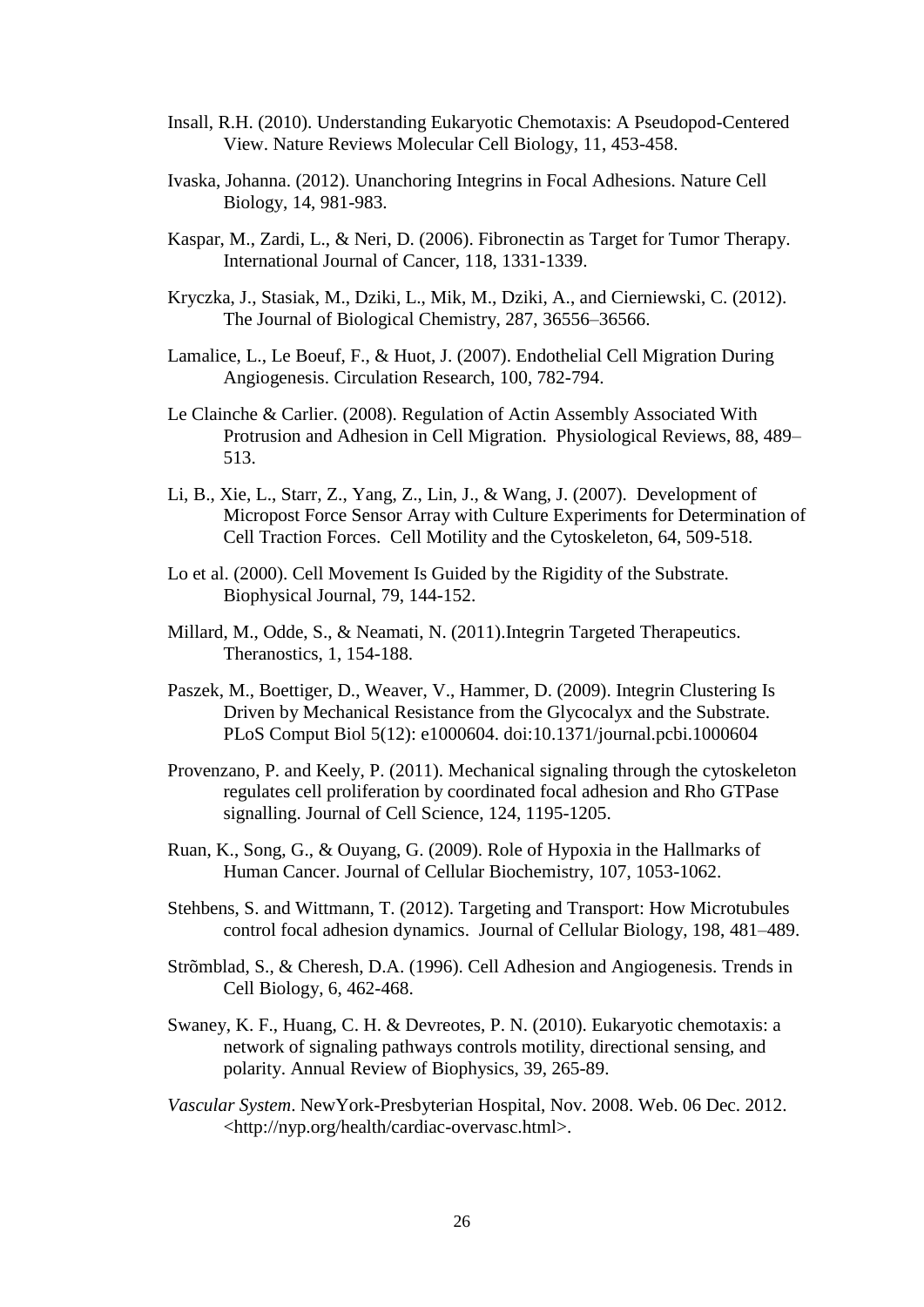- Wehrle-Haller, B. (2012). Assembly and Disassembly of Cell Matrix Adhesions. Current Opinion in Cell Biology, 24, 569-581.
- Wehrle-Haller, B. & Imhof, B.A. (2002). The Inner Lives of Focal Adhesions. Trends in Cell Biology, 12, 382-389.
- Yang, et al. (2011). Assaying Stem Cell Mechanobiology on Microfabricated Elastomeric Substrates with Geometrically Modulated Rigidity. Nature Protocol 6 (2), 187-213.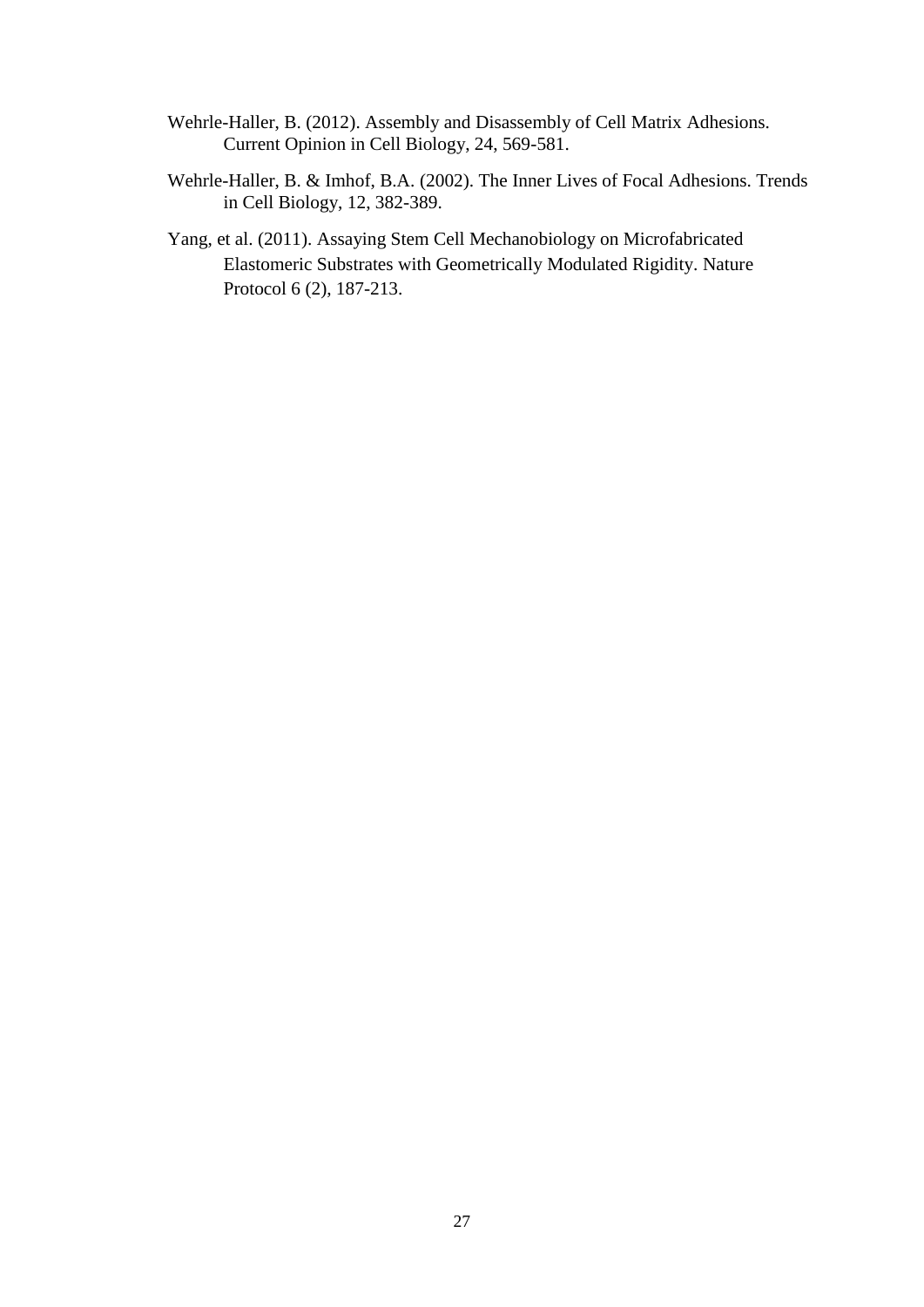## CHAPTER 6:FIGURES

<span id="page-35-0"></span>

Image adapted from Provenzano and Keely (2011)

Figure 1- **Regulators of a Cell's Microenvironment.** The primary factors in a cell's microenvironment that influence migration and adhesion are chemical and mechanical stimuli and the structure of the surrounding extra-cellular matrix (ECM).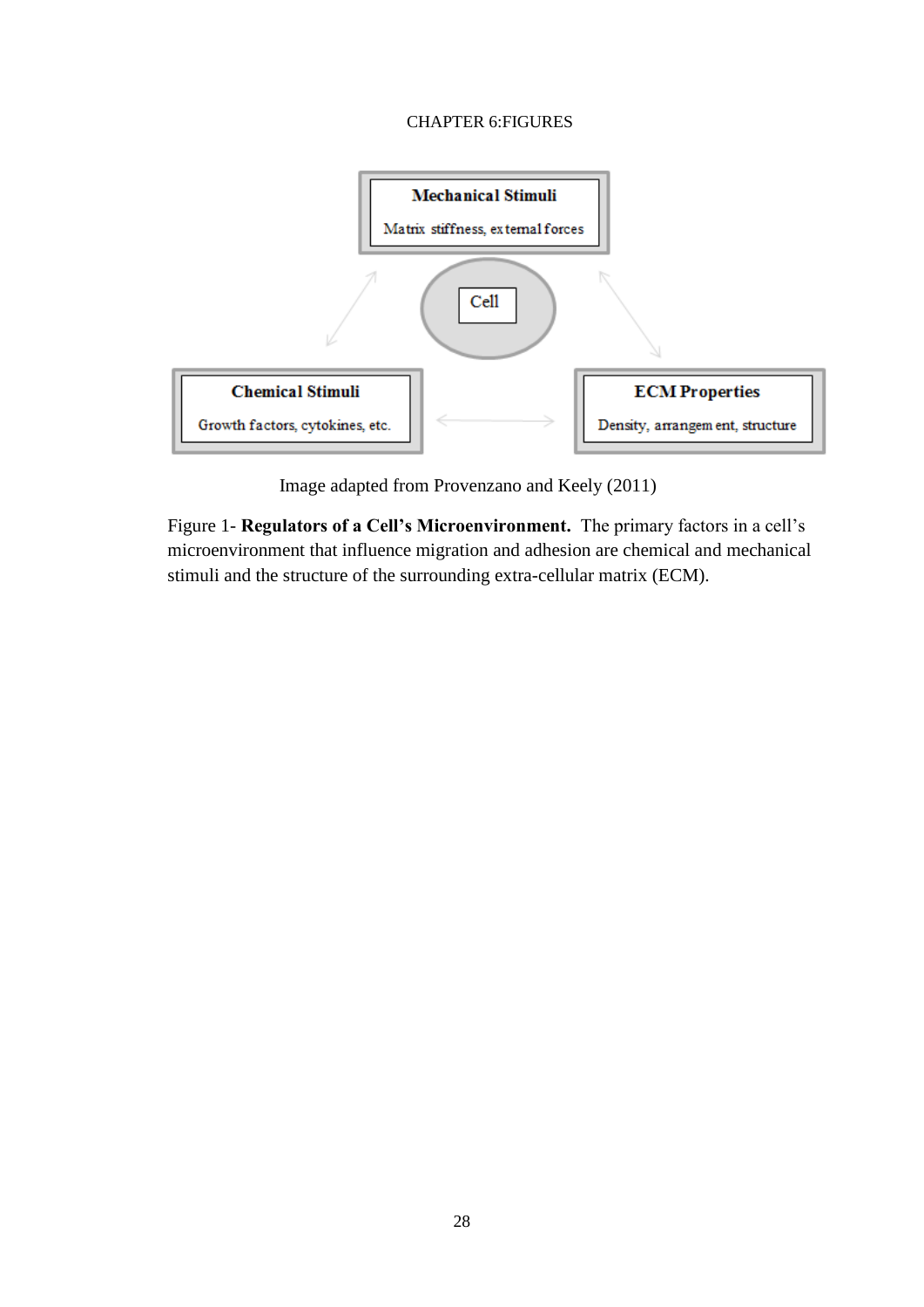

Image adapted from StrÖmblad and Cheresh (1996)

Figure 2- **Schematic of the Structure of a Blood Vessel.** The lining of a blood vessel consists of endothelial cells lying on top of a basement membrane. Larger vessels also have smooth muscle cells surrounding the endothelial cells. The interstitial matrix is a network of extra-cellular matrix proteins that encompass the vessel.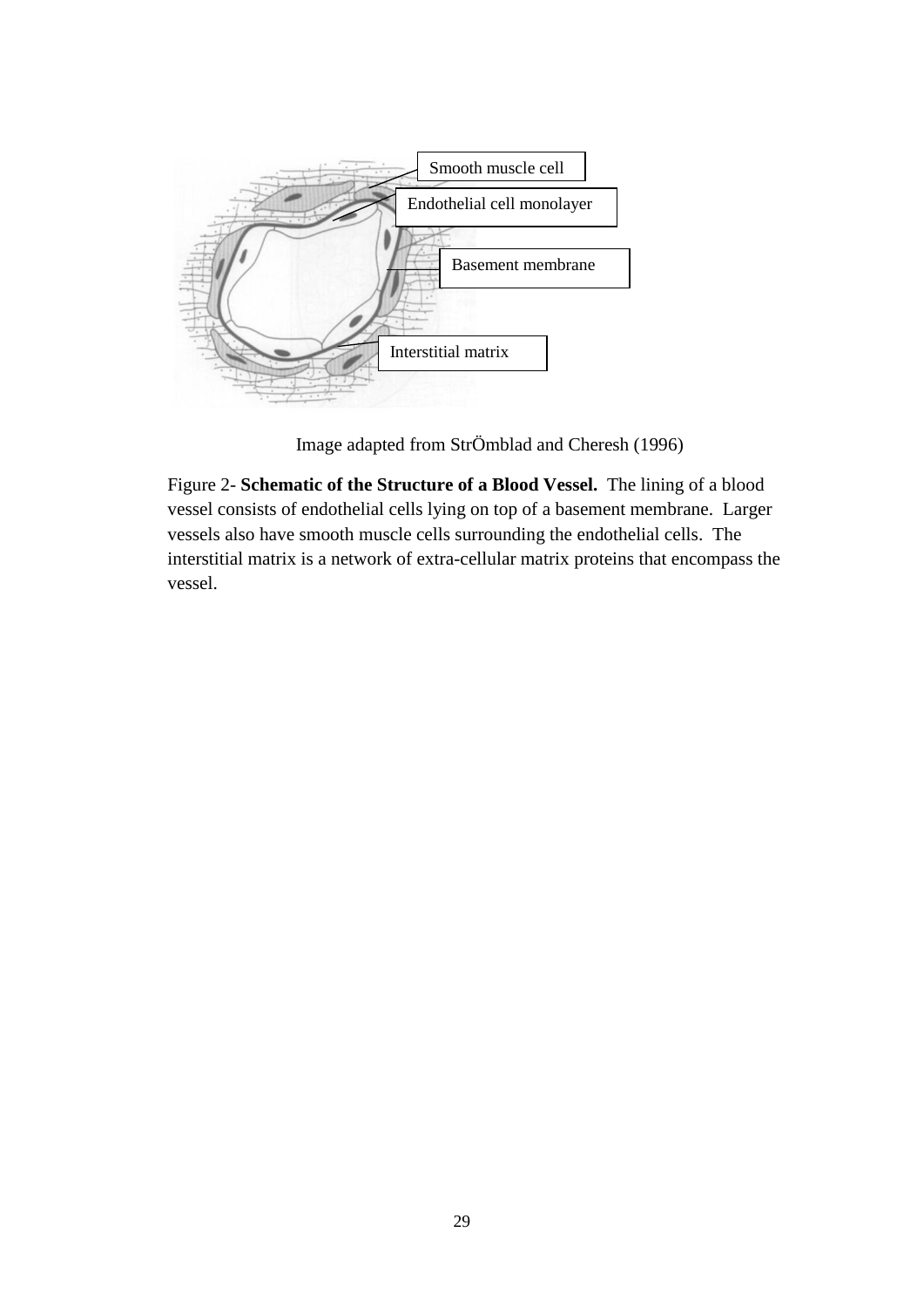

Image adapted from Carmeliet and Jain (2011)

Figure 3- **Initiation of Angiogenesis.** Elongation of blood vessels begins with selection and formation of a tip cell, increased permeability of the vessel, and degradation of the basement membrane by metalloproteases. This allows extravasation of proteins such as fibronectin that remodel the surrounding interstitial matrix, facilitating endothelial cell migration.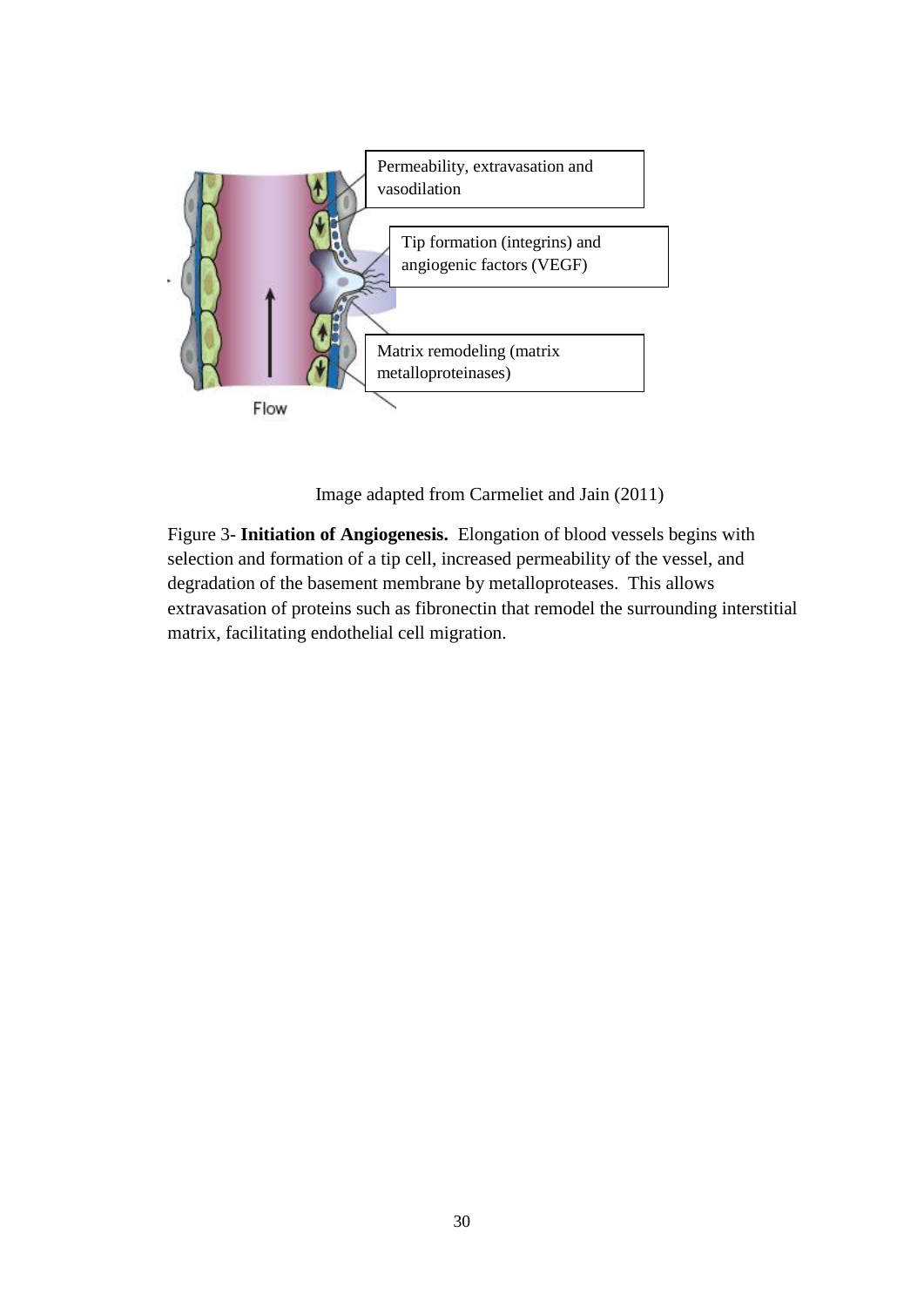

Image adapted from Millard et al. (2011)

Figure 4- **Focal Adhesion Complexes.** Cells adhere to the ECM through protein complexes called focal adhesions. Integrins bind to fibronectin through an "RGD" motif. This bonding allows integrin to transduce the mechanical signals from the environment to proteins within the cell. Focal adhesion kinase (FAK) unfolds in response to mechanical force, leading to a phosphorylation of paxillin and recruitment of actin-bound talin. Activated beta integrin cytoplasmic tails bind talin, promoting cytoskeleton assembly via the crosslinking of both vinculin and actin. The association of talin with vinculin can lead to cell contraction and recruitment of other focal adhesion complexes.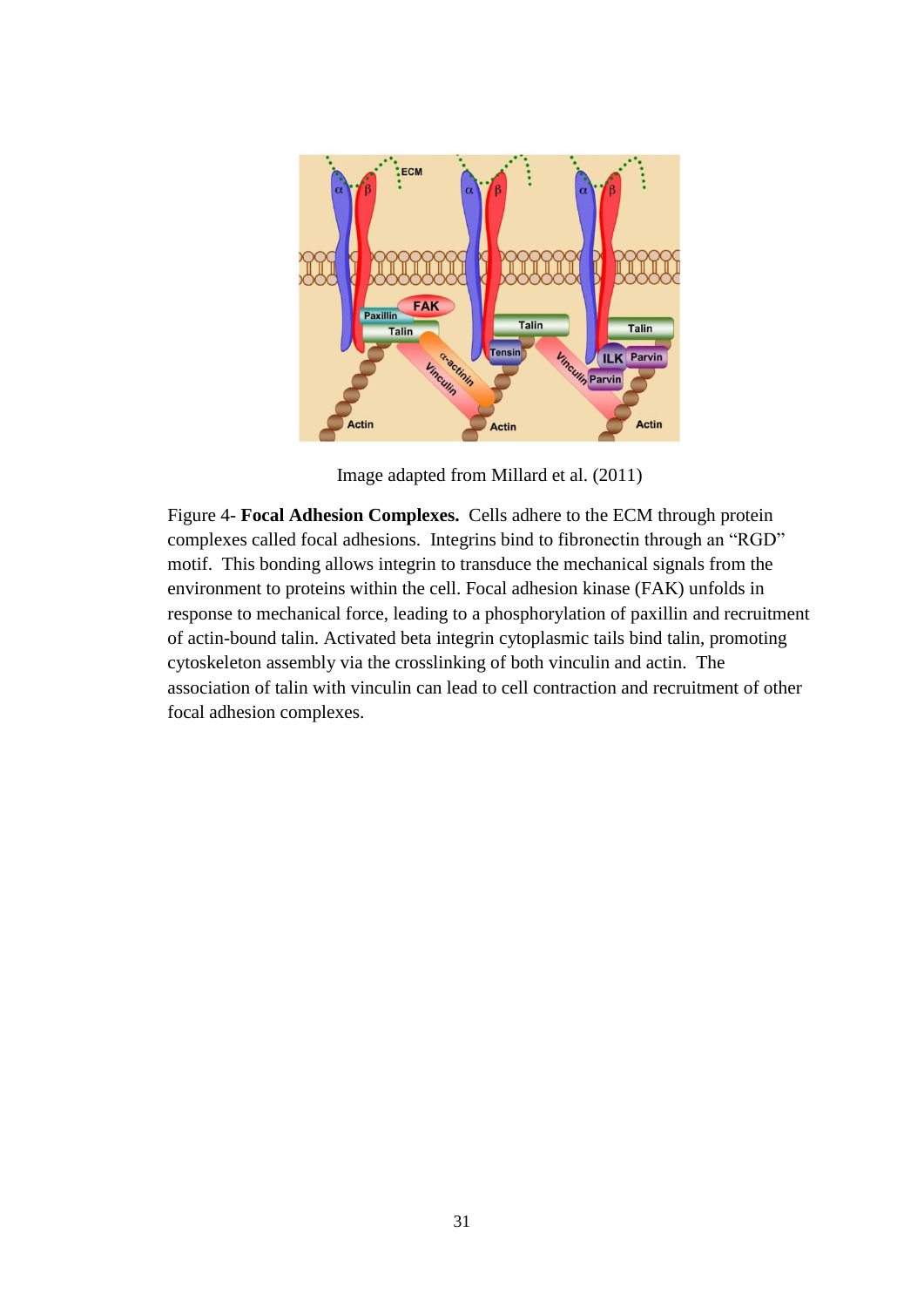

Figure 5- **Effects of Substrate Rigidity on Integrin Turnover**. A stiffer, more rigid substrate correlates to a higher traction force on the cell. In this situation, focal adhesions are more stable and integrin turnover increases. When seeded on a softer substrate, cells exhibit more dynamic integrin clusters in nascent focal complexes.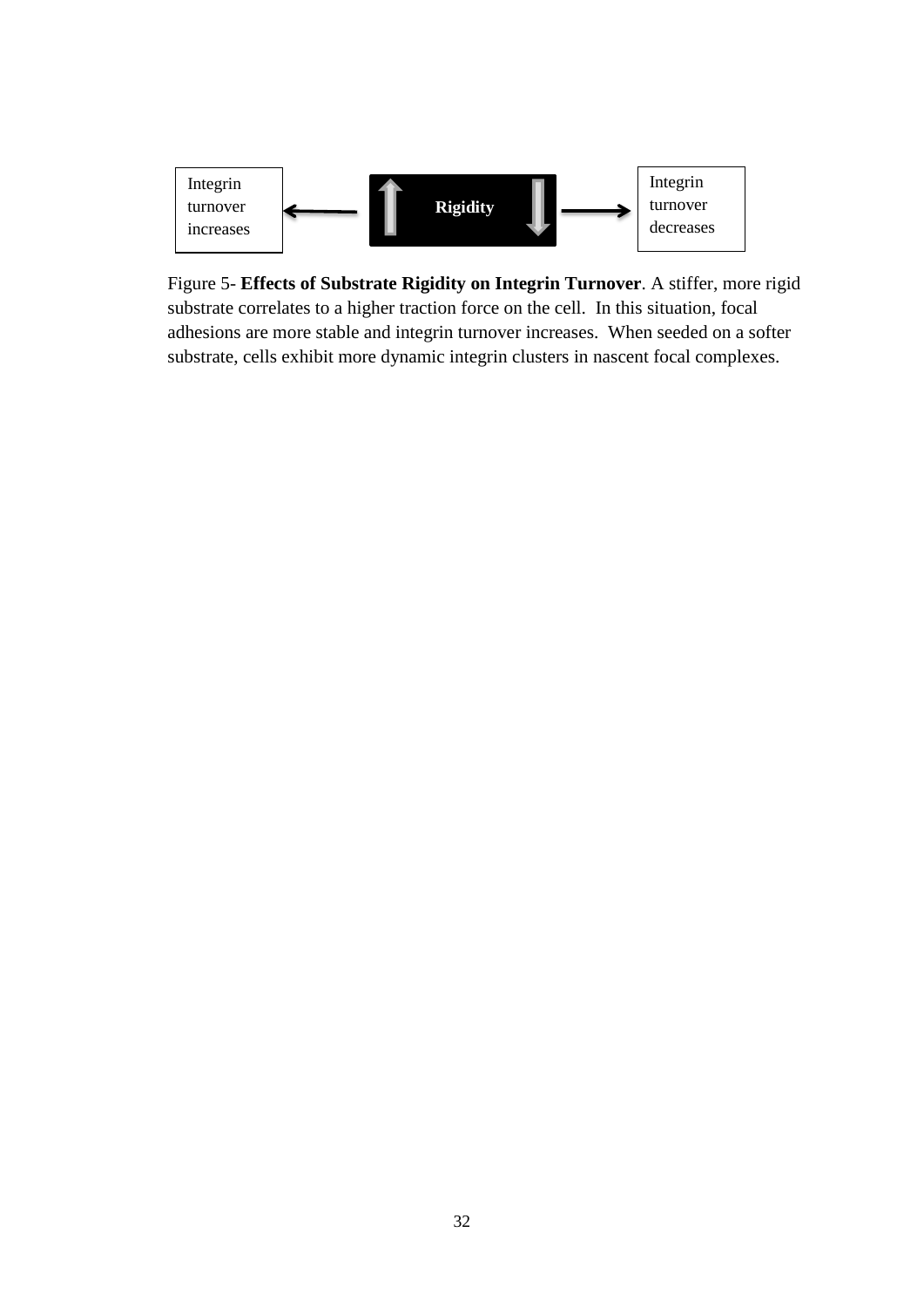

Image adapted from Li et al. (2007)

Figure 6- **Use of Micro Post Substrates for Cell Traction Force Arrays.** Cells can be seeded on top of polydimethylsiloxane micro posts. A) As the cells develop stable adhesions, they pull the posts away from their original positions. This cell traction force can be determined by a deflection measurement. B) A shorter post correlates to a more rigid substrate, while a longer post represents a softer substrate.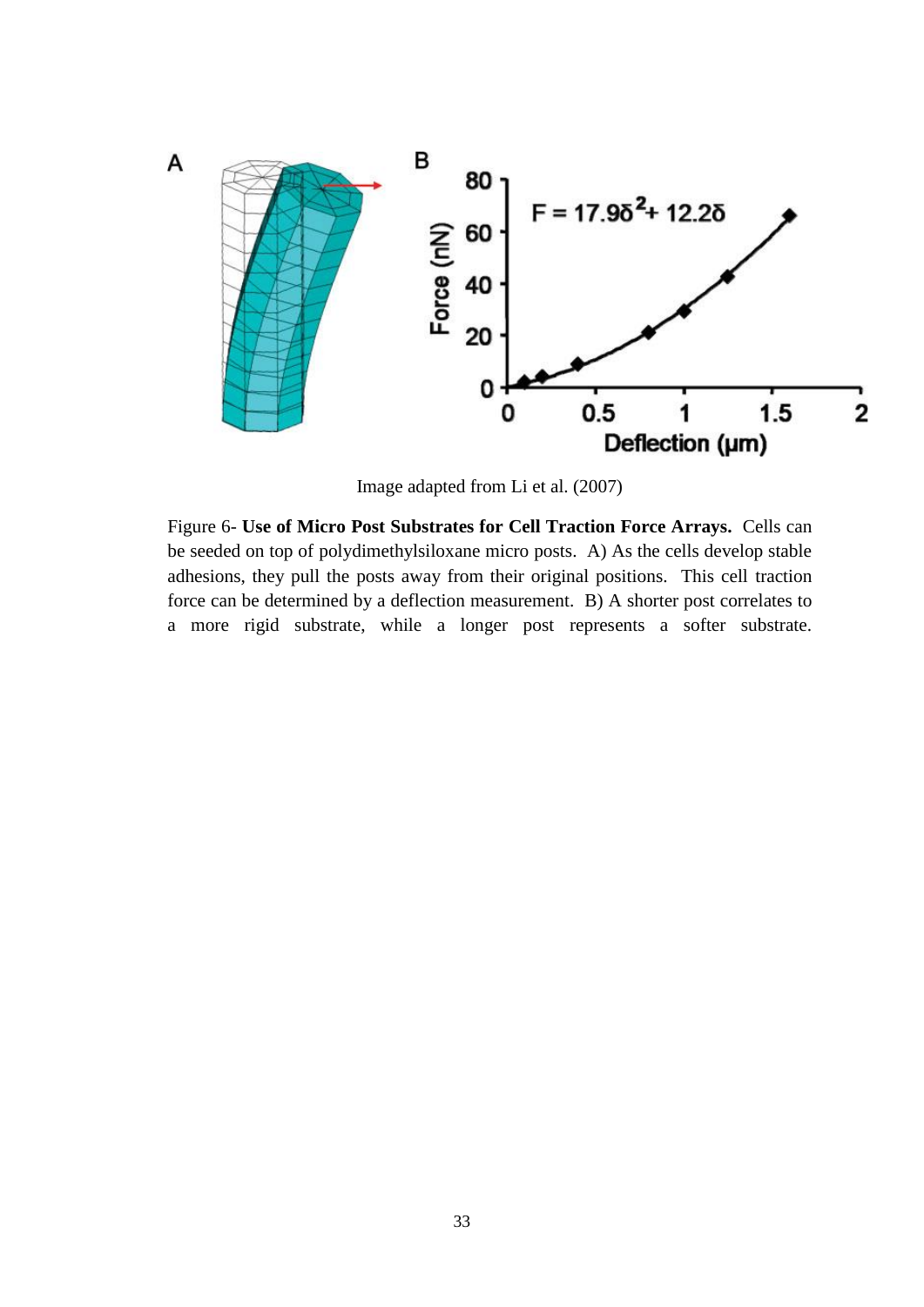



Figure 7- **Fluorescent Recovery After Photo-bleaching on 9µm Micro Posts.** The micro posts are visualized with Rhodamine Red-X 490 HV. The region of interest (ROI) denoted 2 is the bleached focal adhesion, while 3 is a control. The scale bar is 20µm. The deflection of the posts due to the cell traction forces can be easily seen from the cell outline (C) and arrows showing the movement of the posts (A). The length of the deflection is directly proportional to the size of the force exerted by the cell (B).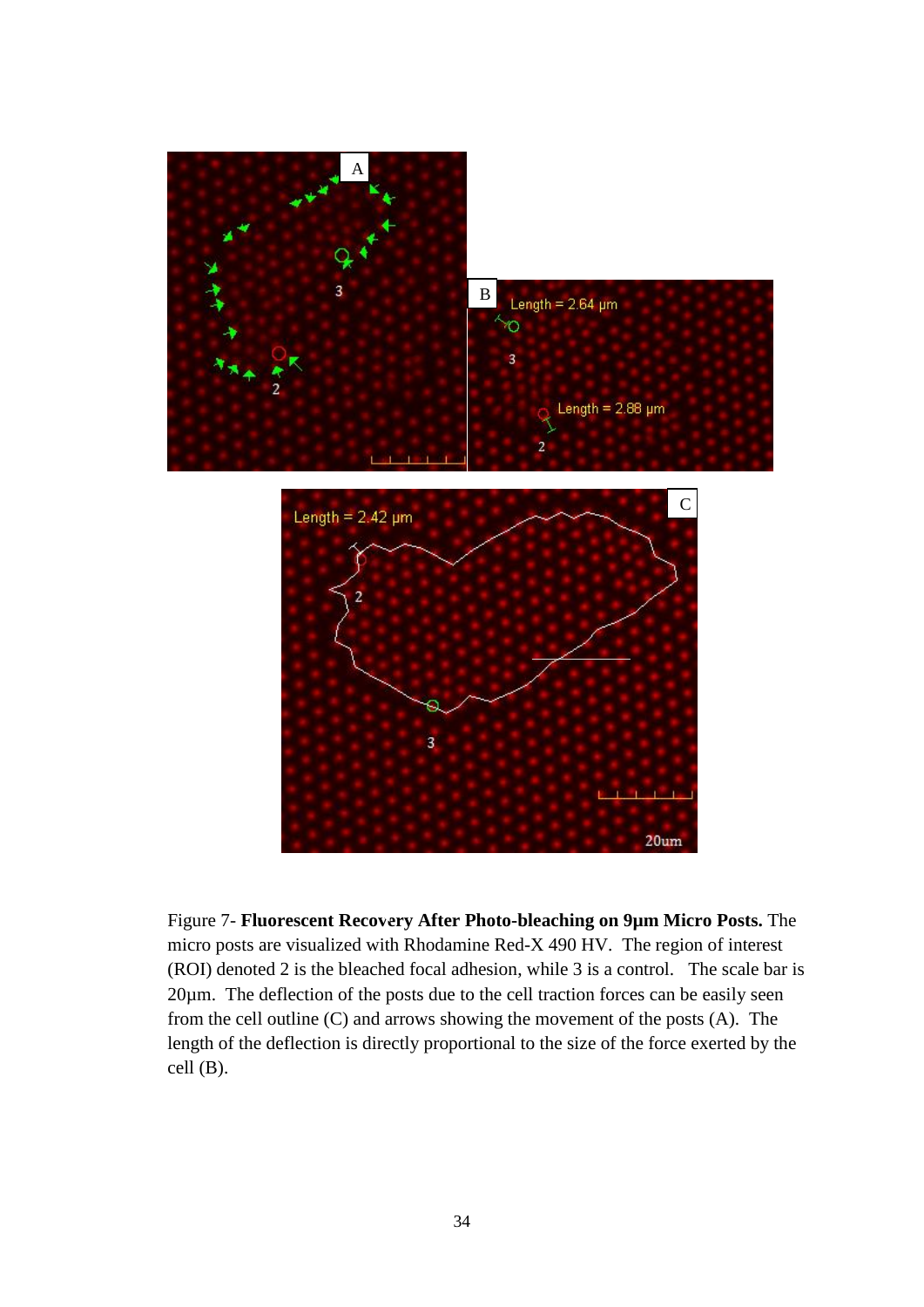



Figure 8- **Fractional Fluorescent Recovery of Alpha 5 Integrin-GFP on 8.7kPa and 40kPa Polyacrylamide Gels.** 8.7kPa or 40kPa denotes the crosslinking density of the gel. 8.7kPa is the "soft" substrate here, while 40kPa is the "rigid" substrate. The fractional recovery curve was calculated by accounting for control focal adhesion bleaching and background intensities. Five sets of data (n=5) were averaged in order to standardize the data. The fractional recovery curve allows direct extraction of the mobile fraction (Mf) and  $t_{1/2}$ . The integrin recovery was quicker, reaching halfmaximal intensity ( $F\infty/2$ ) in less time, when cells were seeded on the stiffer substrate.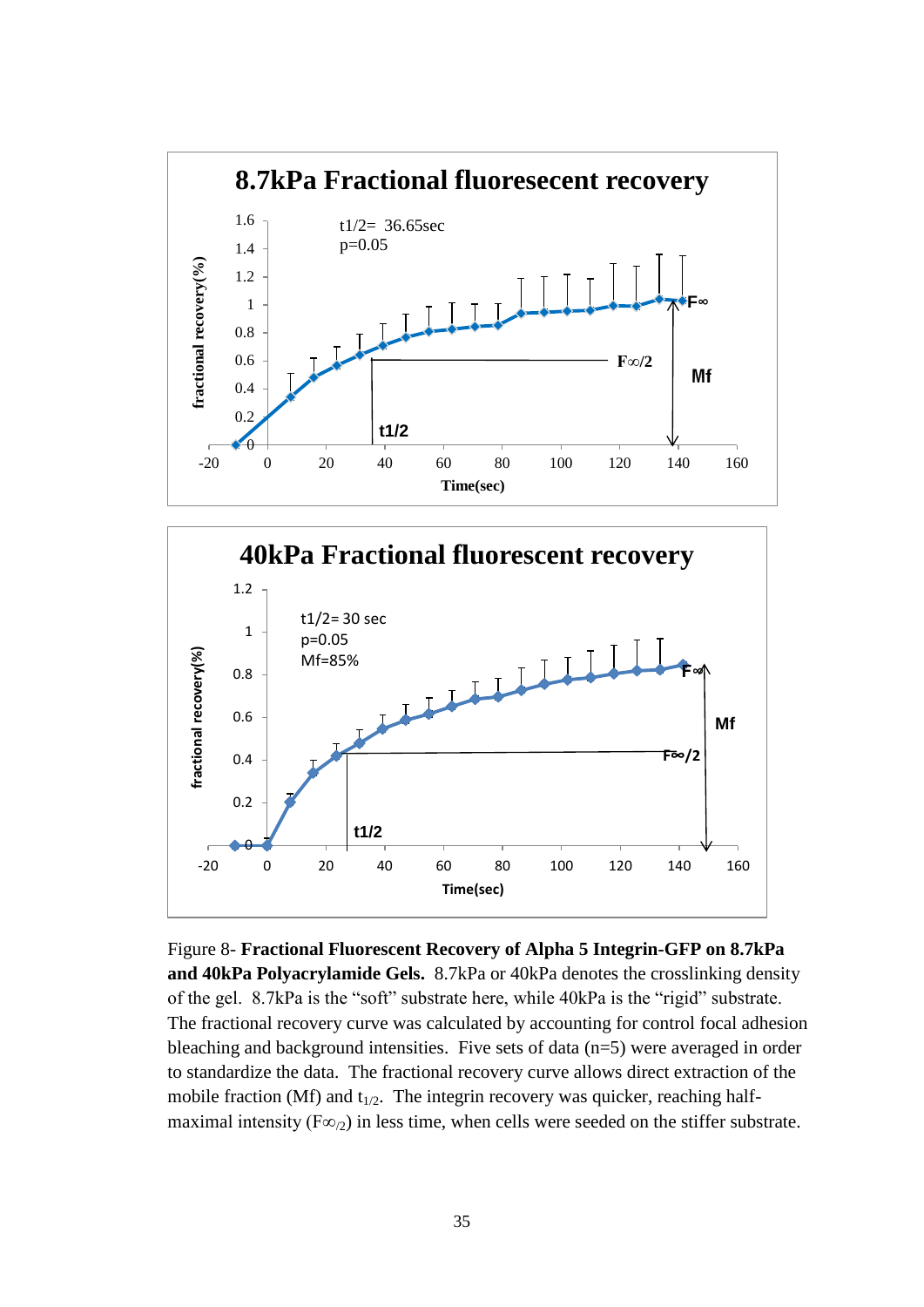

Image adapted from Wehrle-Haller (2007)

Figure 9- **Schematic of Fluorescent Inactivation and the recovery process of GFPtagged integrins to focal adhesions.** In a hypothetical cell, fluorescent integrin molecules are clustered in focal adhesion complexes near the periphery of cells (left image). Right after photo-bleaching, the bleached integrin molecules remain concentrated in the focal adhesion (center image). With time, the fluorescent molecules exchange for bleached integrin molecules, prompting a fluorescent recovery within the focal adhesion.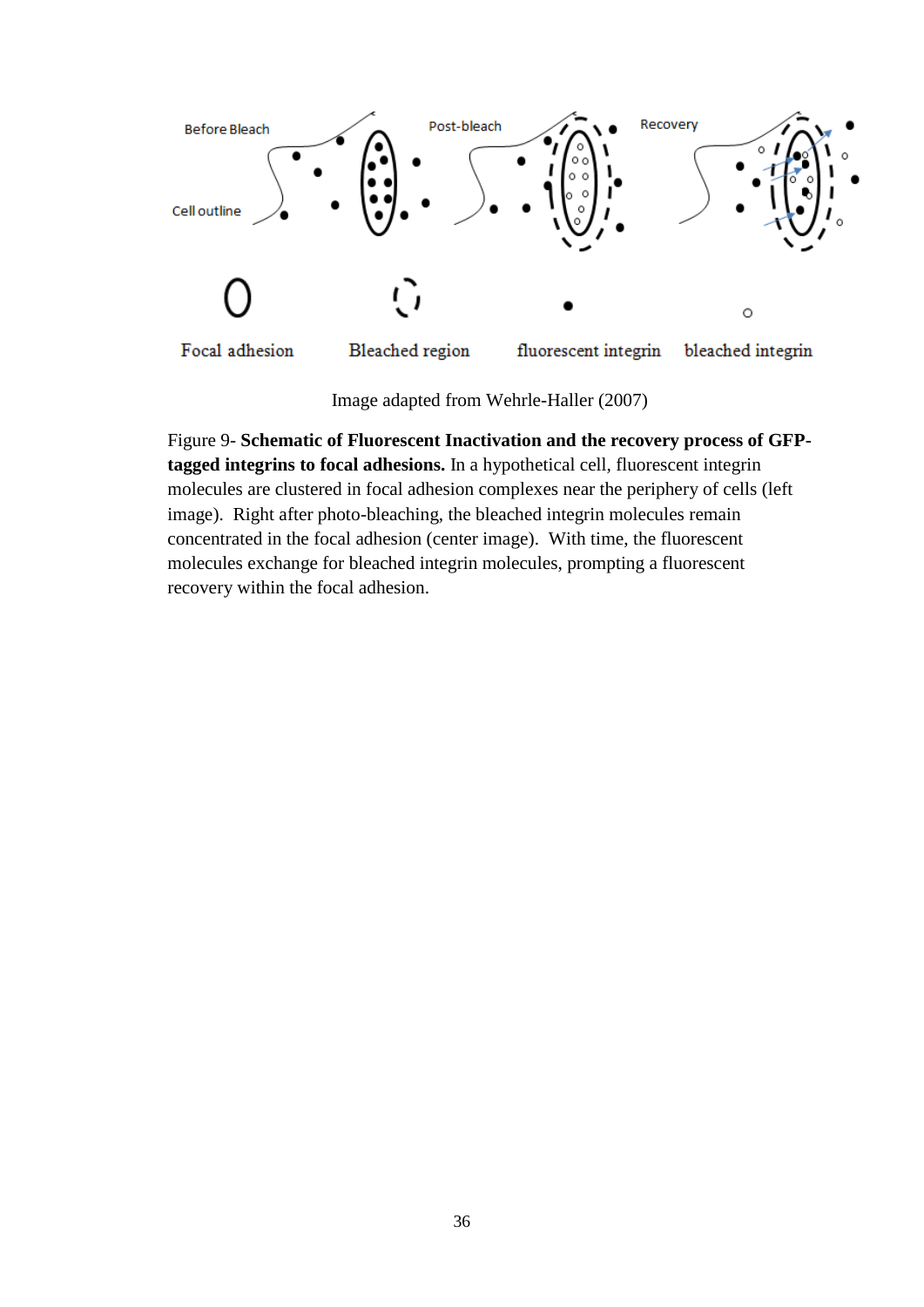

Figure 10- **Bovine Arteriol Endothelial Cells Transfected with Alpha 5 Integrin-GFP.** The endothelial cell was seeded on 40kPa polyacrylamide gel. The scale bar corresponds to 20µm. A) The cell before photo-bleaching. B) The cell post-bleach. ROI 2 denotes the distinct focal adhesion of interest, while 3 and 4 are bleach and background controls.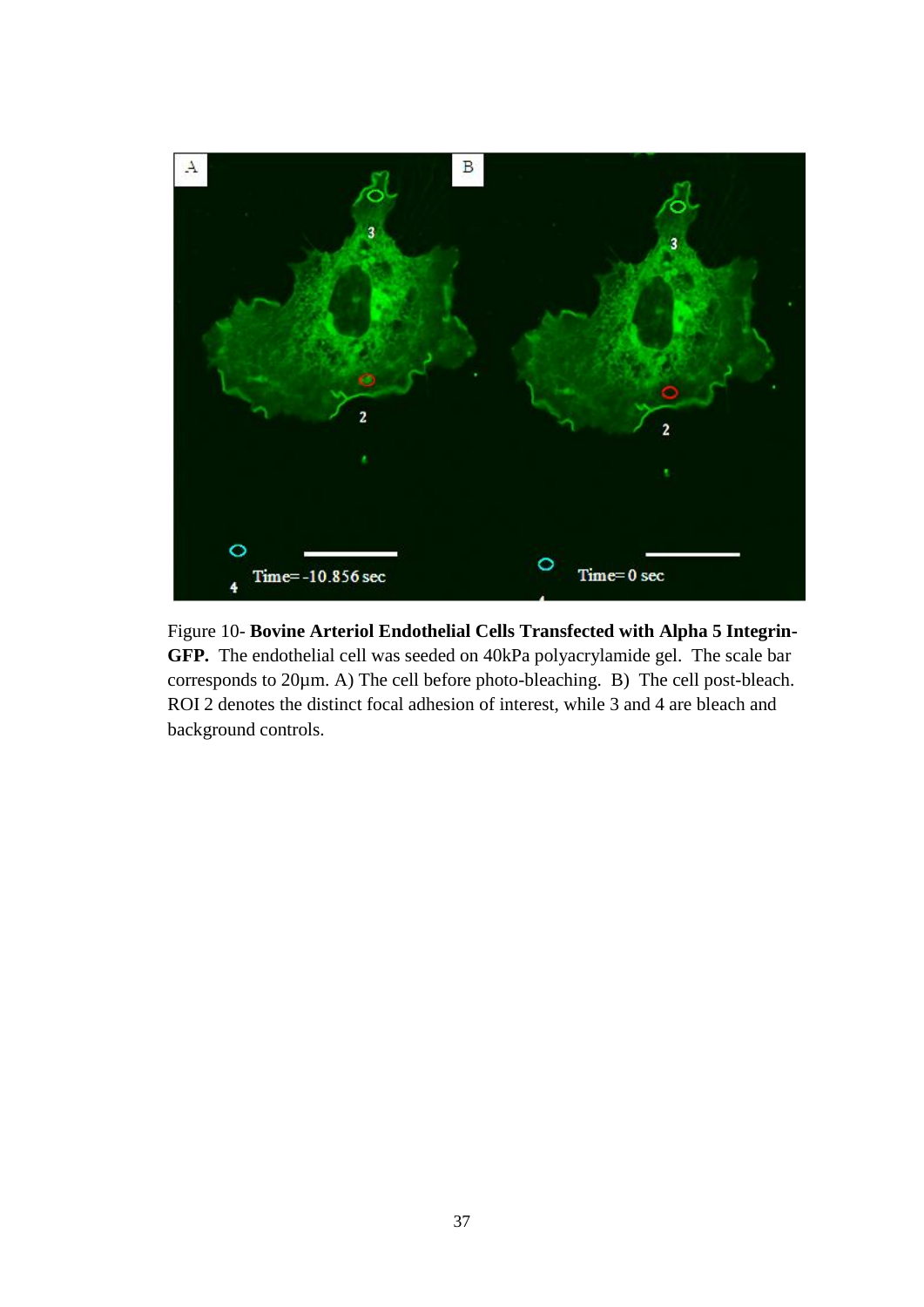

Figure 11- **Clustered Focal Adhesions in Bovine Arteriol Endothelial Cells Plated on 9µm Micro Post.** The endothelial cell was transfected with Alpha 5 Integrin fused GFP and plated on a 9µm micropost. The scale bar is 20µm. The 2 denotes the focal adhesion to be bleached and the 3 denotes a control. A) The integrin clusters were not distinct and independent . B) The clusters were often found in a ring form, encircling the post, instead of a solid cluster. The area of the clusters, therefore, were not measurable, and thus, could not be compared to the cell traction force.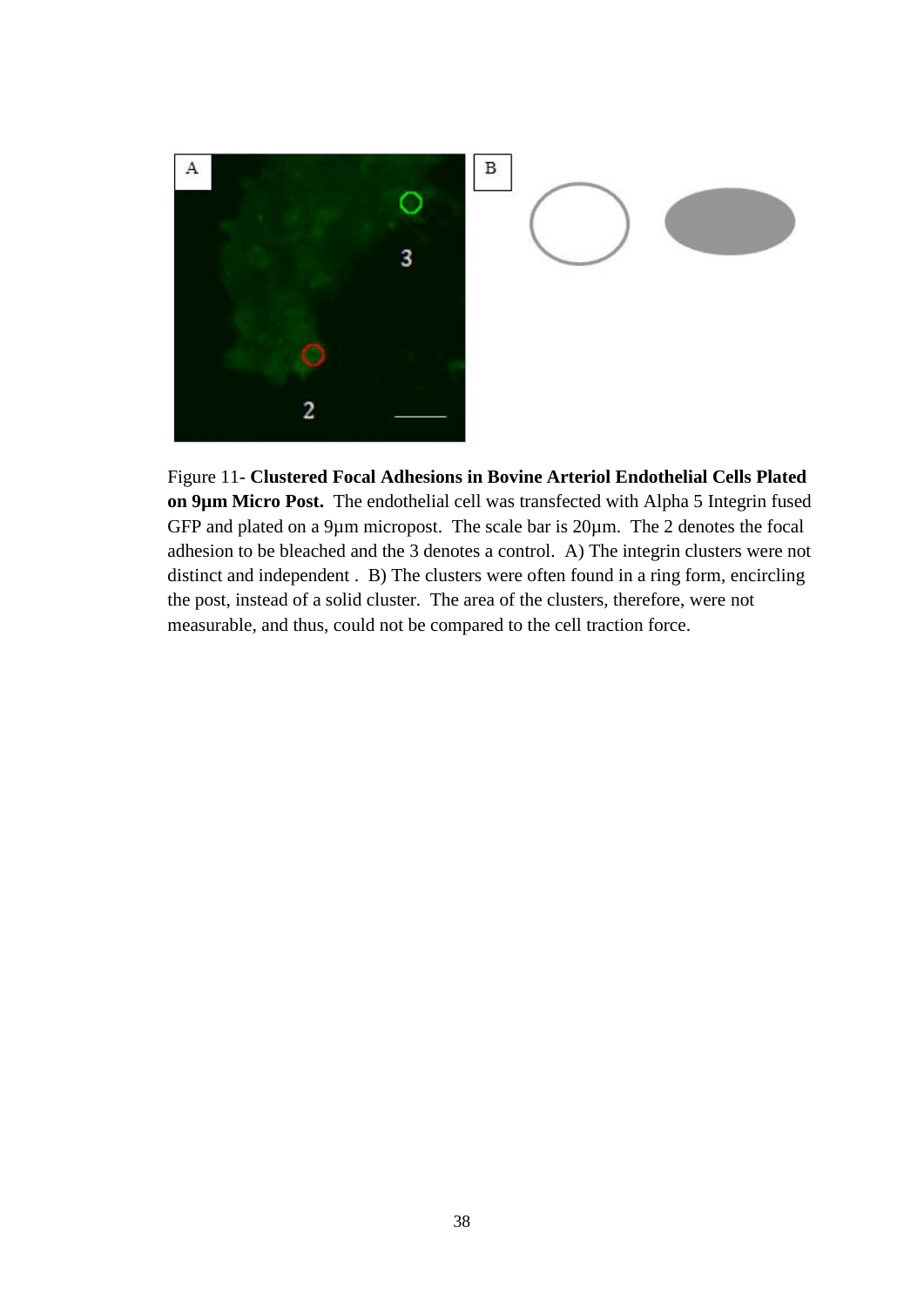

Figure 12- **Bovine Arteriol Endothelial Cell Plated on Fibronectin Coated 9µm Micro Posts.** The endothelial cells were transfected with alpha 5 integrin fused GFP and plated on 9µm micro posts. The posts are made with fibronectin on the tips of each post, but in order to try to improve the quality of the observed focal adhesions, the posts were coated with an additional 5µg/mL of fibronectin. The scale bar is 20µm. A) The focal adhesions do not contain any distinct boundaries. B) This single cell contains numerous adhesion sites where integrin has clustered. The focal adhesions, however, encircle the posts in a ring instead of forming solid clusters. This is the same issue seen when the cells were seeded on the micro posts before adding fibronectin.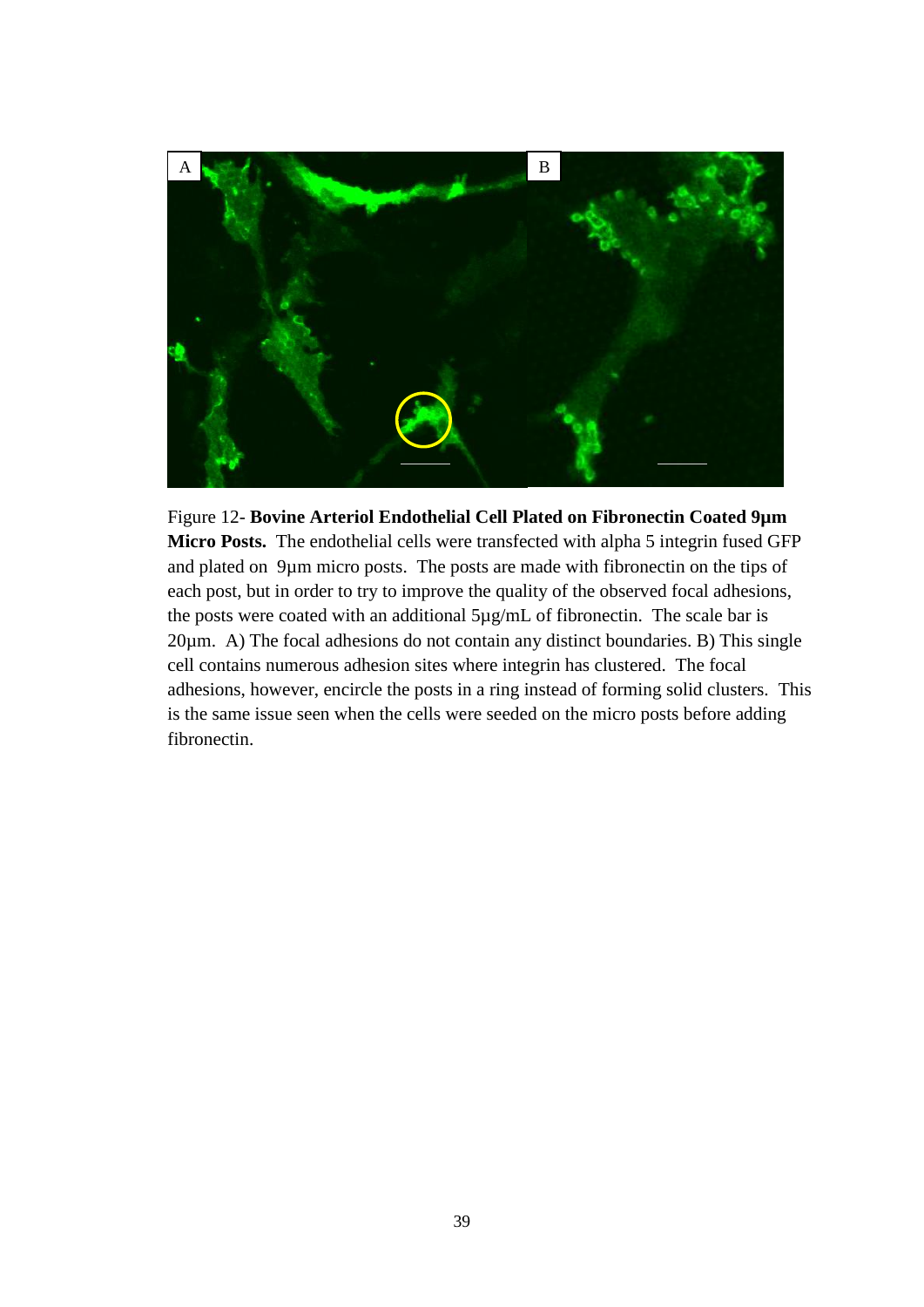

Figure 13- **Polyacrylamide Gels Embedded with Fluorescent Beads.** A) The polyacrylamide gel was prepared with 30µg/mL of 1µm diameter fluorescent beads. There are not enough beads present in order to perform cell traction force experiments. B) The polyacrylamide gel was prepared with 150µg/mL of 1µm diameter fluorescent beads. There are a sufficient number of beads in order to perform cell traction force experiments, but the fluorescence from the beads is spread out.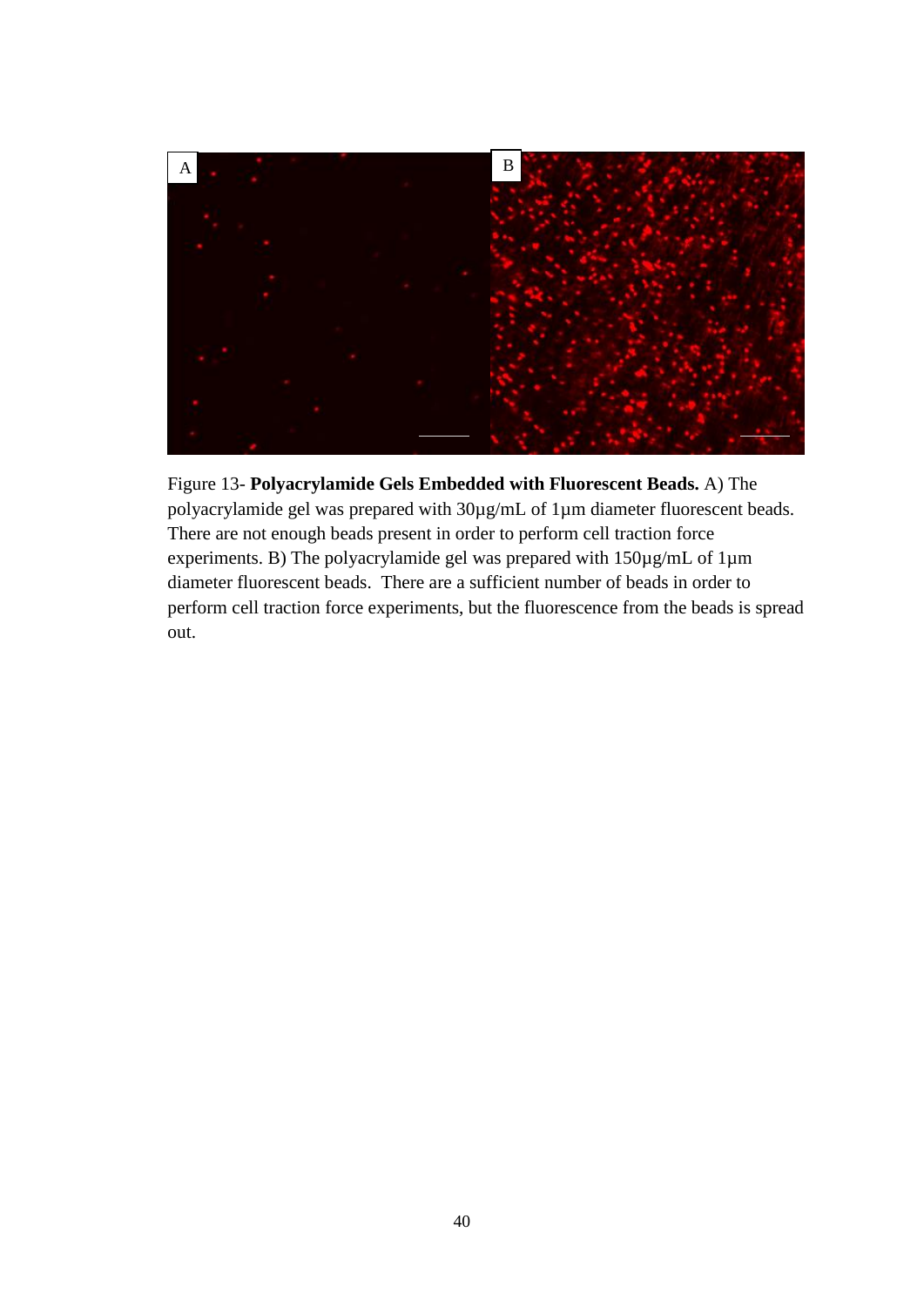

| B | <b>Deflection</b> | Force (nN)  | t1/2(s) | $mf(\%)$ |
|---|-------------------|-------------|---------|----------|
|   | 1.99              | 160.7964017 | 15.7    | 43       |
|   | 2.34              | 189.0771759 | 30.7    | 21       |
|   | 1.93              | 155.948269  | 15.5    | 74       |
|   | 3.02              | 244.02268   | 22.5    | 45       |
|   | 2.42              | 195.5413529 | 19.3    | 41       |
|   | 2.88              | 232.7103704 | 32.4    | 140      |
|   | 2.47              | 199.5814635 | 17.95   | 31       |

Figure 14- **Cell Traction Force Determination from PDMS Micro Post FRAP** 

**Tests.** BAECs transfected with alpha 5 integrin-GFP were seeded on 9µm PDMS micro pillar substrates. Focal adhesions were photo-bleached and the fluorescent recovery was monitored. A) There was no significant trend found between  $t_{1/2}$  and the cell traction force measurements. B) The time each focal adhesion took to return to half-maximal fluorescence  $(t_{1/2})$  was calculated and the mobile fraction (mf) of integrin molecules was determined. The deflection of the posts (x) due to cell adhesions was measured and used to calculate the cell traction force (F) with the equation  $x = (64L^3F)/(3\pi ED^4)$ . The diameter (D) of each post is 2 $\mu$ m. The length (L) of the micro posts is 9µm. The Young's Modulus (E) for PDMS is equal to  $2.5 \pm 0.5$ MPa (Yang, et. al).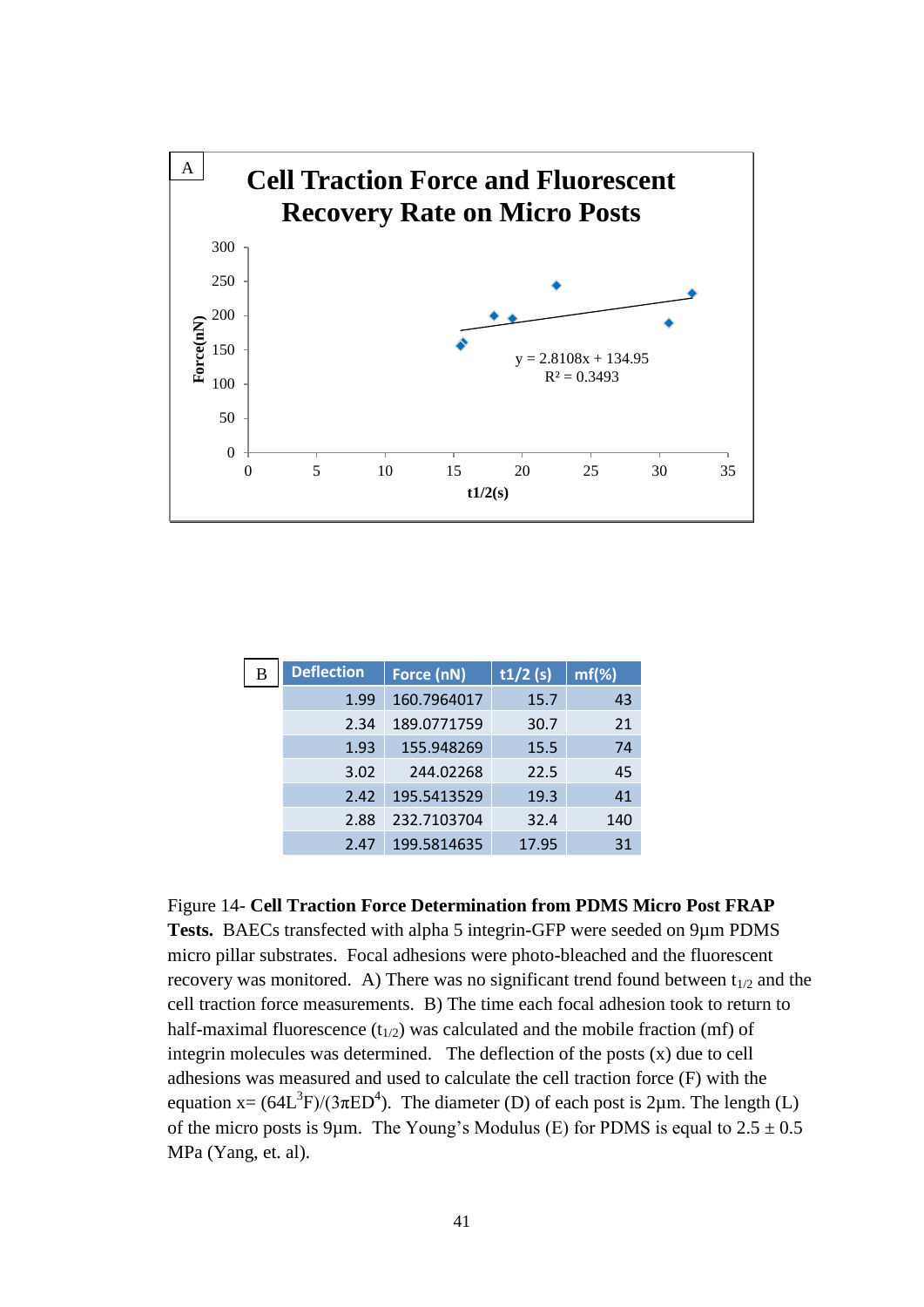

Figure 15- **Schematic Representation of an Adhesion Cluster on a Compliant and Rigid Substrate.** The mobile integrin molecules in the cell membrane (gray) can form specific bonds with ligand proteins on the substrate (blue). Oligosaccharides form a network called the glycocalyx which produces an interfacial steric and electrostatic repulsion. A) On a soft substrate, the substrate and membrane deform in response to contractile forces within the cell. This eases the steric compression of the gylocalyx molecules. B) On a rigid substrate, the substrate does not deform in response to contractile forces within the cell. There is a larger steric repulsion between the cell membrane and the substrate.